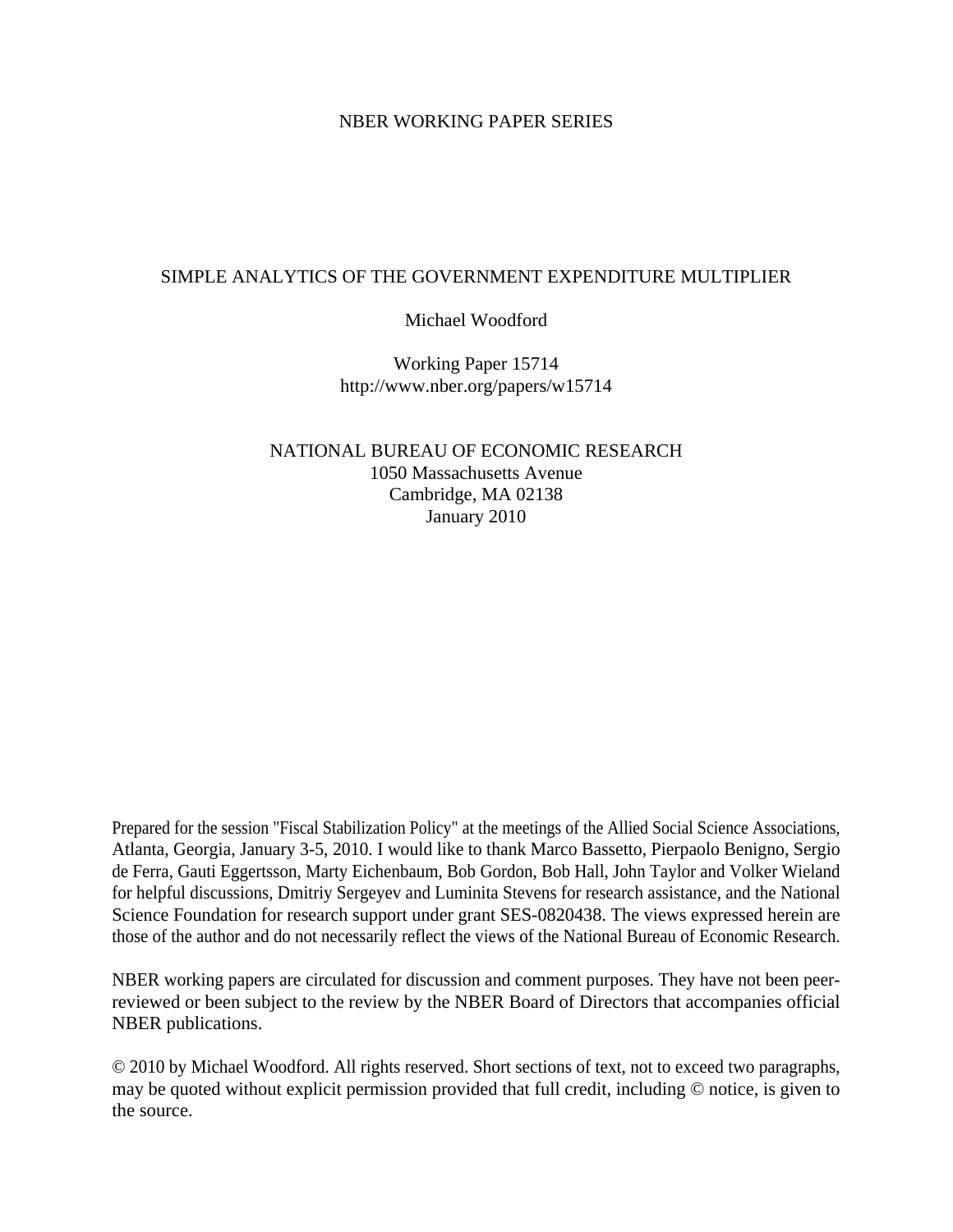Simple Analytics of the Government Expenditure Multiplier Michael Woodford NBER Working Paper No. 15714 January 2010, Revised June 2010 JEL No. E62

#### **ABSTRACT**

This paper explains the key factors that determine the effectiveness of government purchases as a means of increasing output and employment in New Keynesian models, through a series of simple examples that can be solved analytically. Delays in the adjustment of prices or wages can allow for larger multipliers than exist in the case of fully flexible prices and wages; in a fairly broad class of simple models, the multiplier is 1 in the case that the monetary authority maintains a constant path for real interest rates. The multiplier can be considerably smaller, however, if the monetary authority raises real interest rates in response to increases in inflation or real activity resulting from the fiscal stimulus. A large multiplier is especially plausible when monetary policy is constrained by the zero lower bound on nominal interest rates; in such a case, expected utility is maximized by expanding government purchases to at least partially fill the output gap that would otherwise exist owing to the central bank's inability to cut interest rates. However, it is important in such a case that neither the increased government purchases nor the increased taxes required to finance them be expected to persist beyond the period over which monetary policy is constrained by the zero lower bound.

Michael Woodford Department of Economics Columbia University 420 W. 118th Street New York, NY 10027 and NBER michael.woodford@columbia.edu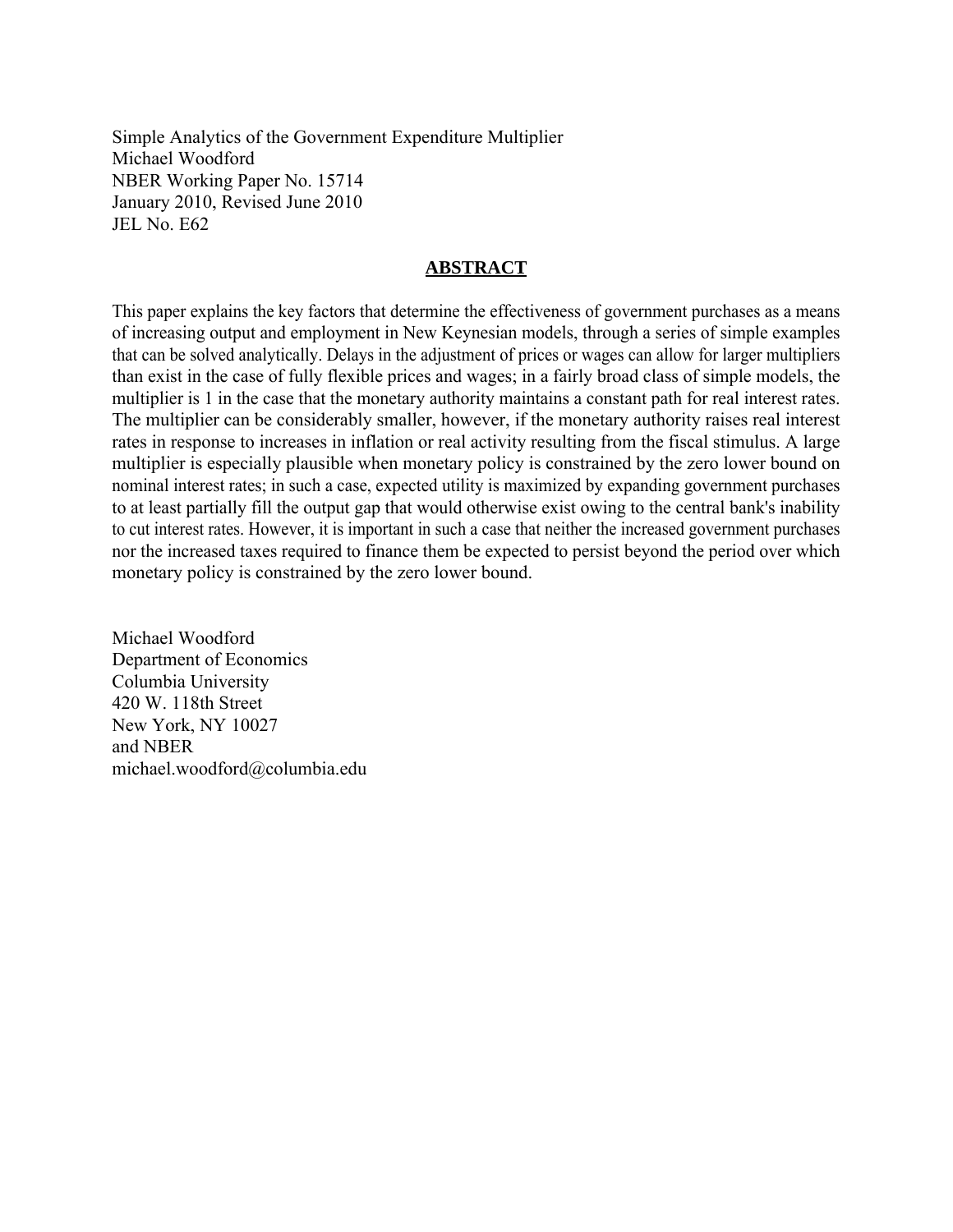The recent worldwide economic crisis has brought renewed attention to the question of the usefulness of government spending as a way of stimulating aggregate economic activity and employment during a slump. Interest in fiscal stimulus as an option has been greatly increased by the fact that in many countries by the end of 2008, the short-term nominal interest rate used as the main operating target for monetary policy had reached zero — or at any rate, some very low value regarded as an effective lower bound by the central bank in question — so that further interest rate cuts were no longer available to stave off spiraling unemployment and fears of economic collapse. Increases in government spending were at least a dimension on which it was possible for governments to do more — but how effective should this be expected to be as a remedy?

Much public discussion of this issue has been based on old-fashioned models (both Keynesian and anti-Keynesian) that take little account of the role of intertemporal optimization and expectations in the determination of aggregate economic activity. The present paper instead reviews the implications for this question of the kind of New Keynesian DSGE models that are now commonly used in monetary policy analysis. It focuses on one specific question of current interest: the determinants of the size of the effect on aggregate output of an increase in government purchases, or what has been known since Keynes (1936) as the government expenditure "multiplier."

I discuss this issue in the context of a series of models that are each simple enough for the effects to be computed analytically, so that the consequences of parameter variation for the quantitative results will be completely clear. It is hoped that the economic mechanisms behind the various results will be fairly transparent as well. I also restrict my attention to policy experiments that are defined in such a way that the time path of the increase in output has the same shape as the time path of the increase in government purchases, so that there is a clear meaning to the calculation of a "multiplier" (though more generally this need not be the case). These models are too simple to be taken seriously as the basis for quantitative estimates of the effects of some actually contemplated policy change; nonetheless, I believe that the mechanisms displayed in these simple examples explain many of the numerical results obtained by a variety of recent authors in the context of empirical New Keynesian  $DSGE$  models,<sup>1</sup> and the simpler analysis here may be of pedagogical value.

I begin be reviewing in section 1 the neoclassical benchmark under which in-

<sup>&</sup>lt;sup>1</sup>See, for example, comments below on the studies of Christiano et al. (2009), Cogan et al. (2010), Erceg and Lindé  $(2009)$ , and Uhlig  $(2010)$ .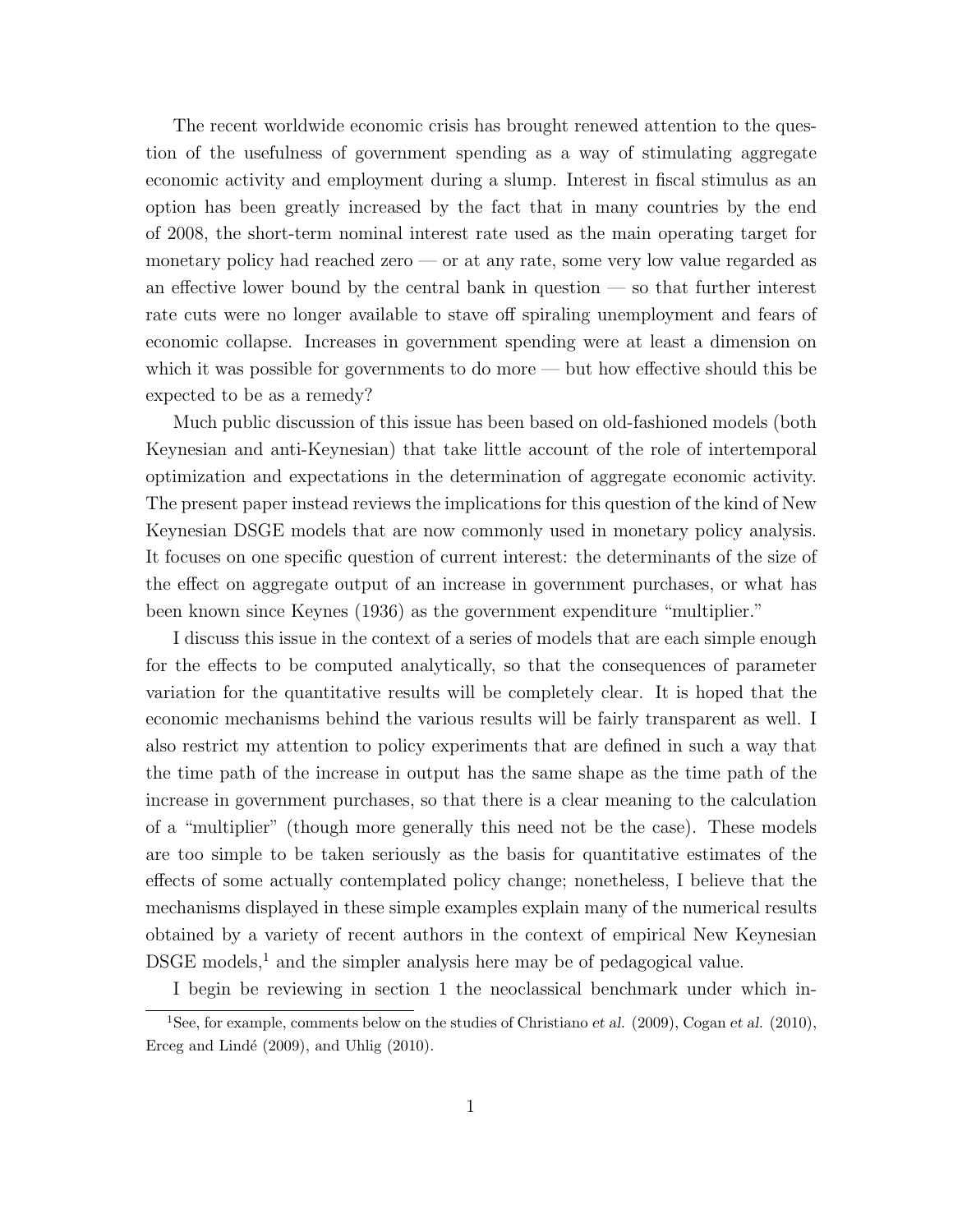tertemporal optimization should result in a multiplier less than 1. Section 2 then shows that in simple New Keynesian models, if monetary policy maintains a constant real interest rate, the multiplier is instead equal to 1. Section 3 shows that under more realistic assumptions about monetary policy under normal circumstances, the multiplier will be less than 1, because real interest rates will increase; but section 4 shows that when the zero lower bound is a binding constraint on monetary policy, the multiplier is instead greater than 1, because fiscal expansion should cause the real interest rate to fall. Section 5 considers the welfare effects of government purchases in these various case, while section 6 briefly discusses the consequences of allowing for tax distortions. Section 7 summarizes the paper's conclusions.

## 1 A Neoclassical Benchmark

I shall begin by reviewing the argument that government purchases necessarily crowd out private expenditure (at least to some extent), according to a neoclassical generalequilibrium model in which wages and prices are both assumed to be perfectly flexible. This provides a useful benchmark, relative to which I shall wish to discuss the consequences of allowing for wage or price rigidity. I shall confine my analysis here to a relatively special case of the neoclassical model, first analyzed by Barro and King (1984), though the result that the multiplier for government purchases is less than one does not require such special assumptions.<sup>2</sup>

## 1.1 A Competitive Economy

Consider an economy made up of a large number of identical, infinite-lived households, each of which seeks to maximize

$$
\sum_{t=0}^{\infty} \beta^t \left[ u(C_t) - v(H_t) \right],\tag{1.1}
$$

where  $C_t$  is the quantity consumed in period t of the economy's single produced good,  $H_t$  is hours of labor supplied in period t, the period utility functions satisfy  $u' > 0, u'' < 0, v' > 0, v'' > 0$ , and the discount factor satisfies  $0 < \beta < 1$ . The good

<sup>&</sup>lt;sup>2</sup>More general expositions of the neoclassical theory include Barro (1989), Aiyagari et al. (1992), and Baxter and King (1993).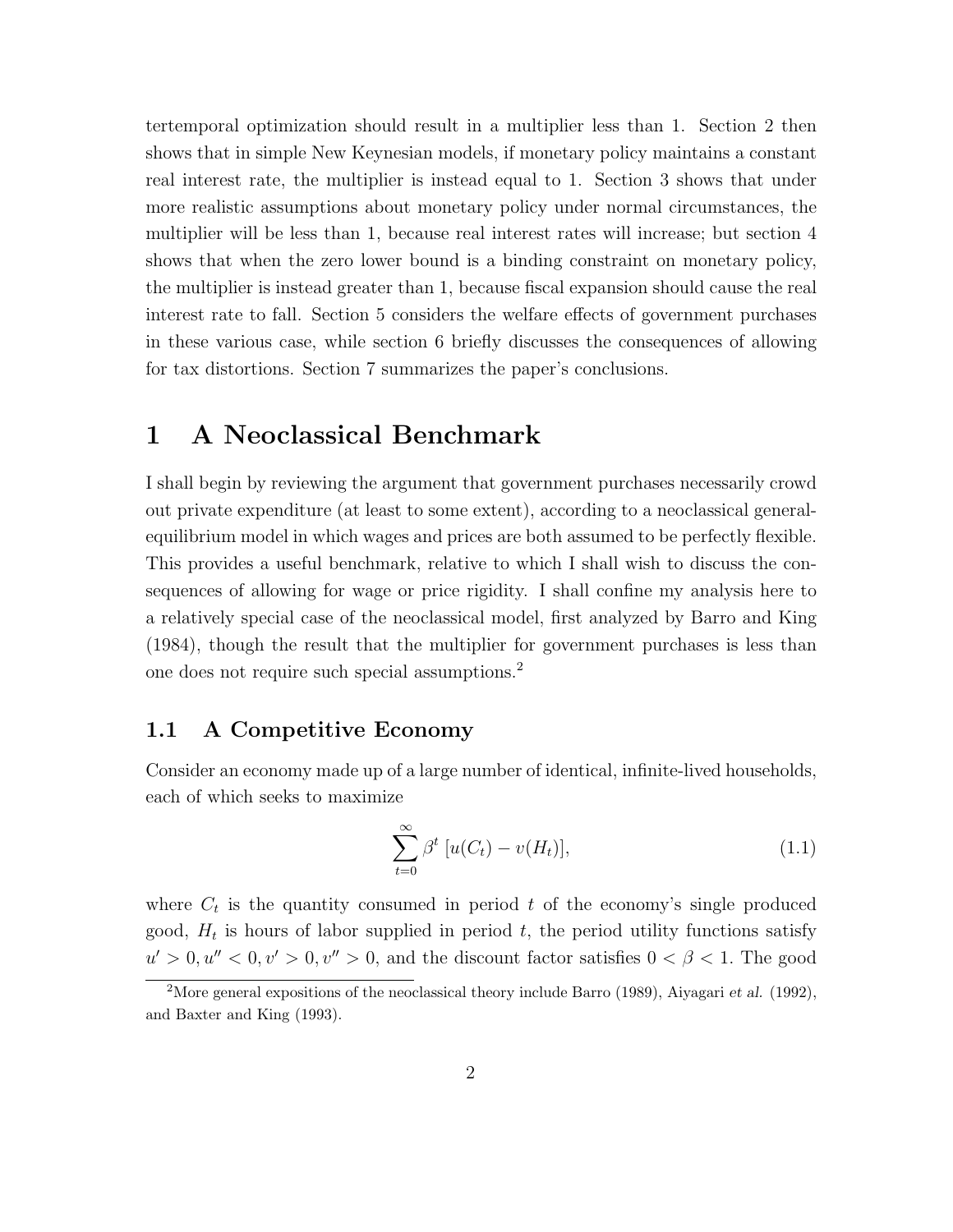is produced using a production technology yielding output

$$
Y_t = f(H_t),\tag{1.2}
$$

where  $f' > 0, f'' < 0$ . This output is consumed either by households or by the government, so that in equilibrium

$$
Y_t = C_t + G_t \tag{1.3}
$$

each period. I shall begin by considering the perfect foresight equilibrium of a purely deterministic economy; the alternative fiscal policies considered will correspond to alternative deterministic sequences for the path of government purchases  ${G_t}$ . I shall also simplify (until section 6) by assuming that government purchases are financed through lump-sum taxation; a change in the path of government purchases is assumed to imply a change in the path of tax collections so as to maintain intertemporal government solvency. (The exact timing of the path of tax collections is irrelevant in the case of lump-sum taxes, in accordance with the standard argument for "Ricardian equivalence.")

One of the requirements for competitive equilibrium in this model is that in any period,

$$
\frac{v'(H_t)}{u'(C_t)} = \frac{W_t}{P_t}.\tag{1.4}
$$

This is a requirement for optimal labor supply by the representative household, where  $W_t$  is the nominal wage in period t, and  $P_t$  is the price of the good. Another requirement is that

$$
f'(H_t) = \frac{W_t}{P_t}.\tag{1.5}
$$

This is a requirement for profit-maximizing labor demand by the representative firm. In order for these conditions to simultaneously be true, one must have  $v'/u' = f'$  at each point in time.

Using (1.2) to substitute for  $H_t$  and (1.3) to substitute for  $C_t$  in this relation, one obtains an equilibrium condition

$$
u'(Y_t - G_t) = \tilde{v}'(Y_t)
$$
\n
$$
(1.6)
$$

in which  $Y_t$  is the only endogenous variable. Here  $\tilde{v}(Y) \equiv v(f^{-1}(Y))$  is the disutility to the representative household of supplying a quantity of output Y, so that  $\tilde{v}' =$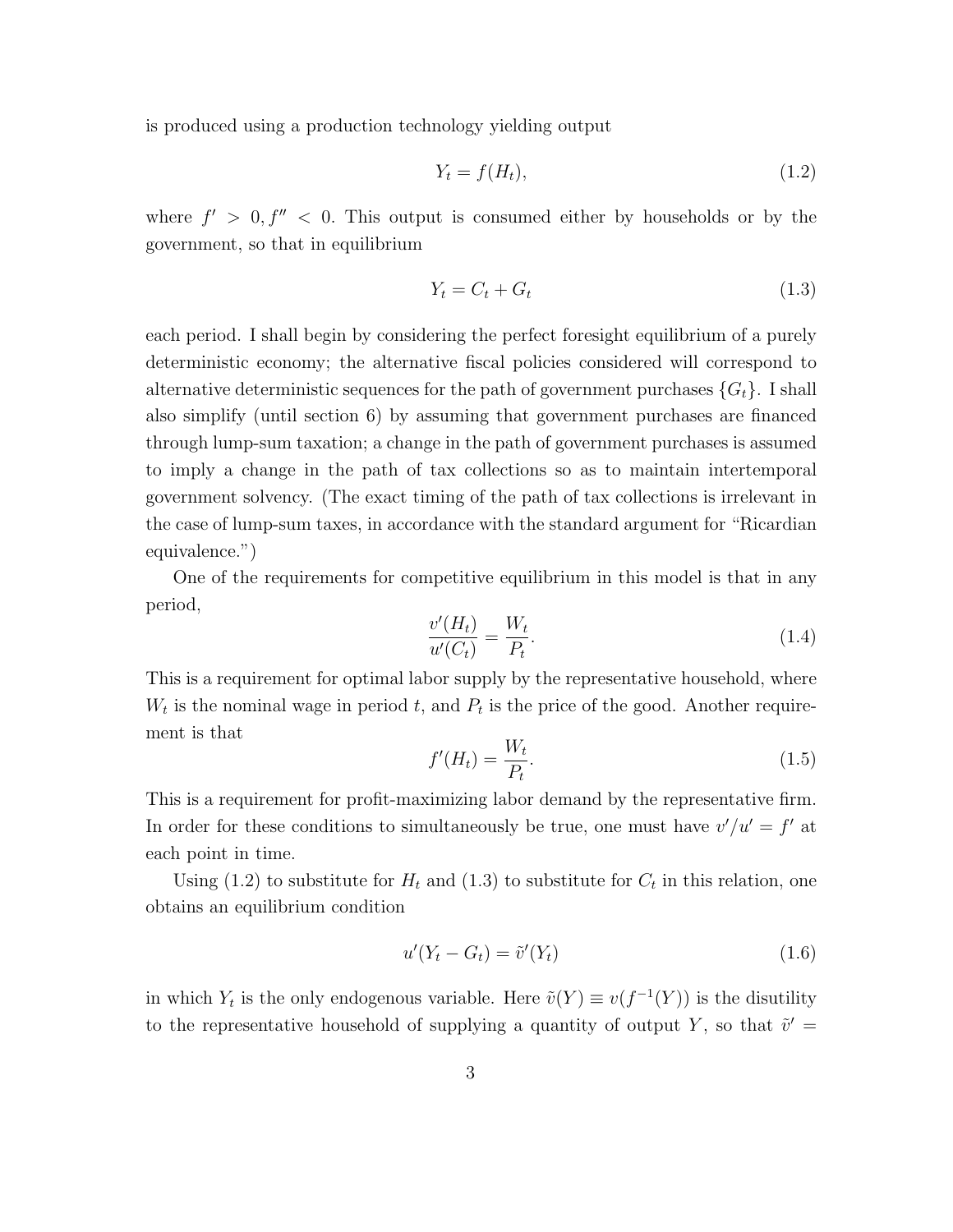$v'/f'$ . (Note that our previous assumptions imply that  $\tilde{v}' > 0, \tilde{v}'' > 0$ .) This is also obviously the first-order condition for the planning problem of choosing  $Y_t$  maximize utility, given preferences, technology, and the level of government purchases; thus this equilibrium condition reflects the familiar result that competitive equilibrium maximizes the welfare of the representative household (in the case that there is a representative household).

Condition (1.6) can be solved for equilibrium output  $Y_t$  as a function of  $G_t$ . Differentiation of the function implicitly defined by (1.6) yields a formula for the "multiplier",

$$
\frac{dY}{dG} = \frac{\eta_u}{\eta_u + \eta_v},\tag{1.7}
$$

where  $\eta_u > 0$  is the negative of the elasticity of u' and  $\eta_v > 0$  is the elasticity of  $\tilde{v}'$  with respect to increases in  $Y$ .<sup>3</sup> It follows that the multiplier is positive, but necessarily less than 1. This means that private expenditure (here, entirely modeled as non-durable consumer expenditure) is necessarily crowded out, at least partially, by government purchases. In the case that the degree of intertemporal substitutability of private expenditure is high (so that  $\eta_u$  is small), while the marginal cost of employing additional resources in production is sharply rising (that  $\eta_v$  is large), the multiplier may be only a small fraction of 1.

#### 1.2 Monopolistic Competition

The mere existence of some degree of market power in either product or labor markets does not much change this result. Suppose, for example, that instead of a single good there are a large number of differentiated goods, each with a single monopoly producer; and, as in the familiar Dixit-Stiglitz model of monopolistic competition, let us suppose that the representative household's preferences are again of the form (1.1), but that  $C_t$  is now a constant-elasticity-of-substitution aggregate of the household's purchases of each of the differentiated goods,

$$
C_t \equiv \left[ \int_0^1 c_t(i)^{\frac{\theta - 1}{\theta}} di \right]^{\frac{\theta}{\theta - 1}}, \qquad (1.8)
$$

where  $c_t(i)$  is the quantity purchased of good i, and  $\theta > 1$  is the elasticity of substitution among differentiated goods. Let us suppose for simplicity that each good

<sup>&</sup>lt;sup>3</sup>That is,  $\eta_u \equiv -\bar{Y}u''/u', \eta_v \equiv \bar{Y}\tilde{v}''/\tilde{v}'.$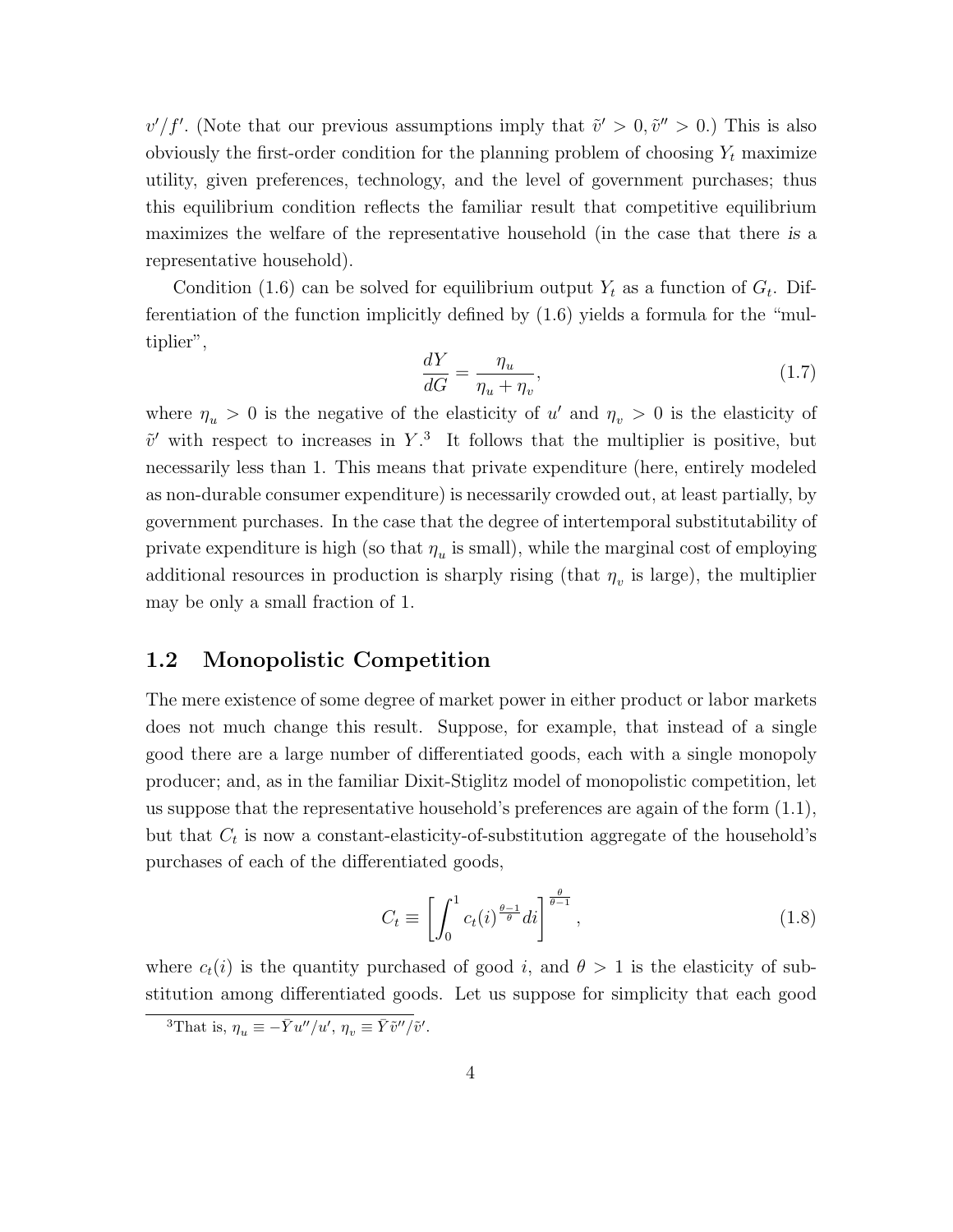is produced using a common production function of the form (1.2), with a single homogeneous labor input used in producing all goods. In this model, each producer will face a downward-sloping demand curve for its product, with elasticity  $\theta$ ; profit maximization will then require not production to the point where marginal cost is equal to the price for which it sells its good, but only to the point at which the price of good i is equal to  $\mu$  times marginal cost, where the desired markup factor is given by

$$
\mu \equiv \frac{\theta}{\theta - 1} > 1. \tag{1.9}
$$

Hence condition (1.5) must be replaced by the requirement that  $p_t(i) = \mu W_t/f'(h_t(i))$ for each good  $i$ .

Let us consider a monopolistically competitive equilibrium, in which each firm chooses its price optimally, taking as given the wage and the demand curve that it faces. (I continue to assume perfectly flexible prices, and a competitive labor market, or some other form of efficient labor contracting.) Since each firm faces the same wage and a demand curve of the same form, in equilibrium each firm chooses the same price, hires the same amount of labor, and produces the same quantity. It follows that we must also have

$$
P_t = \mu W_t / f'(H_t),\tag{1.10}
$$

where  $P_t$  is the common price of all goods (and also the price of the composite good) and  $H_t$  is the common quantity of labor hired by each firm (and also the aggregate hours worked). It also follows that aggregate output  $Y_t$  (in units of the composite good) and aggregate hours worked  $H_t$  must again satisfy (1.2). Optimal labor supply by the representative household also continues to require that  $(1.4)$  hold, where  $P_t$  is now the price of the composite good.

Relations (1.2), (1.4) and (1.10) allow us to derive a simple generalization of equation (1.6),

$$
u'(Y_t - G_t) = \mu \tilde{v}'(Y_t)
$$
\n
$$
(1.11)
$$

which again suffices to determine equilibrium output as a function of the current level of government purchases. While the equilibrium level of output is no longer efficient, the multiplier is still given by  $(1.7)$ , regardless of the value of  $\mu$ . A similar conclusion is obtained in the case of a constant markup of wages relative to households' marginal rate of substitution: aggregate output is again determined by  $(1.11)$ , where  $\mu$  is now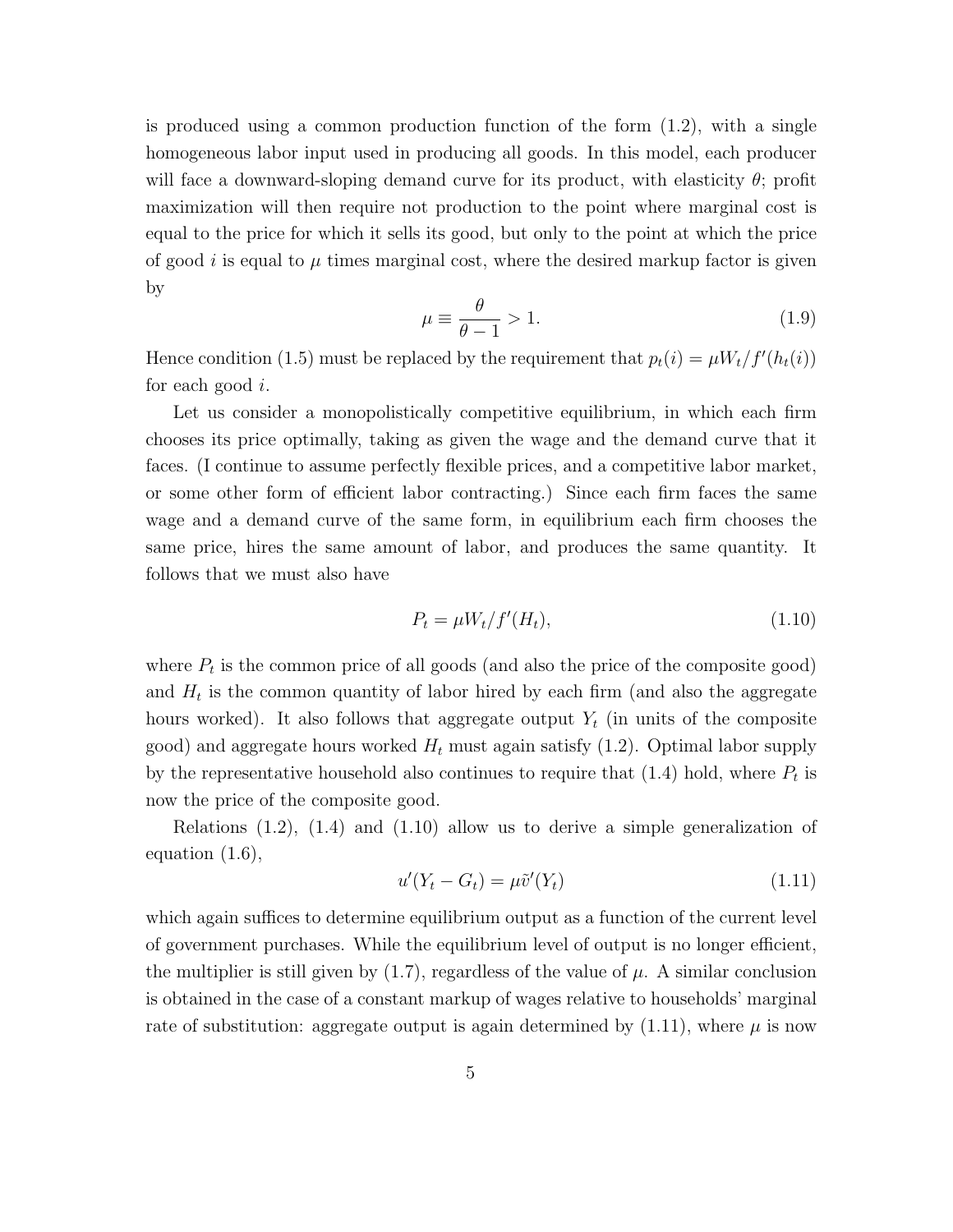an "efficiency wedge" that depends on the degree of market power in both product and labor markets, and so the multiplier calculation remains the same.<sup>4</sup>

A different result can be obtained, however, if the size of the efficiency wedge is endogenous. One of the most obvious sources of such endogeneity is delay in the adjustment of wages or prices to changing market conditions.<sup>5</sup> If prices are not immediately adjusted in full proportion to the increase in marginal cost resulting from an increase in government purchases, the right-hand side of (1.10) will increase more than does the left-hand side; as a consequence the right-hand side of (1.11) will increase more than does the left-hand side of that expression. This implies an increase in  $Y_t$  greater than the one implied by (1.11). One can similarly show that if wages are not immediately adjusted in full proportion to the increase in the marginal rate of substitution between leisure and consumption, the right-hand side of (1.11) will increase more than does the left-hand side, again implying a larger multiplier than the one given in (1.7).

Hence the key to obtaining a larger multiplier is an endogenous decline in the labor-efficiency wedge. $6$  However, in a model with sticky prices or wages, the degree to which the efficiency wedge changes depends on the degree to which aggregate demand differs from what it was expected to be when prices and wages were set. Equilibrium output is thus no longer determined solely by supply-side considerations; we must instead consider the effects of government purchases on aggregate demand.

# 2 A New Keynesian Benchmark

What is the size of the government expenditure multiplier if prices or wages are sticky — as many empirical DSGE models posit, in order to account for the observed

<sup>&</sup>lt;sup>4</sup>The same result is also obtained in the case of a constant rate of taxation or subsidization of labor income, firms' payrolls, consumption spending, or firms' revenues. The tax distortions simply change the size of the efficiency wedge  $\mu$  in equation (1.11).

<sup>&</sup>lt;sup>5</sup>Another possible source of endogeneity is cyclical variation in desired markups due to implicit collusion, as in the model of Rotemberg and Woodford (1992). In that model, a temporary increase in government purchases reduces the ability of oligopolistic producers to maintain collusion; the resulting decline in markups increases equilibrium output more than would occur in a perfectly competitive model.

 $6$ Hall (2009) says that the key is a decline in the price markup; but this is not the only possibility, as is discussed further at the end of section 2.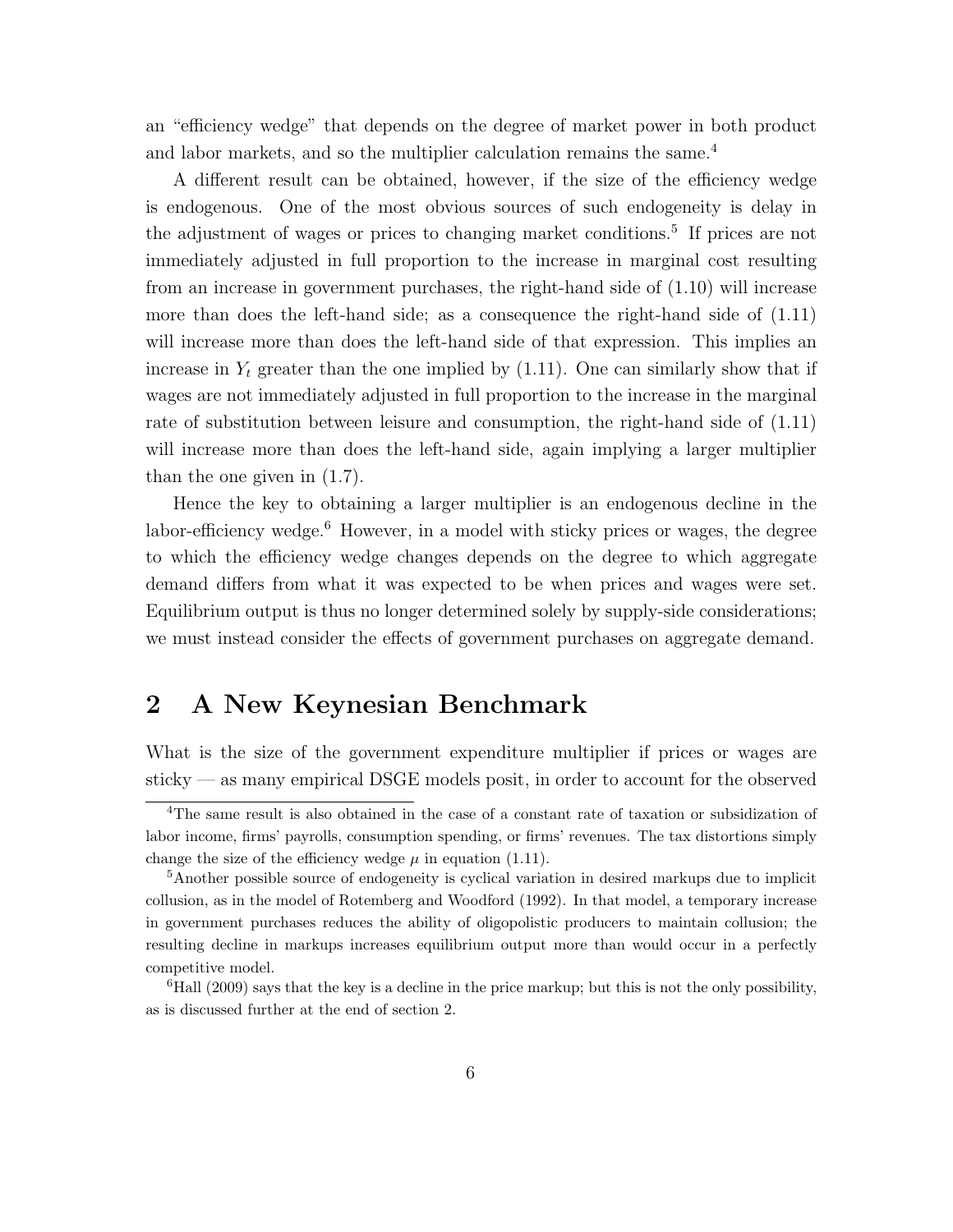effects of monetary policy on real activity? The answer does not depend solely on the assumed structure of the economy. If prices or wages are sticky, monetary policy affects real activity, and so the consequences of an increase in government purchases depend on the monetary policy response. One might suppose that the question of interest should be the effects of government purchases "leaving monetary policy unchanged"; but one must take care to specify just what is assumed to be unchanged. It is not the same thing to assume that the path of the money supply is unchanged as to assume that the path of interest rates is unchanged, or that the central bank's inflation target is unchanged, or that the central bank continues to adhere to a "Taylor rule," to list only a few of the possibilities.

I shall first consider, as a useful benchmark, a policy experiment in which it is assumed that the central bank maintains an unchanged path for the real interest rate, regardless of the path of government purchases. This case corresponds, essentially to the standard "multiplier" calculation in undergraduate textbooks, where the question asked is how much the "IS curve" shifts to the right  $-$  that is, how much output would be increased if the real interest rate were not to change. Here I wish to consider a similar question; but in a dynamic model, it is necessary to define the hypothetical policy in terms of the entire forward path of the real interest rate. The answer to this question provides a useful benchmark for two reasons. The first is that it is simple to calculate; but the second is that the answer is the same under a wide range of alternative assumptions about the nature of price or wage stickiness.

Again I consider a purely deterministic economy, and let the path of government purchases be given by a sequence  ${G_t}$  such that  $G_t \to \overline{G}$  for large t; the longrun level of government purchases  $G$  is held constant while considering alternative possible assumptions about near-term government purchases. Thus I shall consider only the consequences of temporary variations in the level of government purchases. I shall furthermore assume that monetary policy brings about a zero rate of inflation in the long run. (That is, the inflation rate  $\{\pi_t\}$  is also a deterministic sequence, such that  $\pi_t \to 0$  for large t.) Under quite weak assumptions about the nature of wage and price adjustment, these assumptions about monetary and fiscal policy in the long run imply that the economy converges asymptotically to a steady state in which government purchases equal  $\bar{G}$  each period, inflation is equal to zero, and output is equal to some constant level  $\bar{Y}$ .<sup>7</sup>

<sup>&</sup>lt;sup>7</sup>Under many reasonable assumptions about wage and price adjustment, the steady-state level of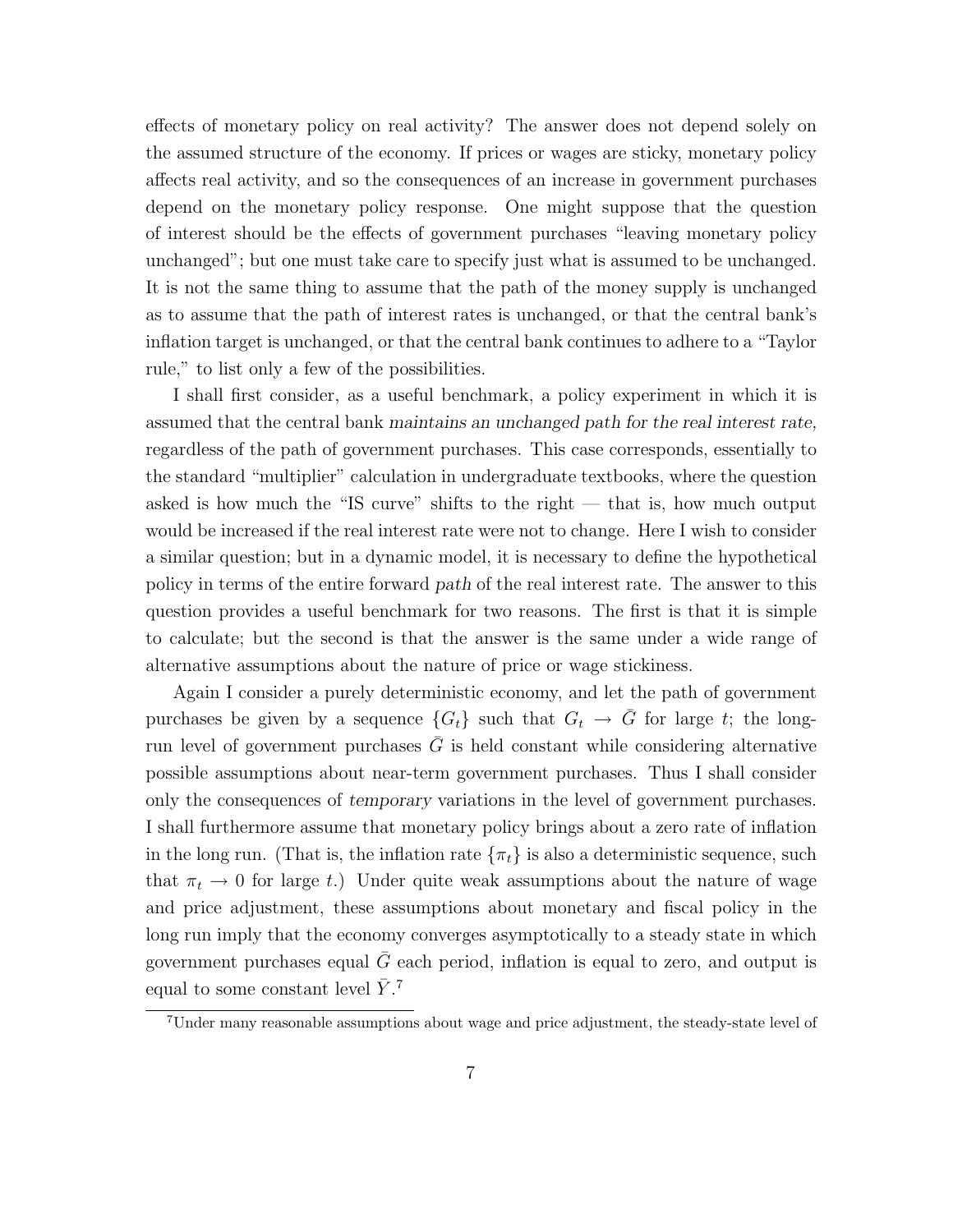Given preferences  $(1.1)$ , optimization by households requires that in equilibrium,

$$
\frac{u'(C_t)}{\beta u'(C_{t+1})} = e^{r_t} \tag{2.1}
$$

each period, where  $r_t$  is the (continuously compounded) real rate of return between  $t$ and t+1. It follows from (2.1) that in the long-run steady state,  $r_t = \bar{r} \equiv -\log \beta > 0$ each period. Since I wish to consider a monetary policy that maintains a constant real rate of interest, regardless of the temporary variation in government purchases, it is necessary to assume that monetary policy maintains  $r_t = \bar{r}$  for all t; this is the only constant real interest rate consistent with the assumption of asymptotic convergence to a long-run steady state.

We may suppose that the central bank chooses an operating target for the nominal interest rate  $i_t$  according to a Taylor rule of the form

$$
i_t = \bar{i}_t + \phi_\pi \pi_t + \phi_y \log(Y_t/\bar{Y})
$$
\n(2.2)

where the response coefficients  $\phi_{\pi}, \phi_{y}$  are chosen so as to imply a determinate equilibrium under this policy,<sup>8</sup> and where the sequence  $\{\bar{\imath}_t\}$  is chosen so that  $\bar{\imath}_t \to \bar{r}$  for large  $t$  (the requirement for asymptotic convergence to the zero-inflation steady state) and so that the equilibrium determined by this monetary policy involves  $r_t = \bar{r}$  each period. However, there is no need to assume that the equilibrium is implemented in this way; all that matters for the analysis here is that a monetary policy can be specified that implements the equilibrium in which the real interest rate is constant.

Let us set aside for the moment the question whether such an equilibrium exists (and what sort of monetary policy implements it), and consider what such an equilibrium must be like if it exists. If  $r_t = \bar{r}$  for all t, it follows from (2.1) that  $C_t = C_{t+1}$  for all t. Thus the representative household must be planning a constant level of consumption over the indefinite future, at whatever level is consistent with its intertemporal budget constraint. Convergence to the steady state referred to above implies that  $C_t \to \overline{C} \equiv \overline{Y} - \overline{G}$  for large t; hence equilibrium must involve  $C_t = \overline{C}$  for

output  $\overline{Y}$  will be the same as in the model with flexible wages and prices, namely, the solution to  $(1.11)$  when  $G_t = \overline{G}$ .

<sup>8</sup>See Woodford (2003, Proposition 4.3) for the conditions required in the case of the Calvo model of price adjustment described in section 3. In general, the precise conditions for determinacy of equilibrium will depend on the details of wage and price adjustment.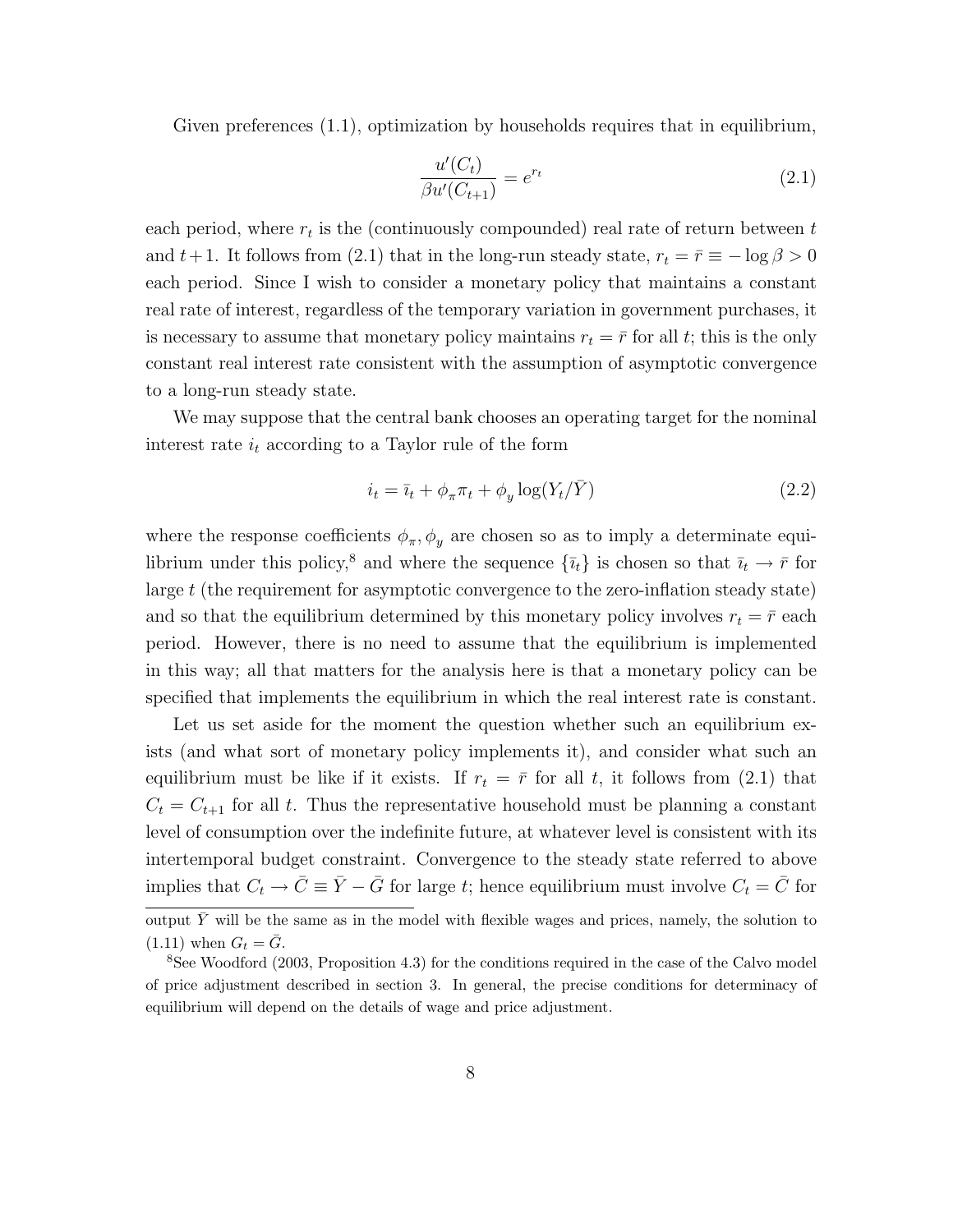all  $t$ <sup>9</sup>. It then follows from  $(1.3)$  that

$$
Y_t = \bar{C} + G_t \tag{2.3}
$$

for all  $t$ . Hence in this case, we find once again that equilibrium output depends only on the level of government purchases in the current period — so that the effects of a given size increase in government purchases are the same regardless of how persistent the increase is expected to be<sup>10</sup> — but now the multiplier  $(dY_t/dG_t)$  is equal to 1. There is no crowding out of private expenditure by government purchases, though no stimulus of additional private expenditure, either.<sup>11</sup>

An interesting feature of this simple result is that it is quite independent of any very specific assumption about the dynamics of wage and price adjustment: under the particular assumption about monetary policy made here, the effect on aggregate output depends purely on the demand side of the model. The supply side of the model matters only in solving for the implied path of inflation, wages and employment, and for the monetary policy required to achieve the hypothesized path of real interest rates. I have, however, made one crucial assumption about the supply side: I have supposed that it is possible for monetary policy to maintain  $r_t = \bar{r}$  at all times, regardless of the chosen short-run path of government purchases. This assumption is violated by the model with fully flexible wages and prices. However, under many specifications of sticky prices or wages (or both), it is possible for monetary policy to affect real interest rates, and a path for monetary policy can be chosen under which  $r_t = \bar{r}$  will hold, in the case of any path for government purchases satisfying certain bounds.

Essentially, it is simply necessary to use the model of wage and price adjustment implied by such a model to determine the paths of wages and prices implied by the

 $9$ This is the point at which it matters to the argument that I consider only paths for government purchases such that  $G_t \to \overline{G}$ . In the case of a change in the long-run level of government purchases, the long-run steady-state value  $\bar{C}$  would also change.

 $10$ This statement is subject to the proviso, of course, that the long-run level of government purchases,  $\bar{G}$ , is not changed. If the short-run increase in  $G_t$  actually implies that government purchases will have to be *reduced* in the long run, then consumption will *increase*, and the multiplier will be greater than 1, as concluded by Corsetti et al. (2009).

<sup>&</sup>lt;sup>11</sup>It is possible, instead, to obtain an increase in private expenditure, and hence a multiplier greater than 1, if household preferences are non-separable between consumption and leisure, as discussed by Monacelli and Perotti (2010) and Bilbiie (2009).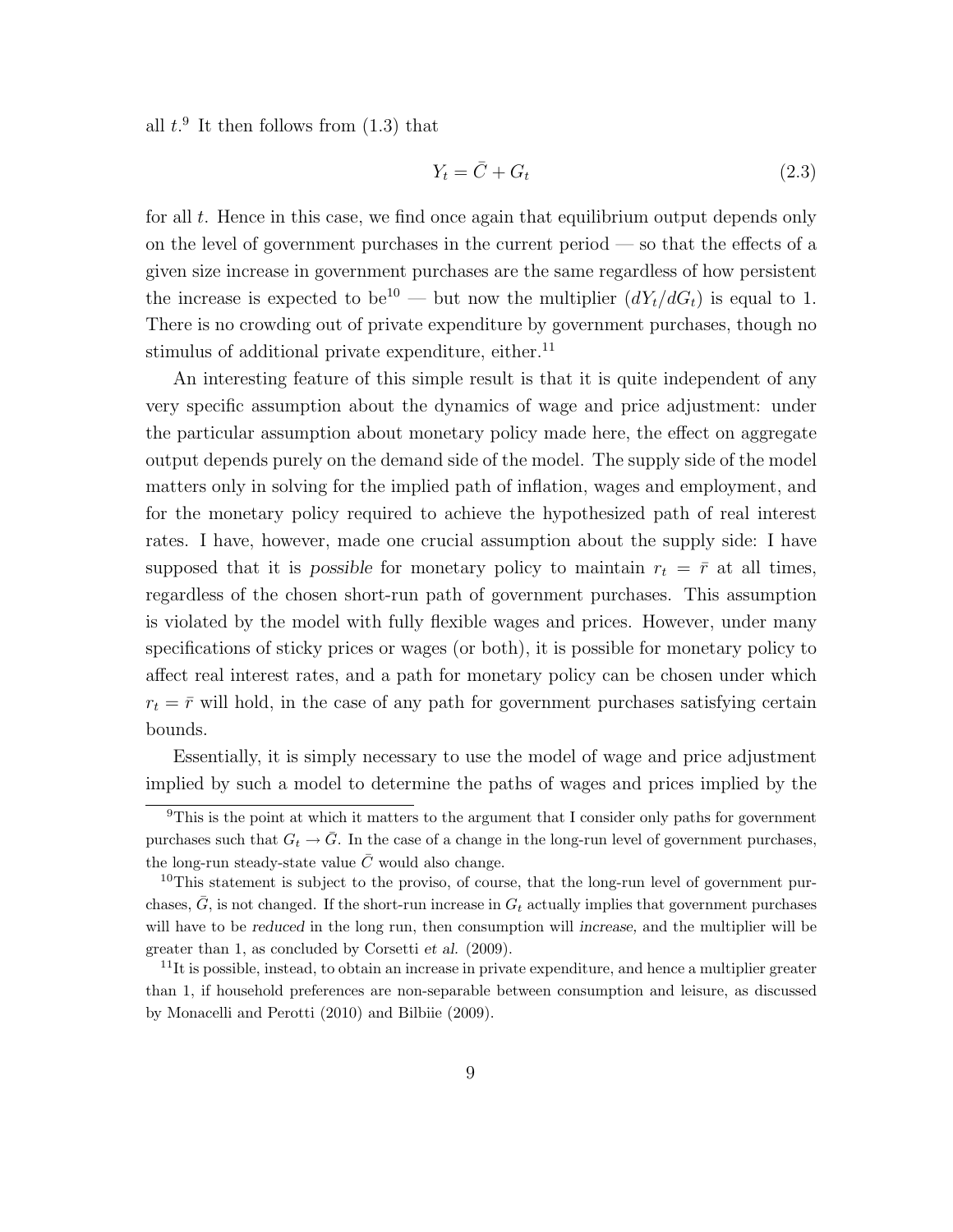dynamics of consumption and output solved for above. Assuming that a solution exists, the implied path for inflation and hence for inflation expectations will then yield the required path of the nominal interest rate. (Adjoining a money-demand equation to the model would then allow one to determine the required path of the money supply as well.) In the next section, I present the equations of a particular familiar model of price adjustment (the model with flexible wages and Calvo-style staggered adjustment of prices), and show how it is possible to determine the monetary policy required to keep the real interest rate constant in that model. But it should be evident that the conclusion that some monetary policy would be consistent with a constant real rate is in no way dependent on the special details of the Calvo model of price adjustment; it is equally true in many other models of the dynamics of price adjustment, in models with sticky wages instead of (or in addition to) sticky prices, in models with "sticky information" instead of sticky prices, and so on.

It may seem surprising that the multiplier in this baseline case is independent of the degree of flexibility of prices and wages; there thus appears to be a discontinuity in the case of complete flexibility (and full information), where the multiplier is given by  $(1.7)$ . The explanation is that the derivation of  $(2.3)$  requires that it be possible for monetary policy to maintain a constant real interest rate despite an increase in government purchases; and while such a policy is technically possible, according to the model of price adjustment presented in section 3.1, for any positive degree of price stickiness, as the degree of price stickiness becomes small, the required degree of inflation becomes extreme. Hence it becomes implausible to believe that a central bank will actually maintain a constant real interest rate (even if this is technically feasible) in the case of sufficiently flexible (even though not perfectly flexible) prices. For this reason, the relevance of the New Keynesian benchmark does depend on the existence of a sufficient degree of stickiness of prices, wages, information (or more than one of these).

It is also noteworthy that in this benchmark case, the predicted multiplier is independent of the degree to which resource utilization is slack; in the derivation of (2.3), the costs of supplying a given level of output do not figure at all. But once again, supply costs do generally matter for the rate of inflation associated with a given size of government purchases under the assumed monetary policy; more steeply increasing marginal costs as output increases will lead to larger price increases. Again, this means that it is much more plausible to imagine a central bank holding real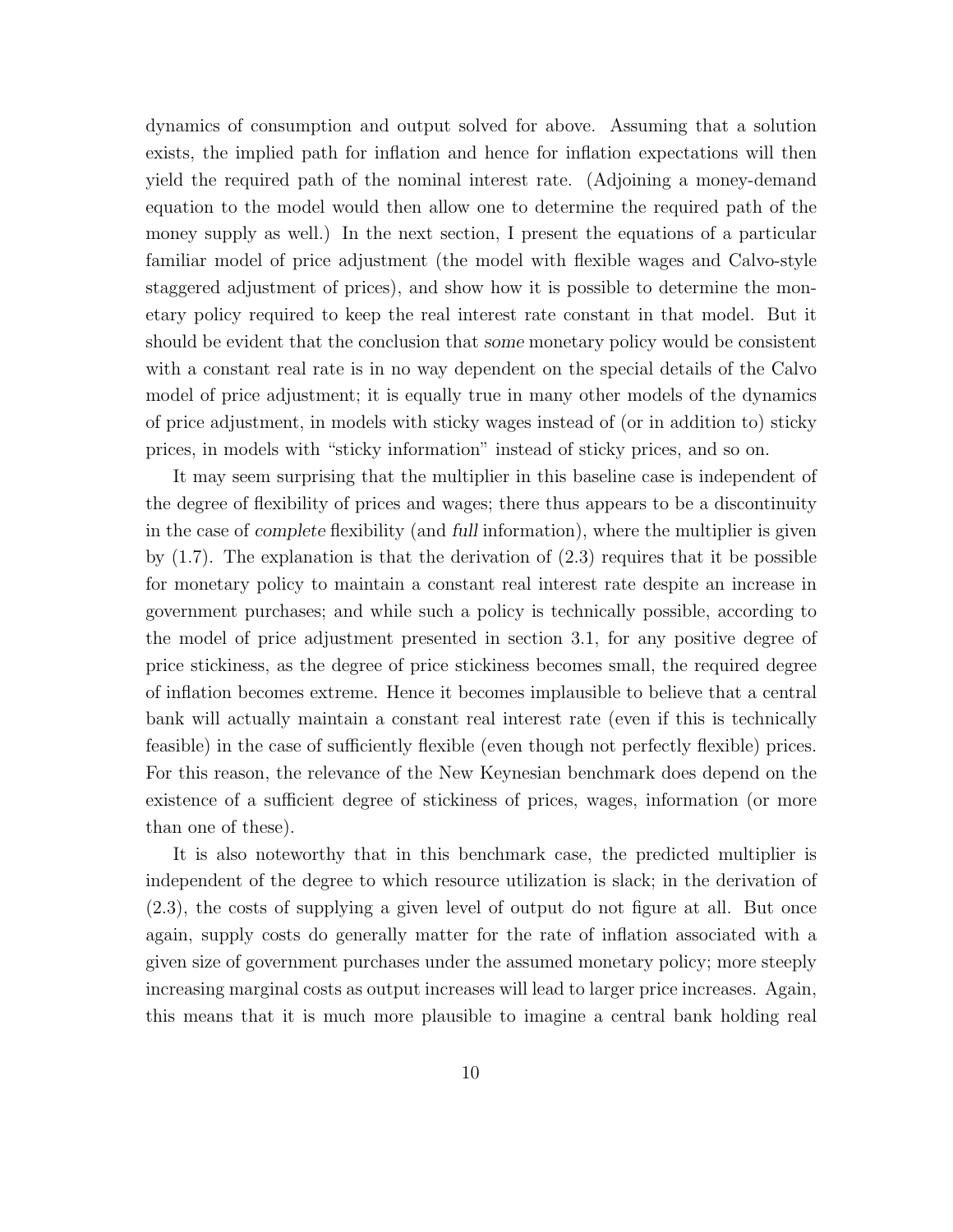interest rates constant in response to an increase in government purchases when there is a great deal of excess capacity (so that marginal cost increases little with increased output), rather than when capacity utilization is high (so that marginal cost is steeply increasing); and if capacity constraints are severe enough, it may actually be infeasible to maintain a constant real interest rate under any monetary policy, because no amount of monetary stimulus can induce the increase in supply required in order for the current goods not to be expensive relative to future goods (or indexed bonds).

The simple case considered in this section suffices to establish that New Keynesian models can easily deliver multipliers higher than the one predicted by the neoclassical model; this makes them easier to reconcile with empirical evidence. For example, Hall's (2009) review of the empirical evidence concludes that "GDP rises by roughly the amount of an increase in government purchases" under normal circumstances,  $^{12}$ which is to say that the multiplier is roughly 1. While this is too large an effect to be consistent with neoclassical theory, at least in standard models, it is easily consistent with a simple New Keynesian model, at least to the extent that monetary policy has in fact maintained a relatively constant real interest rate in response to fiscal shocks.<sup>13</sup> (The response of the real interest rate to fiscal shocks is seldom considered in the literature that Hall reviews; this is a topic that deserves further attention.)

Hall (2009) argues that while New Keynesian models can explain the possibility of a multiplier on the order of 1, they can do so only under the hypothesis of countercyclical movement in the markup of prices relative to marginal cost, and he questions the realism of the latter assumption, citing evidence such as the findings of Nekarda and Ramey (2010). Nekarda and Ramey find that increases in government purchases have little effect on their measure of the markup (the ratio of average labor productivity to the real wage). However, New Keynesian models do not necessarily imply that this measure of the markup must decline in response to an increase in

 $12$ He notes that the multiplier may be substantially larger when monetary policy is constrained by the zero bound; this special case is discussed below in section 4.

<sup>&</sup>lt;sup>13</sup>Under some familiar hypotheses about monetary policy, such as the Taylor rule, the New Keynesian model would predict a smaller multiplier, as is discussed in section 3. However, authors such as Taylor (1999) and Clarida et al. (2000) argue that U.S. monetary policy in the 1960s and 1970s was considerably more "passive" than the Taylor rule would prescribe, allowing the real interest rate to fall in response to increases in inflation, and it is possible that the fiscal multipliers found in the empirical literature mainly reflect responses from such periods.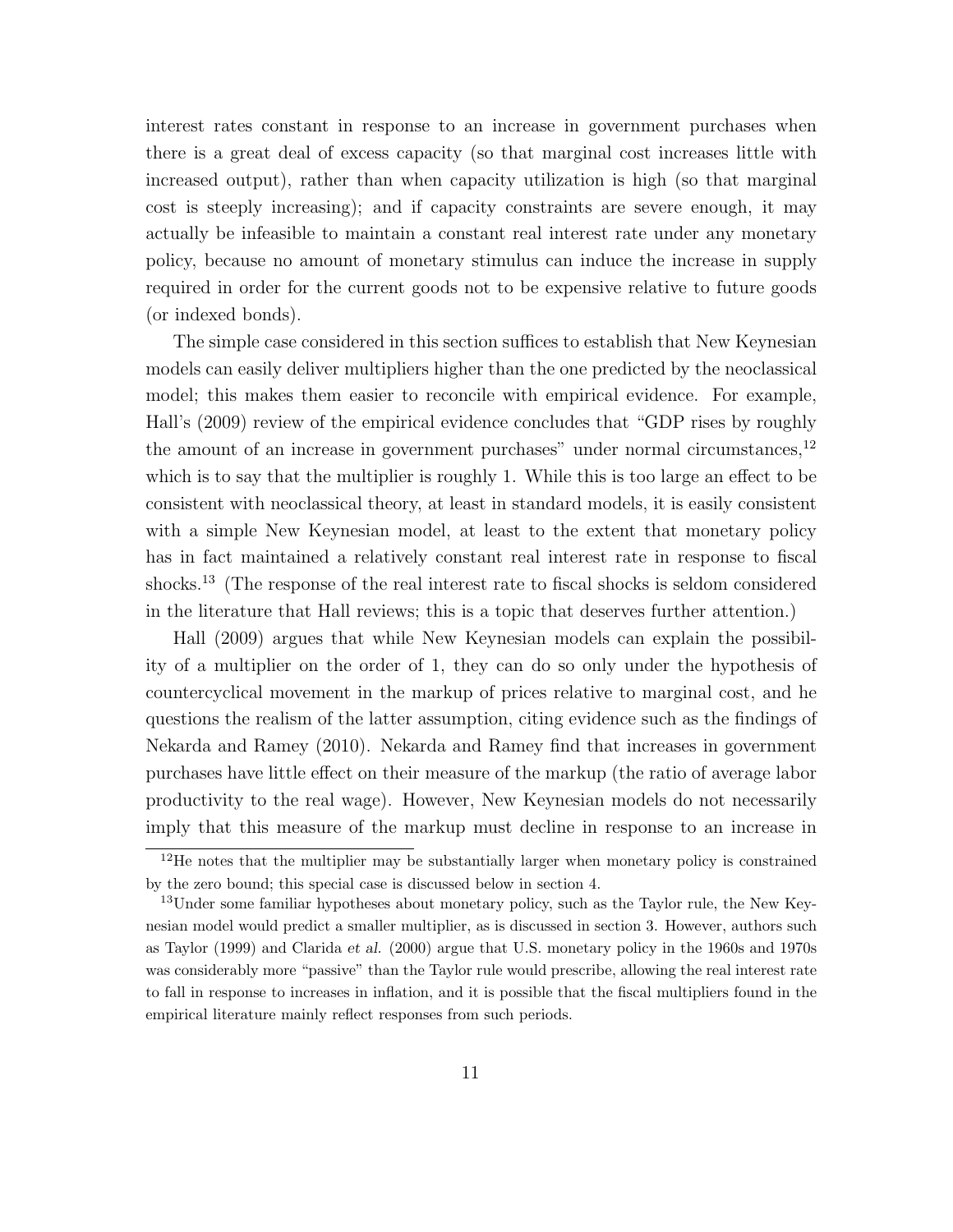government purchases; the real wage may remain constant, or even fall, if wages are sticky, while average labor productivity may remain constant, or even increase, in the presence of overhead labor or procyclical effort (to cite only two familiar hypotheses). Yet hypotheses of these types, that are consistent with the Nekarda-Ramey findings, are also consistent with the reasoning given above; under the hypothesis of a central bank that maintains the path of real interest rates fixed despite the increase in government purchases, the multiplier will equal 1. Hence Hall's critique of the basic mechanism that allows New Keynesian models to predict multipliers of this size seems to be misplaced.

# 3 Alternative Degrees of Monetary Accommodation

The result obtained in the previous section applies only under one specific assumption about monetary policy, namely, that the path of the real interest rate will remain fixed despite the temporary increase in government purchases. Under alternative assumptions about the degree of monetary accommodation of the fiscal stimulus, the size of the increase in output will be different. Indeed, under some assumptions about monetary policy, the output response predicted by the New Keynesian model may be even smaller than in the neoclassical model. Hence an empirical finding of a multiplier less than 1, under the monetary policy that has been followed historically, does not necessarily disconfirm the validity of the New Keynesian model.

In order to illustrate this point by computing multipliers associated with alternative monetary policies, it is necessary to adopt a specific model of wage and price adjustment. The calculations in this section and the one that follows are based on a particular, very familiar New Keynesian model, in which wages are flexible and prices adjust according to the Calvo model of staggered price adjustment.

# 3.1 Inflation Dynamics and Aggregate Supply: A Simple Model

Let us assume Dixit-Stiglitz monopolistic competition, as discussed in section 1, but now let us suppose that each differentiated good  $i$  is produced using a constant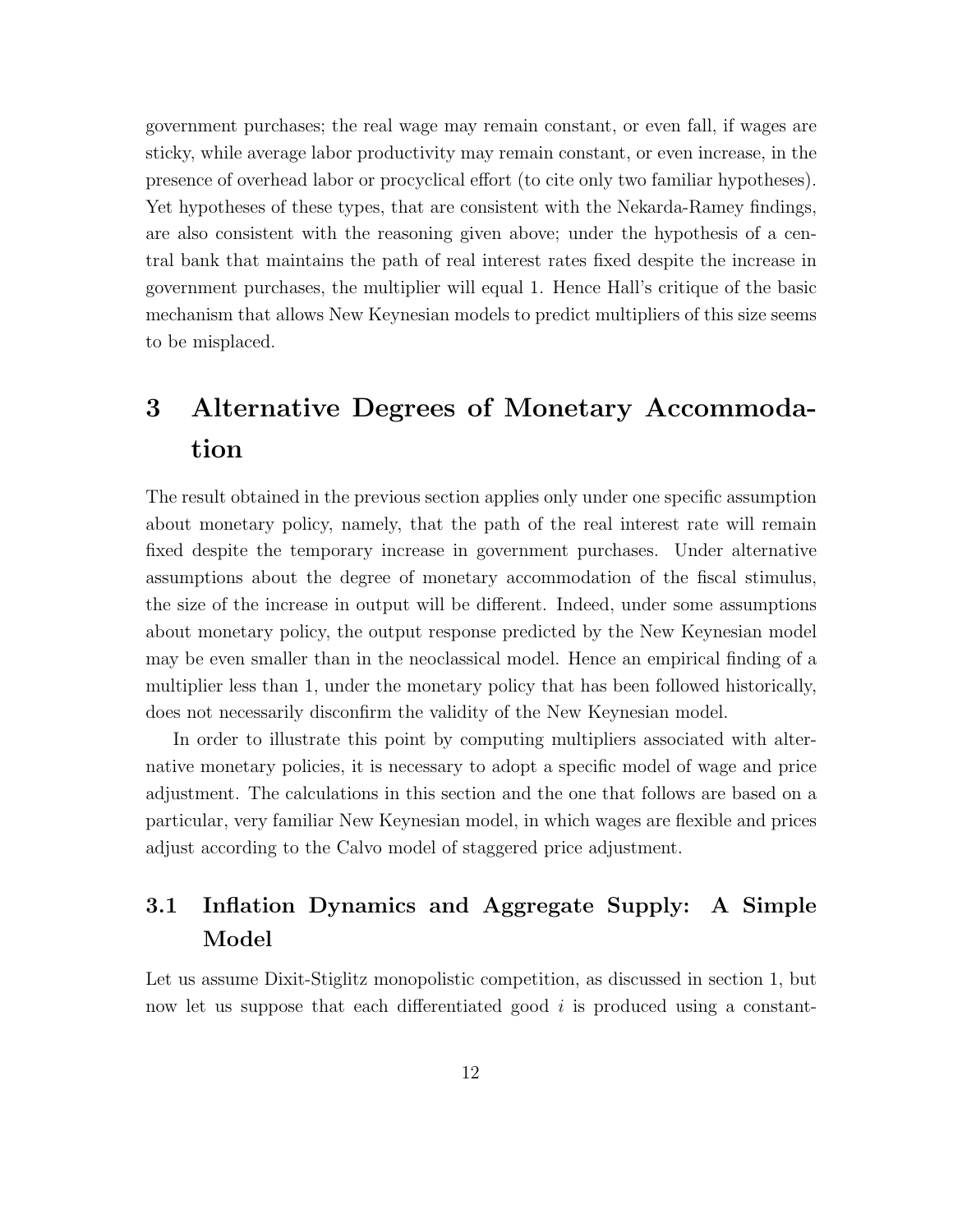returns-to-scale technology of the form

$$
y_t(i) = k_t(i) f(h_t(i)/k_t(i)),
$$
\n(3.1)

where  $k_t(i)$  is the quantity of capital goods used in production by firm i,  $h_t(i)$  are the hours of labor hired by the firm, and  $f(\cdot)$  is the same increasing, concave function as before. I shall assume for simplicity that the total supply of capital goods is exogenously given (and can be normalized to equal 1), but that capital goods are allocated to firms each period through a competitive rental market. This assumption implies that each firm will have a common marginal cost of production, a homogeneous degree 1 function of the two competitive factor prices, that is independent of the firm's chosen scale of production.

Cost-minimization will imply that each firm chooses the same labor/capital ratio, regardless of its scale of production, and in equilibrium this common labor/capital ratio will equal  $H_t$ , the aggregate labor supply (recalling that aggregate capital is equal to 1). Hence the common nominal marginal cost of production  $S_t$  in any period will equal

$$
S_t = W_t / f'(H_t). \tag{3.2}
$$

If we assume flexible wages and a competitive labor market, (1.4) must again hold in equilibrium; substituting this for  $W_t$  in  $(3.2)$  yields

$$
S_t = P_t \frac{\tilde{v}'(f(H_t))}{u'(Y_t - G_t)}.
$$
\n
$$
(3.3)
$$

Note that in the case that each firm's price is a fixed markup  $\mu$  over marginal cost (as would follow from Dixit-Stiglitz monopolistic competition with flexible prices), condition  $(3.3)$  together with  $(1.2)$  would imply that output must satisfy  $(1.11)$ , as concluded previously.

In the Calvo model of staggered price adjustment, it is assumed that fraction  $1-\alpha$ of all firms reconsider their prices in any given period, while the others continue to charge the same price as in the previous period. (The probability that any firm will reconsider its price in any period is assumed to be independent of the time since it last reconsidered its price, and of how high or low its current price may be.) To a log-linear approximation,<sup>14</sup> the optimal price  $p_t^*$  chosen by each firm that reconsiders

<sup>&</sup>lt;sup>14</sup>Here I log-linearize around the zero-inflation steady state, which under the assumed monetary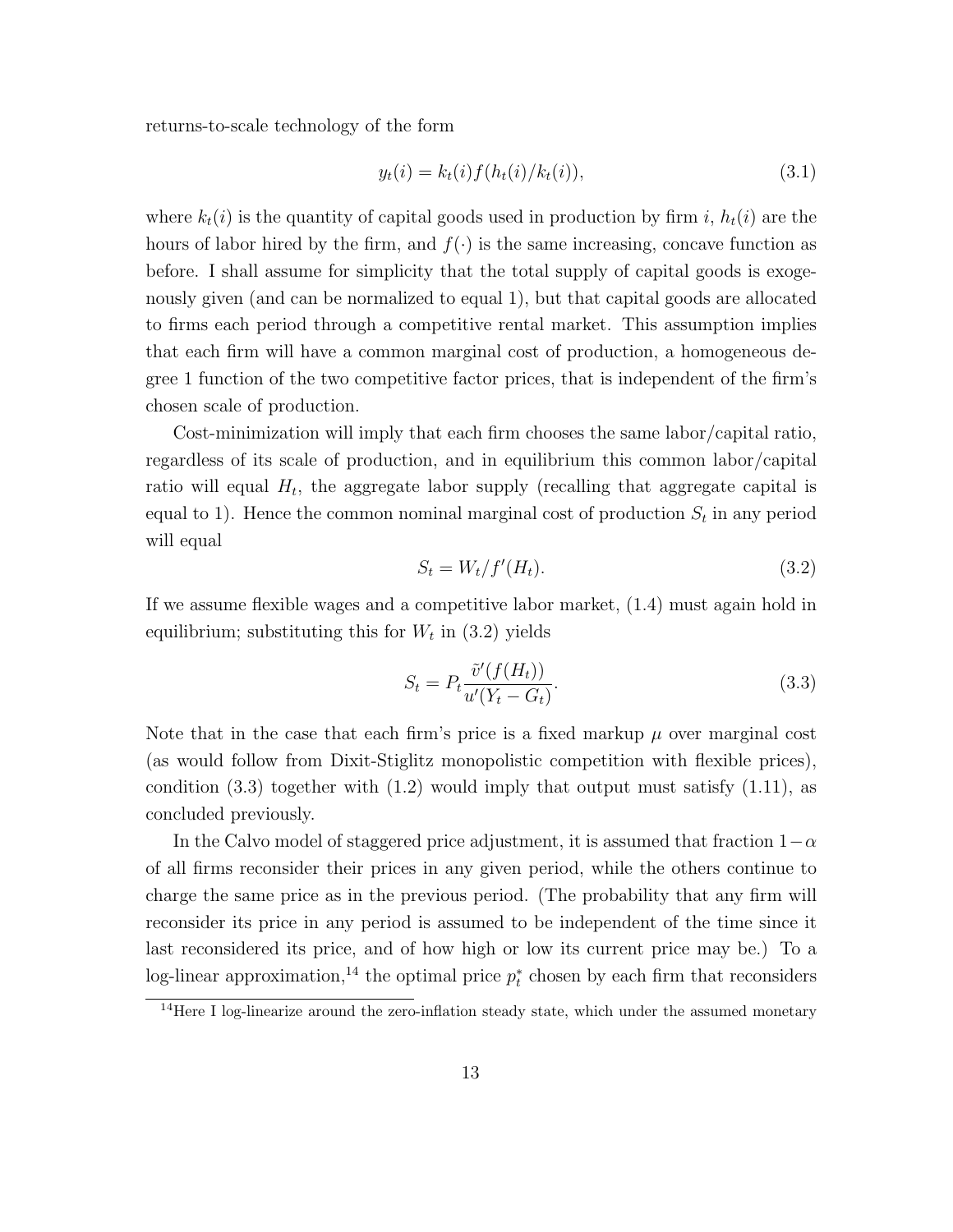its price in period t will be given by  $15$ 

$$
\log p_t^* = \log \mu + \sum_{j=0}^{\infty} (1 - \alpha \beta) \alpha^j \beta^j E_t[\log S_{t+j}]. \tag{3.4}
$$

(This is just a weighted geometric average of the prices  $p_{t+j}^f = \mu S_{t+j}$  that a profitmaximizing flexible-price firm would choose in each of the future periods  $t + j$ .

Since in each period, a fraction  $(1 - \alpha)\alpha^{j}$  of all firms chose their current price j periods earlier (for each  $j \geq 0$ ), in a similar log-linear approximation the price index evolves according to a law of motion

$$
\log P_t = \alpha \log P_{t-1} + (1 - \alpha) \log p_t^*.
$$
\n
$$
(3.5)
$$

Condition (3.5) together with (3.4) allows one to show that

$$
\log(p_t^*/P_t) = (1 - \alpha \beta) \sum_{j=0}^{\infty} \beta^j E_t [\log \mu + \log S_{t+j} - \log P_{t+j}]. \tag{3.6}
$$

Thus a firm that reconsiders its price will choose a high relative price to the extent that a weighted geometric average of the profit-maximizing relative prices  $\mu S_{t+j}/P_{t+j}$ in the various future periods  $t + j$  is high. In the case of fully flexible prices,  $P_t$  must equal  $p_t^*$  each period, in which case (3.6) requires that  $P_t = \mu S_t$  each period, leading again to (1.11). But with sticky prices, it is possible for  $P_t$  to differ from  $\mu S_t$  (and hence for  $Y_t$  to violate equation  $(1.11)$ ; this simply requires that firms that reconsider their prices choose a price different from the general level of prices  $(p_t^* \neq P_t)$ , resulting in inflation or deflation  $(P_t \neq P_{t-1})$  in accordance with (3.5).

A similar log-linear approximation to  $(3.3)$  takes the form<sup>16</sup>

$$
\log(S_t/P_t) = -\log \mu + \eta_v \hat{Y}_t + \eta_u (\hat{Y}_t - \hat{G}_t), \tag{3.7}
$$

policy is the equilibrium in the case that government purchases equal  $\bar{G}$  each period; hence the approximation is valid if in all periods  $G_t$  remains close enough to  $\bar{G}$ . Further details of the calculation sketched here are presented in Woodford (2003, chap. 3).

<sup>&</sup>lt;sup>15</sup>Here I write the condition in the more general form that applies in the case of a stochastic environment, as preparation for further applications below.

<sup>&</sup>lt;sup>16</sup>Note that because the steady state around which the approximation is computed involves the same level of production of each good, log-linearization of  $(3.1)$  and integration over i implies that, to this order of approximation, the aggregate quantities  $Y_t$  and  $H_t$  satisfy (1.2). This allows an expression to be derived for real marginal cost as a function of  $\hat{Y}_t$  and  $\hat{G}_t$  only.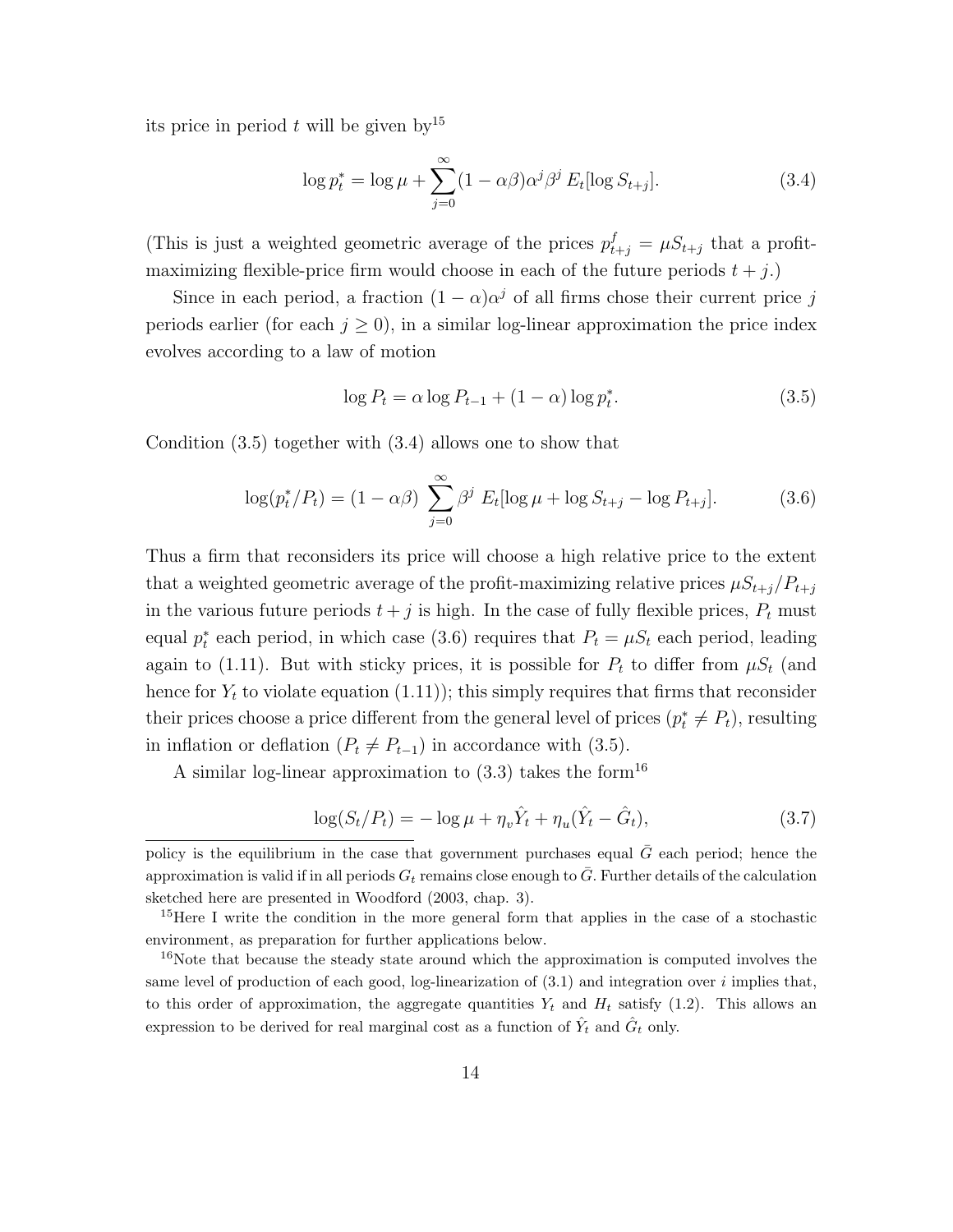where the elasticities  $\eta_v, \eta_u > 0$  are defined as in (1.7), and the deviations from steady state are defined as  $\hat{Y}_t \equiv \log(Y_t/\bar{Y}), \hat{G}_t \equiv (G_t - \bar{G})/\bar{Y}$ .<sup>17</sup> Hence an increase in  $\hat{Y}_t$  greater than the one implied by the flexible-price multiplier (1.7) requires that real marginal cost  $S_t/P_t$  increases. Substituting this into (3.6), we obtain

$$
\log(p_t^*/P_t) = (1 - \alpha \beta)(\eta_u + \eta_v) \sum_{j=0}^{\infty} \beta^j E_t[\hat{Y}_{t+j} - \Gamma \hat{G}_{t+j}], \tag{3.8}
$$

where  $\Gamma$  < 1 is the flexible-price multiplier defined in (1.7). Then since (3.5) implies that the inflation rate is given by

$$
\pi_t \equiv \log(P_t/P_{t-1}) = \frac{1-\alpha}{\alpha} \log(p_t^*/P_t),\tag{3.9}
$$

we obtain

$$
\pi_t = \kappa \sum_{j=0}^{\infty} \beta^j E_t[\hat{Y}_{t+j} - \hat{\Gamma}_{t+j}], \qquad (3.10)
$$

where  $\kappa \equiv (1 - \alpha)(1 - \alpha \beta)(\eta_u + \eta_v)/\alpha > 0$ .

We can now answer the question whether it is possible for monetary policy to maintain a constant real interest rate in the case of an arbitrary path  ${G_t}$  for government purchases, at least in the case that  $G_t$  remains always close enough to G for the log-linear approximation to be accurate. For an arbitrary path  $\{G_t\}$ , the solution for the path of output  ${Y_t}$  is given by (2.3). Substituting this into (3.10), one obtains a solution for the path of the inflation rate as well.<sup>18</sup> It is then straightforward to solve for the equilibrium path of the nominal interest rate, and for the path  $\{\bar{i}_t\}$  of intercepts for the central-bank reaction function (2.2). One thus obtains a policy that implements the equilibrium conjectured in section 2.

#### 3.2 A Strict Inflation Target

As an example of another simple hypothesis about monetary policy, suppose that the central bank maintains a strict inflation target, regardless of the path of government purchases. (For conformity with the assumption made above about the long-run steady state, suppose that the inflation target is zero.) In the case of the Calvo model

<sup>&</sup>lt;sup>17</sup>The latter definition is chosen so that  $\hat{G}_t$  is defined even if  $\bar{G} = 0$ , and so that  $\hat{G}_t$  and  $\hat{Y}_t$  are in comparable units (i.e., percentages of steady-state output).

<sup>&</sup>lt;sup>18</sup>Note that for any bounded sequence  $\{\hat{G}_t\}$ , the infinite sum is well-defined.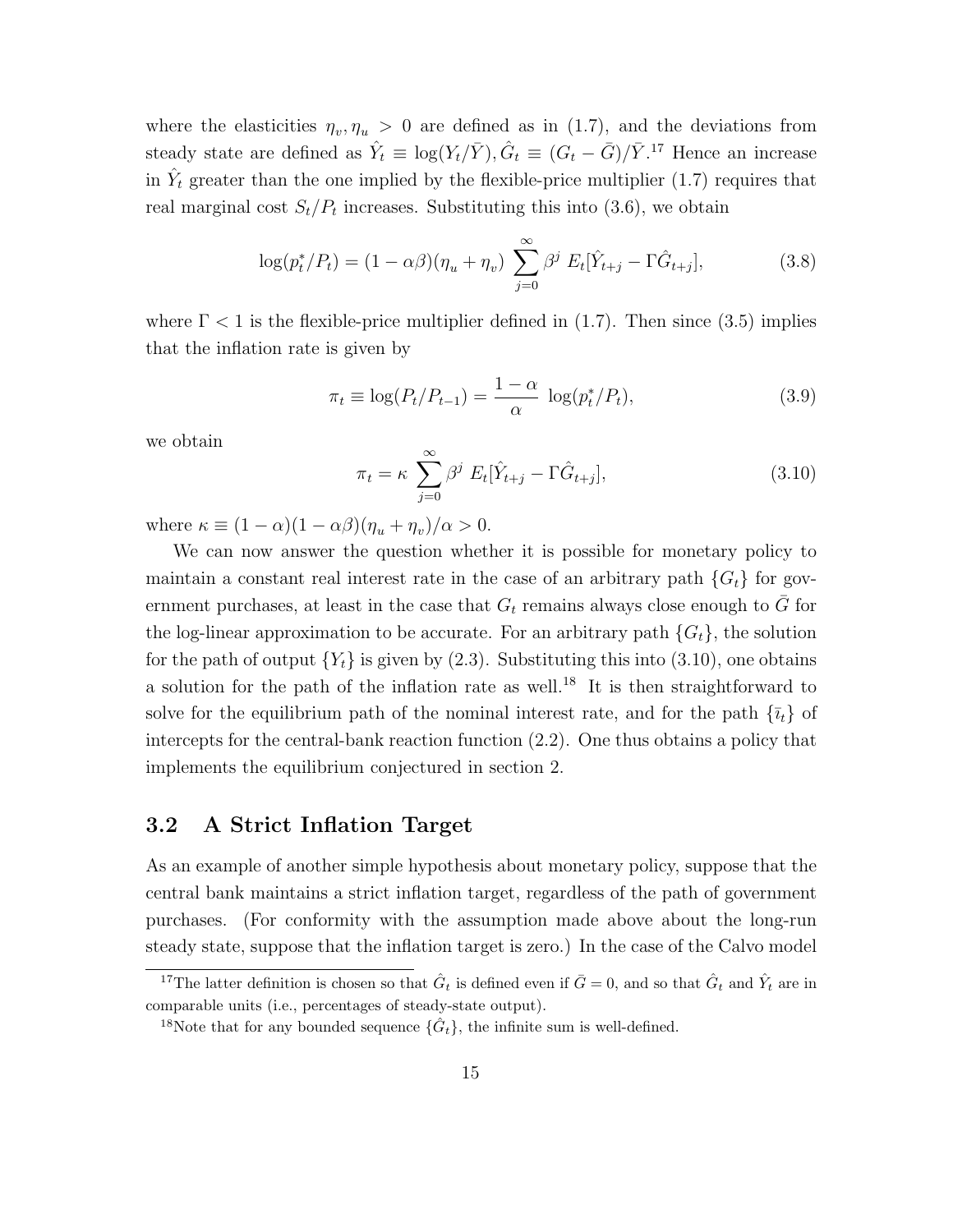of price adjustment, (3.9) implies that maintaining a zero inflation rate each period requires that  $p_t^* = P_t$  each period. It then follows from (3.6) that this requires that  $\mu S_t = P_t$  each period.<sup>19</sup> If we assume flexible wages (or efficient labor contracting),  $(3.3)$  implies that this will hold if and only if  $Y_t$  satisfies  $(1.11)$  each period. Hence under this policy, aggregate output  $Y_t$  will be the same function of  $G_t$  as in the case of flexible prices, and the multiplier will be given by (1.7).

Again, this result does not depend on the precise details of the Calvo model of price adjustment. In a wide range of specifications with sticky prices (or prices set on the basis of sticky information), a sufficient (and often necessary) condition for zero inflation each period is maintenance of aggregate conditions under which the marginal cost of production satisfies  $S_t = P_{t-1}/\mu$  each period. For if this condition holds, then under the assumption that each firm that reconsiders its price at any date chooses  $p_t^* = P_{t-1}$ , not only will all prices remain constant over time, but each firm will find that marginal revenue equals marginal cost each period, so that no firm would expect to increase profits by deviating from this pricing strategy. But such a policy thus ensures that each firm's price is equal to  $\mu S_t$  each period, so that the equilibrium is the same as if all prices were fully flexible and set on the basis of full information. Hence the multiplier will be given by (1.7), just as in the neoclassical model.

#### 3.3 Monetary Accommodation under a Taylor Rule

A less extreme hypothesis would assume that policy is not tightened so much in response to a fiscal expansion as to prevent any increase in prices, but that real interest rates do rise in response to any increase in prices that occurs, rather than being held constant regardless of the consequences for inflation. For example, suppose that interest rates are set in accordance with a "Taylor rule" of the form

$$
i_t = \bar{r} + \phi_\pi \pi_t + \phi_y (\hat{Y}_t - \Gamma \hat{G}_t), \tag{3.11}
$$

where  $i_t$  is a short-term riskless nominal rate (the central bank's policy instrument),  $\bar{r}$ is the value of this rate in a steady state with zero inflation (so that the policy rule is consistent with that steady state), and the response coefficients satisfy  $\phi_{\pi} > 1, \phi_y > 0$ ,

<sup>19</sup>One can show that this is true in the exact model, and not merely in the log-linear approximation used in (3.6).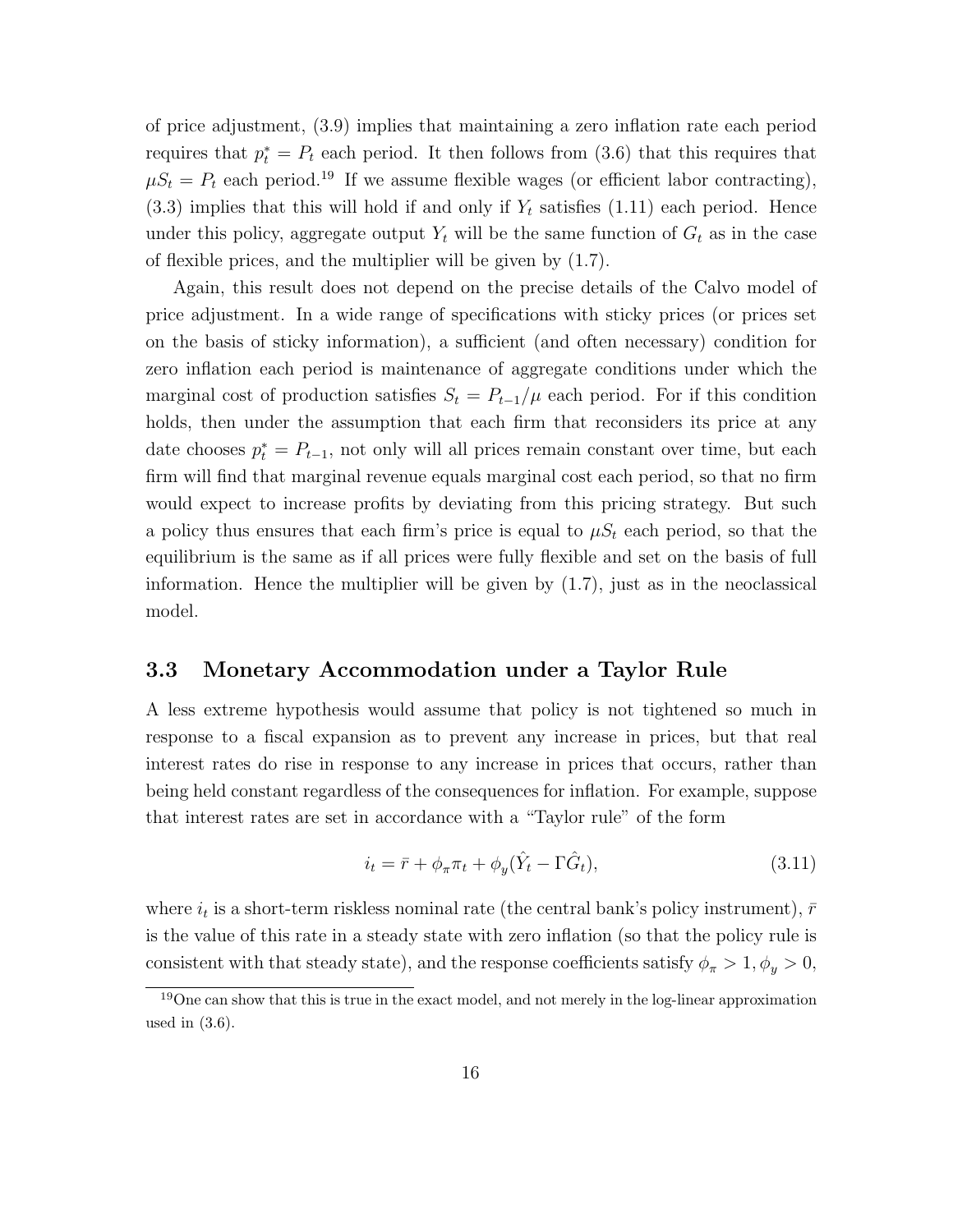as proposed by Taylor (1993). Here  $\hat{Y}_t - \Gamma \hat{G}_t$  corresponds to one interpretation of the "output gap," namely, the number of percentage points by which aggregate output exceeds the flexible-price equilibrium level.

In order to determine the equilibrium implications of a policy rule of this kind, it is useful also to log-linearize equilibrium relation  $(2.1)$ , yielding<sup>20</sup>

$$
\hat{Y}_t - \hat{G}_t = E_t[\hat{Y}_{t+1} - \hat{G}_{t+1}] - \sigma(i_t - E_t \pi_{t+1} - \bar{r}),
$$
\n(3.12)

where  $\sigma \equiv \eta_u^{-1} > 0$  measures the intertemporal elasticity of substitution of private expenditure.<sup>21</sup> If we consider deterministic paths for government purchases of the simple form  $\hat{G}_t = \hat{G}_0 \rho^t$  for some  $0 \leq \rho < 1$ , then the future path of government purchases looking forward from any date  $t$  is a time-invariant function of the level of  $\hat{G}_t$  at that date. Conjecturing a solution of the form

$$
\hat{Y}_t = \gamma_y \hat{G}_t,\tag{3.13}
$$

$$
\pi_t = \gamma_\pi \hat{G}_t,\tag{3.14}
$$

$$
i_t = \bar{r} + \gamma_i \hat{G}_t,\tag{3.15}
$$

for some coefficients  $\gamma_y, \gamma_\pi, \gamma_i$ , we can substitute these equations into (3.10), (3.11) and (3.12), and solve for the values of the coefficients for which all three equilibrium conditions are satisfied each period.

There is easily seen to be a unique solution of this form, in which

$$
\gamma_y = \frac{1 - \rho + \psi \Gamma}{1 - \rho + \psi},\tag{3.16}
$$

where

$$
\psi \equiv \sigma \left[ \phi_y + \frac{\kappa}{1 - \beta \rho} (\phi_\pi - \rho) \right] > 0.
$$

It follows from (3.13) that in this case the multiplier is simply the coefficient  $\gamma_y$ . One observes from (3.16) that under this policy,  $\Gamma < \gamma_y < 1$ . Thus the multiplier is necessarily higher than in the flexible-price model (or under the strict inflation

 $20$ Again I write the log-linear approximation for the more general stochastic form of this equilibrium condition, as this will be used in the next section.

<sup>&</sup>lt;sup>21</sup>Here  $i_t$  is a continuously compounded nominal rate — that is,  $i_t \equiv -\log Q_t$ , where  $Q_t$  is the nominal price of a bond that pays one unit of currency with certainty in period  $t + 1$  — and  $\bar{r} \equiv -\log \beta$  is the corresponding continuously compounded rare of time preference.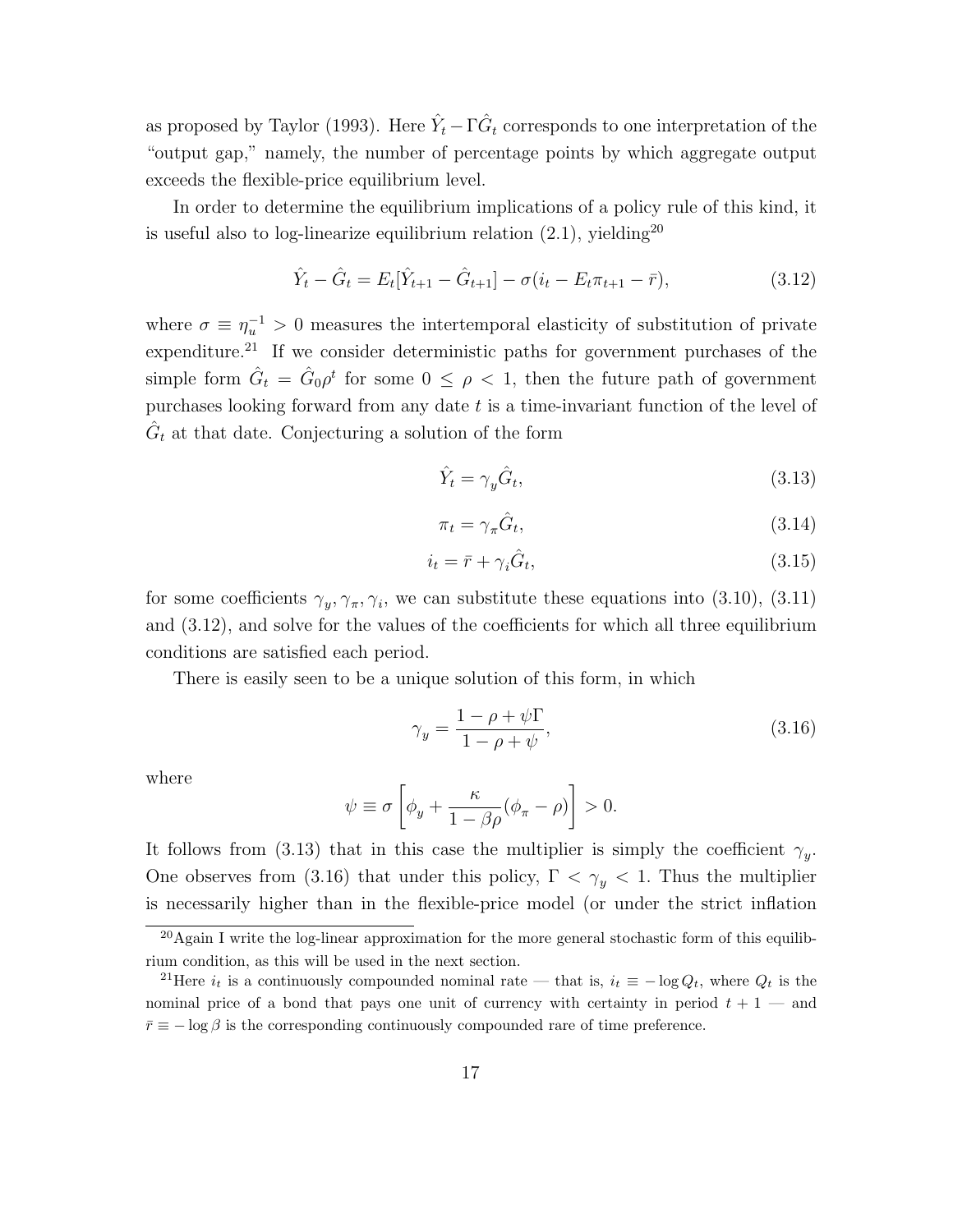targeting policy), but smaller than under the constant-real-interest rate policy. It is higher than under strict inflation targeting, because under the Taylor rule, inflation is allowed to rise somewhat in response to fiscal stimulus; but lower than under the constant-real-interest rate policy, because the real interest rate is increased in response to the increases in inflation and in the output gap. Note also that for a policy rule of this form, the size of the multiplier depends on the degree of stickiness of prices (through the dependence of  $\psi$  upon the value of  $\kappa$ ); the more flexible are prices (*i.e.*, the smaller the value of  $\alpha$ ), the larger is  $\kappa$  and hence  $\psi$ , and the smaller is the multiplier.

A still more realistic assumption about monetary policy might be to assume a Taylor rule of the form (2.2), but with a constant intercept. (I shall assume  $\bar{\iota}_t = \bar{r}$ , for consistency with the zero-inflation steady state.) In this case, the central bank is assumed to respond to deviations of aggregate output from its average (or trend) level, rather than to departures from the flexible-price equilibrium level. (In fact, most central banks use measures of potential output that do not assume that potential should depend on the level of government purchases, as in the specification (3.11).) In this case, we again obtain a solution of the form  $(3.13)$ – $(3.15)$ , but with different constant coefficients; the multiplier is now given by

$$
\gamma_y = \frac{1 - \rho + (\psi - \sigma \phi_y) \Gamma}{1 - \rho + \psi}.
$$
\n(3.17)

The multiplier is necessarily smaller under this kind of Taylor rule, since (for any  $\phi_y > 0$ ) the degree to which monetary policy is tightened in response to expansionary fiscal policy is necessarily greater. In fact, in the case of any large enough value of  $\phi_y$ , the multiplier under this kind of Taylor rule is even smaller than the one predicted by the neoclassical model. In such a case, price stickiness results in even less output increase than would occur with flexible prices, because the central bank's reaction function raises real interest rates more than would occur with flexible prices (and more than is required to maintain zero inflation). Hence while larger multipliers are possible according to a New Keynesian model, they are predicted to occur only in the case of a sufficient degree of monetary accommodation of the increase in real activity; and in general, this will also require the central bank to accommodate an increase in the rate of inflation.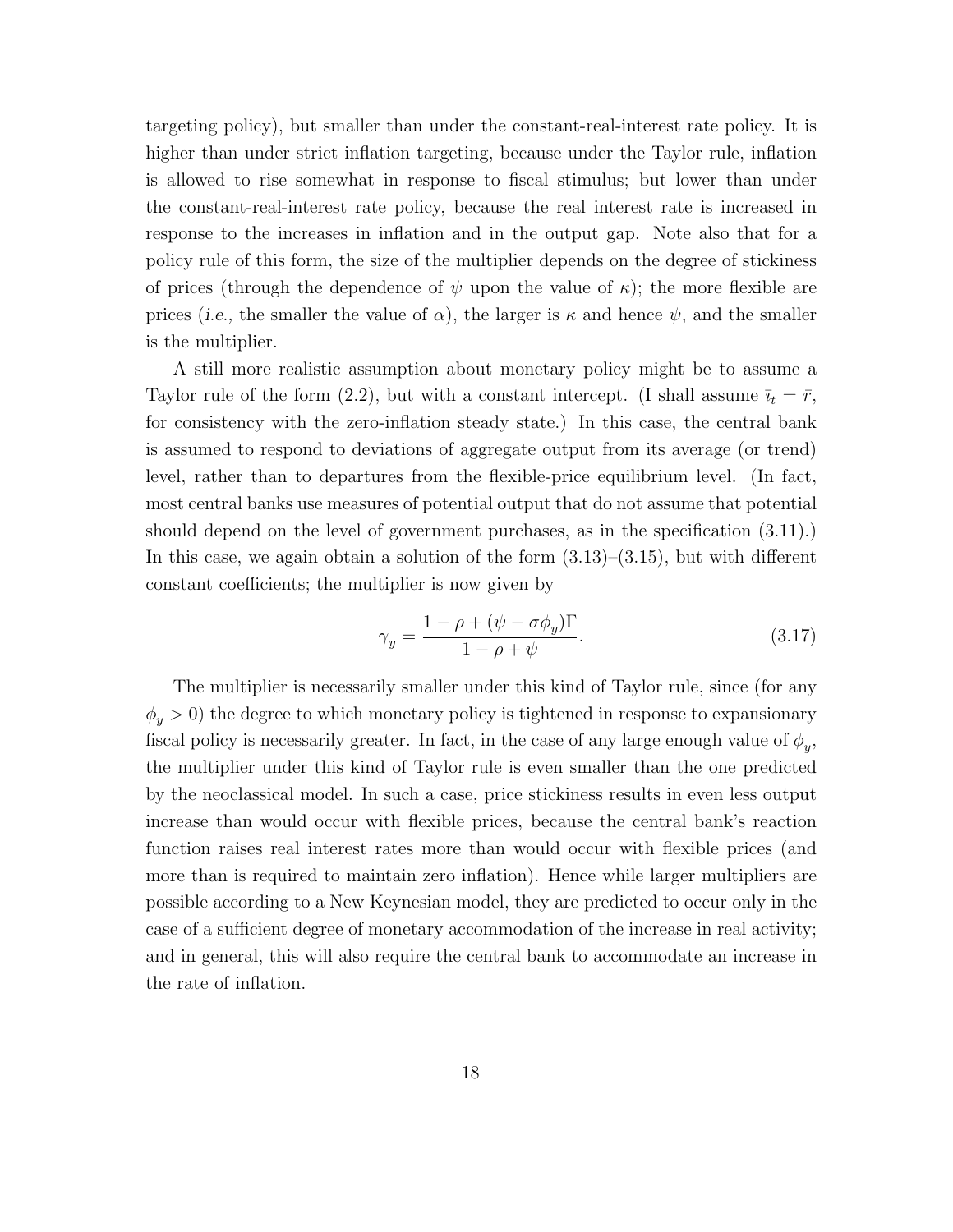# 4 Fiscal Stimulus at the Zero Interest-Rate Lower Bound

One case in which it is especially plausible to suppose that the central bank will not tighten policy in response to an increase in government purchases is when monetary policy is constrained by the zero lower bound on the short-term nominal interest rate. This is a case in which it is plausible to assume not merely that the real interest rate does not rise in response to fiscal stimulus, but that the nominal rate does not rise; this will actually be associated with a decrease in the real rate of interest, to the extent that the fiscal stimulus is associated with increased inflation expectations. Hence government purchases should have an especially strong effect on aggregate output when the central bank's policy rate is at the zero lower bound.<sup>22</sup> This is also a case of particular interest, since calls for fiscal stimulus become more urgent when it is no longer possible to achieve as much stimulus to aggregate demand as would be desired through interest-rate cuts alone.

In practice, the zero lower bound is most likely to become a binding constraint on monetary policy when financial intermediation is severely disrupted, as during the Depression or the recent financial crisis.<sup>23</sup> A simple extension of the model proposed above allows us to see how this can occur. Suppose that the interest rate that is relevant in condition (2.1) for the intertemporal allocation of expenditure is not the same as the central bank's policy rate, and furthermore that the spread between the two interest rates varies over time, owing to changes in the efficiency of financial intermediation.<sup>24</sup> If we let  $i_t$  denote the policy rate, and  $i_t + \Delta_t$  the interest rate that is relevant for the intertemporal allocation of expenditure, then (3.12) takes the more general form

$$
\hat{Y}_t - \hat{G}_t = E_t[\hat{Y}_{t+1} - \hat{G}_{t+1}] - \sigma(i_t - E_t \pi_{t+1} - r_t^{net}),
$$
\n(4.1)

where  $r_t^{net} \equiv -\log \beta - \Delta_t$  is the real policy rate required to maintain a constant path

 $^{22}$ In fact, it only matters that the policy rate be at a level that the central bank is unwilling to go below; this "effective lower bound" need not be zero.

<sup>&</sup>lt;sup>23</sup>See Christiano (2004) for a quantitative analysis of the conditions under which the zero bound would be a binding constraint even in the absence of financial frictions.

 $24C$ úrdia and Woodford (2009) present a complete general equilibrium model with credit frictions in which the policy rate is lower than the rate of interest that enters the equilibrium relation that generalizes (3.12), and describe a number of sources of variation in the spread between the two rates.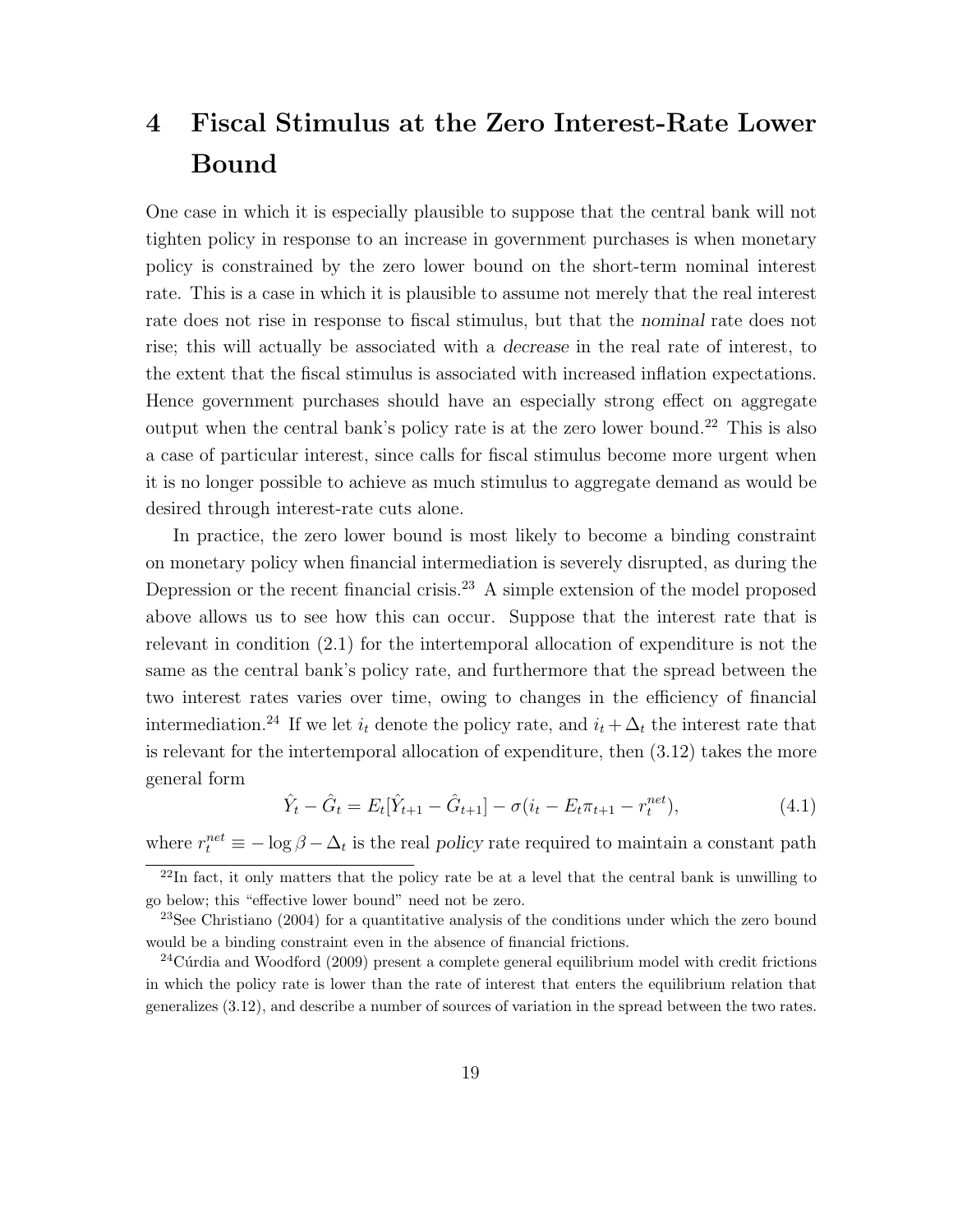for private expenditure (at the steady-state level). If the spread  $\Delta_t$  becomes large enough, for a period of time, as a result of a disturbance to the financial sector, then the value of  $r_t^{net}$  may temporarily be negative. In such a case the zero lower bound on  $i_t$  will make  $(4.1)$  incompatible, for example, with achievement of the steady state with zero inflation and government purchases equal to  $\bar{G}$  in all periods.

### 4.1 A Two-State Example

As a simple example (based on Eggertsson, 2009), suppose that under normal conditions,  $r_t^{net} = \bar{r} > 0$ , but that as a result of a financial disturbance at date zero, credit spreads increase, and  $r_t^{net}$  falls to a value  $r_L < 0$ . Suppose that each period thereafter, there is a probability  $0 < \mu < 1$  that the elevated credit spreads persist in period t, and that  $r_t^{net}$  continues to equal  $r_t$ , if credit spreads were elevated in period  $t-1$ ; but with probability  $1 - \mu$  credit spreads return to their normal level, and  $r_t^{net} = \bar{r}$ . Once credit spreads return to normal, they remain at the normal level thereafter. (This exogenous evolution of the credit spread is assumed to be unaffected by either monetary or fiscal policy choices.)

Suppose furthermore that monetary policy is described by a Taylor rule, except that the interest rate target is set to zero if the linear rule would call for a negative rate; specifically, let us suppose that

$$
i_t = \max\left\{\bar{r} + \phi_\pi \pi_t + \phi_y \hat{Y}_t, 0\right\},\qquad(4.2)
$$

so that the rule would be consistent with the zero-inflation steady state, if  $r_t^{net}$  were to equal  $\bar{r}$  at all times. (We shall again suppose that  $\phi_{\pi} > 1, \phi_{y} > 0$ , as prescribed by Taylor.) Finally, let us consider fiscal policies under which government purchases are equal to some level  $G_L$  for all  $0 \le t < T$ , where T is the random date at which credit spreads return to their normal level, and equal to  $\overline{G}$  for all  $t \geq T$ . The question we wish to consider is the effect of choosing a higher level of government purchases  $G_L$ during the crisis, taking as given the value of  $\bar{G}$  (the level of government purchases during normal times) and the monetary policy rule (4.2).

Since there is no further uncertainty from date  $T$  onward, and the equilibrium conditions  $(3.10)$ ,  $(4.1)$  and  $(4.2)$  are all purely forward-looking, it is natural to suppose that the equilibrium from date  $T$  onward should be the zero-inflation steady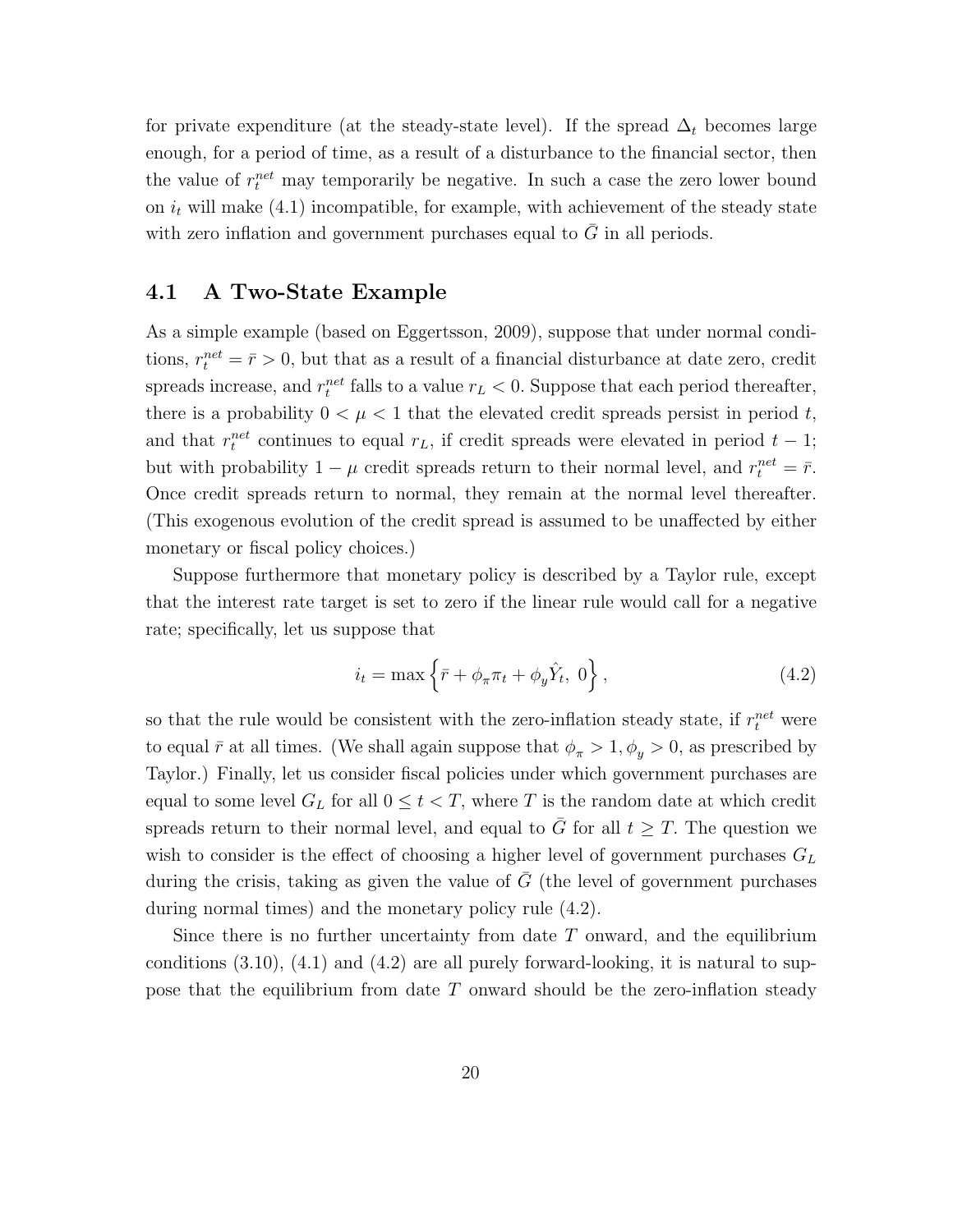state; hence the equilibrium values will be  $\pi_t = \hat{Y} = 0$ ,  $i_t = \bar{r} > 0$  for all  $t \geq T$ .<sup>25</sup> Given this solution for the equilibrium from date  $T$  onward, we wish to determine the equilibrium evolution prior to date T. Equilibrium conditions  $(3.10)$ ,  $(4.1)$  and (4.2 can be "solved forward" to obtain a unique bounded solution if and only if the model parameters satisfy

$$
\kappa \sigma \mu < (1 - \mu)(1 - \beta \mu). \tag{4.3}
$$

Note that this condition holds for all  $0 \leq \mu < \bar{\mu}$ , where the upper bound  $\bar{\mu} < 1$ depends on the model parameters  $(\beta, \kappa, \sigma)$ . I shall here consider only the case in which  $(4.3)$  is satisfied, which is to say, in which it is not expected that the crisis is likely to persist for too many years. Then since at each date  $t < T$ , the probability distribution of future evolutions of fundamentals (the joint evolution of  $\{r_t^{net}, \hat{G}_t\}$ ) is the same, the unique bounded solution obtained by "solving forward" is one in which  $\pi_t = \pi_L, \hat{Y}_t = \hat{Y}_L, i_t = i_L$  for each  $t < T$ , for certain constant values  $(\pi_L, \hat{Y}_L, i_L)$ .

These constant values can be obtained by observing that (3.10) requires that

$$
\pi_L = \frac{\kappa}{1 - \beta \mu} (\hat{Y}_L - \Gamma \hat{G}_L),\tag{4.4}
$$

and that (4.1) requires that

$$
(1 - \mu)(\hat{Y}_L - \hat{G}_L) = \sigma(-i_L + \mu \pi_L + r_L). \tag{4.5}
$$

Using (4.4) to substitute for  $\pi_L$  in (4.5), one obtains an equation that can be solved to yield

$$
\hat{Y}_L = \vartheta_r (r_L - i_L) + \vartheta_G \hat{G}_L, \tag{4.6}
$$

where

$$
\vartheta_r \equiv \frac{\sigma(1 - \beta \mu)}{(1 - \mu)(1 - \beta \mu) - \kappa \sigma \mu} > 0, \qquad \vartheta_G \equiv \frac{(1 - \mu)(1 - \beta \mu) - \kappa \sigma \mu \Gamma}{(1 - \mu)(1 - \beta \mu) - \kappa \sigma \mu} > 1. \tag{4.7}
$$

(Here the indicated bounds follow from (4.3) and the fact that  $\Gamma$  < 1.)

One can then substitute (4.6) and the associated solution for the inflation rate into (4.2) and solve the resulting equation for  $i<sub>L</sub>$ . The solution lies on the branch of (4.2) where  $i_L = 0$  for values of  $\hat{G}_L$  near zero if and only if

$$
\bar{r} + \left(\frac{\kappa}{1 - \beta\mu}\phi_{\pi} + \phi_y\right)\vartheta_r \ r_L < 0. \tag{4.8}
$$

<sup>&</sup>lt;sup>25</sup>One can show that this is a locally determinate rational-expectations equilibrium for dates  $t \geq T$ , under the policies assumed; that is, it is the only solution in which inflation and output remain within certain bounded intervals.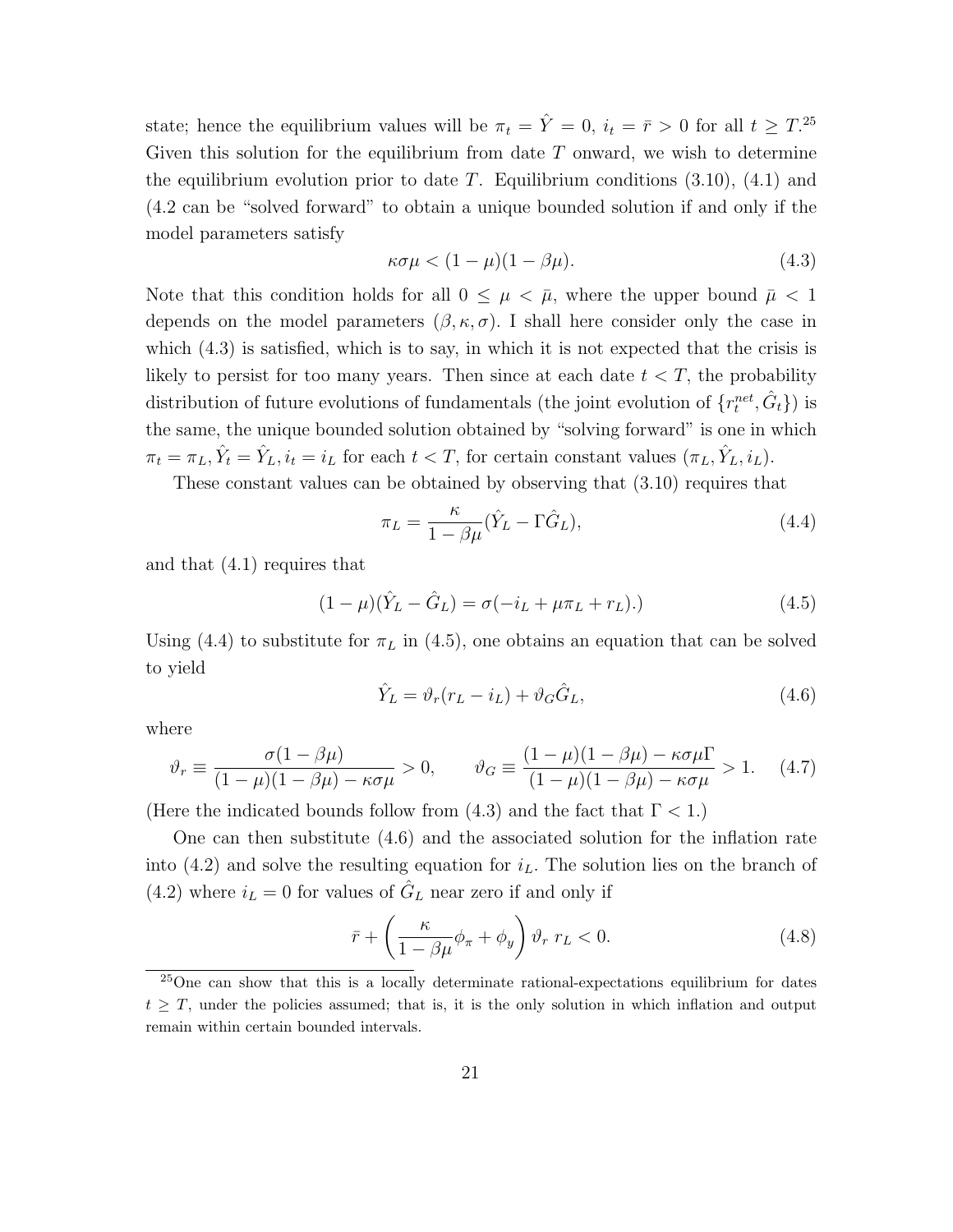This is the case of interest here; assuming that  $r<sub>L</sub>$  is negative enough for (4.8) to hold, the zero lower bound will bind in the case that government purchases remain at their normal (steady-state) level.<sup>26</sup> In fact, it will bind in the case of any  $\hat{G}_L < \hat{G}^{crit}$ , where  $\overline{a}$ ´

$$
\hat{G}^{crit} \equiv \frac{\left(\frac{\kappa}{1-\beta\mu}\phi_{\pi} + \phi_y\right)\vartheta_r(-r_L) - \bar{r}}{\frac{\kappa}{1-\beta\mu}\phi_{\pi}(\vartheta_G - \Gamma) + \phi_y\vartheta_G} > 0.
$$

For any level of government purchases below this critical level, equilibrium output will be given by

$$
\hat{Y}_L = \vartheta_r r_L + \vartheta_G \hat{G}_L \tag{4.9}
$$

for all  $t < T$ , and the inflation rate will equal the value  $\pi_L$  given by (4.4).

In this equilibrium, there will be both deflation and a negative output gap (output below its level with flexible wages and prices), for as long as credit spreads remain elevated, in the case of any level of government purchases  $G_L \leq G^{crit}$ .<sup>27</sup> The deflation and economic contraction can be quite severe, for even a modestly negative value of  $r<sub>L</sub>$ , in the case that  $\mu$  is large; in fact,  $\vartheta<sub>r</sub>$  (the multiplier  $dY/dr$  plotted in Figure 2) becomes unboundedly large as  $\mu$  approaches  $\bar{\mu}$ . Under such circumstances, it can be highly desirable to stimulate aggregate demand by increasing the level of government purchases.

For levels of government purchases up to  $G<sup>crit</sup>$ , (4.9) implies that each additional dollar spend by the government increases GDP by  $\vartheta_G$  dollars.<sup>28</sup> Increases in govern-

 $^{26}$ Note that if, as in Eggertsson and Woodford (2003), it is assumed that the central bank pursues a strict zero inflation target as long as this is consistent with the zero lower bound, then the zero lower bound necessarily binds at dates  $t < T$  if  $\hat{G}_L = 0$ , as long as  $r_L < 0$ . The values computed here for the multipliers  $dY_L/dr_L$  and  $dY_L/dG_L$  are the same under that simpler hypothesis.

<sup>&</sup>lt;sup>27</sup>As illustrated in Figure 1, output may nonetheless exceed its steady-state level; for the parameter values assumed in the figure,  $Y_L$  exceeds  $\overline{Y}$  (so that  $\hat{Y}_L > 0$ ) for values of  $G_L$  near  $G^{crit}$ , though the output gap remains negative, because the increased government purchases increase the "natural" level of output.

<sup>&</sup>lt;sup>28</sup>Note that this multiplier is calculated using approximations to the model structural equations that have been log-linearized around the zero-inflation steady state, as in Eggertsson (2009) and Christiano et al. (2009). However, the case considered here is necessarily some distance from that steady state, so that the derivatives used need not yield a correct multiplier. (The multiplier computed here is correct only in the case that  $r<sub>L</sub>$  is a sufficiently small negative quantity, so that  $\pi_L$  and  $\hat{Y}_L$  remain close to zero when  $\hat{G}_L = 0$ .) Braun and Waki (2010) find that log-linearization around the zero-inflation steady state can substantially exaggerate the size of the multiplier under realistic parameter values; but they still conclude on the basis of their nonlinear analysis that the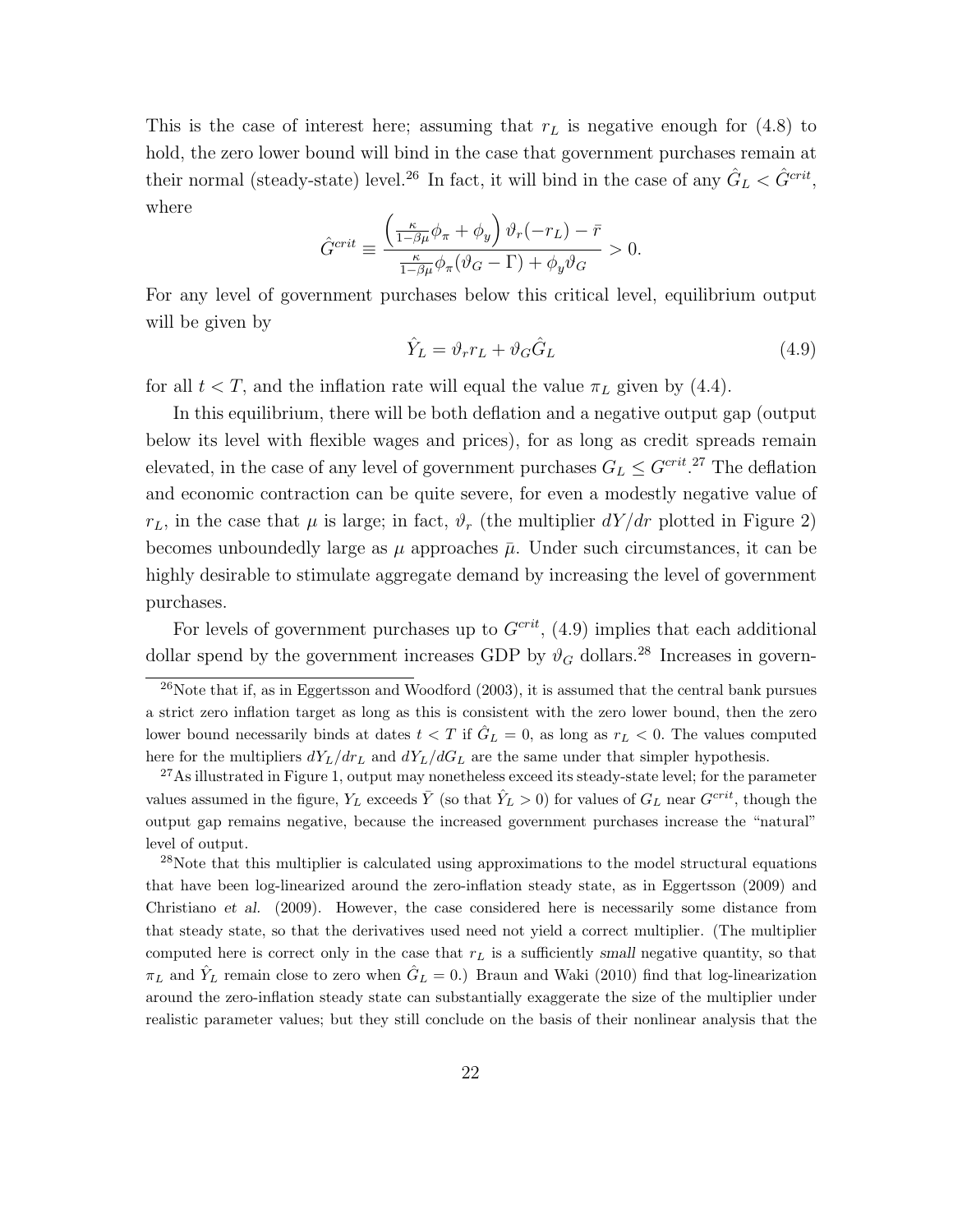

Figure 1: Output as a function of the level of government purchases during the period  $(t < T)$  in which credit spreads remain elevated. A "Great Depression" shock is assumed, parameterized as in Eggertsson (2009).

ment purchases beyond that level result in even higher levels of GDP, though the increase per dollar of additional government purchases is smaller, as shown in Figure 1, owing to the central bank's increase in interest rates in accordance with the Taylor rule. (Figure 1 plots  $\hat{Y}_L$  as a function of  $\hat{G}_L$ , for the numerical parameter values proposed by Eggertsson, 2009.<sup>29</sup> Under these parameter values,  $G^{crit}$  is reached when

multiplier is well above 1.

 $^{29}$ Eggertsson chooses parameter values to fit the size of the contraction experienced by the U.S. economy during the Great Depression. According to his modal parameter estimates (for a quarterly model),  $\beta = 0.997$ ,  $\kappa = 0.00859$ ,  $\sigma = 0.862$ , and  $\Gamma = 0.425$ . The shock required to account for the size of the contraction during the Depression is one under which  $r<sub>L</sub> = -0.010$  (minus 4 percent per annum) and  $\mu = 0.903$  (an expected mean duration a little over 10 quarters); the response coefficients for monetary policy are assumed to be  $\phi_{\pi} = 1.5, \phi_y = 0.25$ . (The justification of these parameter values is discussed in greater detail in Denes and Eggertsson, 2009). Note that because I use a simpler model of the labor market in the current exposition,  $\kappa$  is not the same function of underlying parameters in (3.10) above as in Eggertsson's paper. Here I parameterize the model so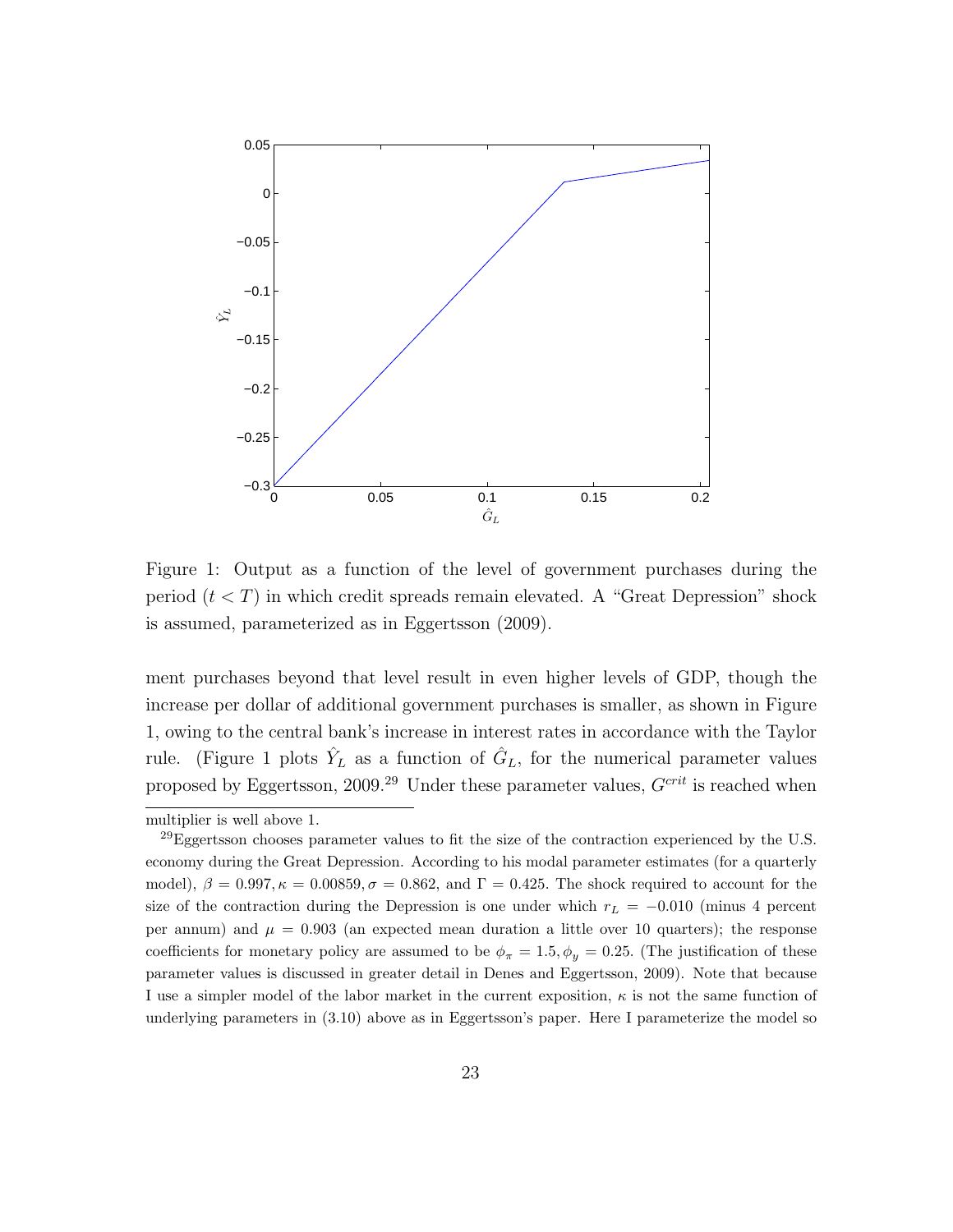government purchases exceed their steady-state value by 13.6 percent of steady-state GDP.<sup>30</sup>) For values  $G_L > G^{crit}$ , the multiplier is no longer  $\vartheta_G$ , but instead the coefficient  $\gamma_u$  defined in (3.17), where the persistence parameter  $\rho$  is now replaced by  $\mu^{31}$ 

It follows from (4.7) that the multiplier  $dY_L/dG_L = \vartheta_G$  for government purchases up to the level  $\hat{G}^{crit}$  is necessarily greater than 1 (for any  $\mu > 0$ ). The reason is that, given that the nominal interest rate remains at zero in periods  $t < T$ , an increase in  $G_L$ , which increases  $\pi_L$ , accordingly increases expected inflation (given some positive probability of elevated credit spreads continuing for another period), and so lowers the real rate of interest.<sup>32</sup> Hence monetary policy is even more accommodative than is assumed in the benchmark analysis in section 2, and the increase in aggregate output is correspondingly higher.

The degree to which the multiplier exceeds 1 in this case can, in principle, be quite considerable. In fact, for any given values of the other parameters, the multiplier while the policy rate remains at the zero bound can be unboundedly large, for a sufficiently value of the persistence parameter  $\mu$ . Figure 2 plots the multiplier as a function of  $\mu$ , holding the other model parameters fixed at the values used by Eggertsson (2009). The figure illustrates something that can be observed from (4.7) to hold quite generally: the multiplier is monotonically increasing in  $\mu$ , and increases

 $31$ Under Eggertsson's parameter values, this quantity is equal only to 0.3. (Note that this is a case in which, when the central bank is not constrained by the zero bound, the multiplier under a Taylor rule that responds to detrended output is actually lower than the neoclassical benchmark; for under Eggertsson's parameter values,  $\Gamma = 0.4$ .) Under the alternative hypothesis that the central bank implements a strict zero inflation target, except when prevented by the zero bound, the multiplier above the critical level of government purchases is equal to Γ. If instead the central bank follows a Taylor rule of the form (3.11), the multiplier beyond the critical level of government purchases is given by  $(3.16)$ .

 $32\text{Note that the increase in expected inflation referred to here is actually a reduction in the$ expected rate of deflation. For all levels of government purchases below  $G^{crit}$ , the output gap remains negative (output remains below the flexible-price equilibrium level), and it is expected to be non-positive in all future periods as well, so that a negative rate of inflation is implied by (3.10).

that the value of  $\kappa$  is the same as in Eggertsson's paper, meaning that implicitly the value of  $\alpha$  is larger than the value assumed by Eggertsson. The difference in the values assumed for  $\alpha$  has no consequences for the multiplier calculations discussed here.

<sup>&</sup>lt;sup>30</sup>In drawing the figure, I have also assumed that the credit spread is zero in the "normal" state, so that  $\bar{r} = -\log \beta$ . Allowing for a small positive credit spread in this state would raise the value of  $G^{crit}$ .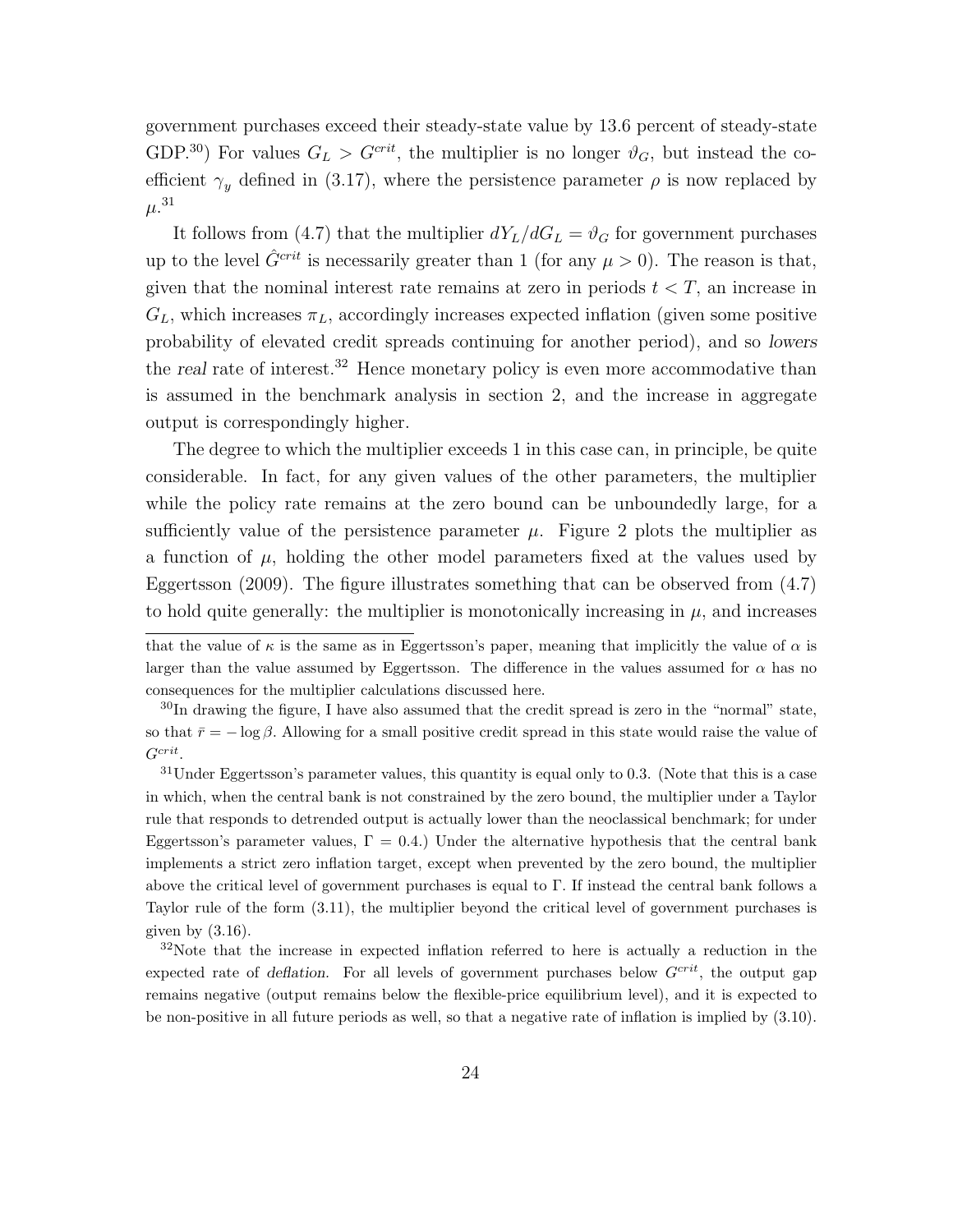

Figure 2: Derivatives of  $Y_L$  with respect to the values of  $r_L$  and  $G_L$ , for alternative assumed degrees of persistence  $\mu$  of the financial disturbance. Other parameter values are taken from Eggertsson (2009).

without bound as  $\mu$  approaches  $\bar{\mu}$ . The figure also indicates that the multiplier is in general not too much greater than 1, except if  $\mu$  is fairly large. However, it is important to note that the case in which  $\mu$  is large (in particular, a large fraction of  $\bar{\mu}$ ) is precisely the case in which the multiplier  $dY_L/dr_L$  is also large, which is to say, the case in which a moderate increase in the size of credit spreads can cause a severe output collapse.<sup>33</sup>

Thus increased government purchases when interest rates are at the zero bound should be a powerful means through which to stave off economic crisis precisely in those cases in which the constraint of the zero lower bound would otherwise be most crippling — namely, those cases in which there is insufficient confidence that the disruption of credit markets will be short-lived. For example, in Eggertsson's numerical example, a contraction of the size experienced during the Great Depression

 $33$ See Denes and Eggertsson (2009) for further discussion of this point.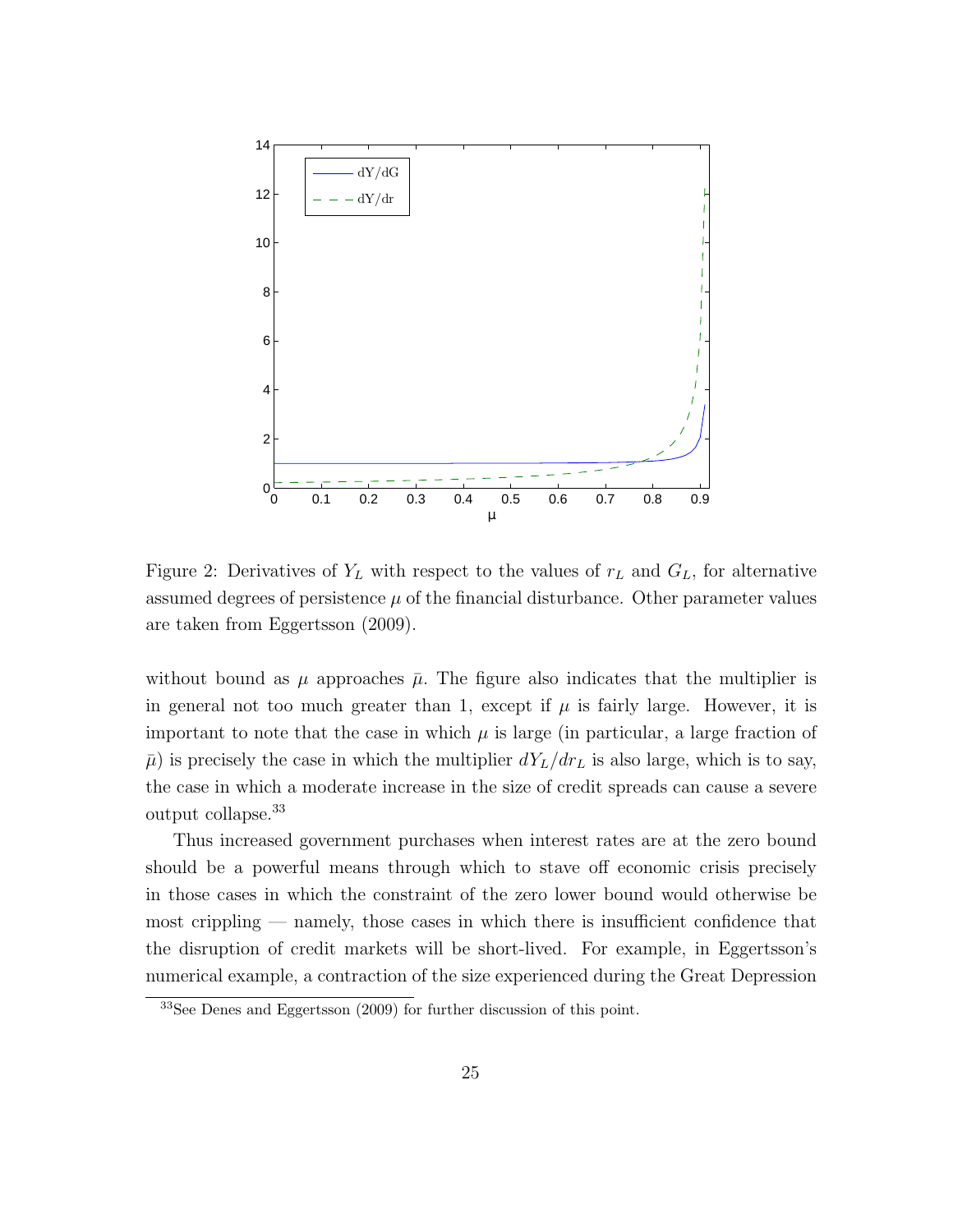occurs as a result of a disturbance with a persistence coefficient of  $\mu = 0.903$ ; in the case of this kind of disturbance, his parameter values imply a multiplier of 2.3. Christiano et al. (2009) similarly find that a multiplier above 2 is possible at the zero lower bound, in the context of a more complex New Keynesian model that is estimated to match a large number of features of postwar U.S. data.

Evidence on the effects of defense spending during the 1930s suggest that substantial multipliers of this kind may indeed be possible during circumstances like those of the Great Depression. For example, Almunia et al. (2010) estimate panel vector autoregressions using data from 27 countries for the period 1925-1939, and look at the response to innovations in defense purchases, taken to represent exogenous changes in government purchases; depending on the specification used, they find a multiplier during the year of the innovation of either 2.5 (their Figure 14) or 2.1 (their Figure 19). Gordon and Krenn (2010) similarly find a multiplier greater than 1 for the effects of innovations in government purchases on U.S. real GDP during the military buildup between 1940:Q2 and 1941:Q4. It is arguable that these relatively high multipliers for defense purchases during the Depression, relative to those found by studies of the effects of defense purchases at other times (e.g., those summarized in Hall, 2009), reflect a greater degree of monetary accommodation under Depression circumstances than has been typical of other military buildups.<sup>34</sup>

## 4.2 Importance of the Duration of Fiscal Stimulus

Cogan et al. (2010) instead find that a leading empirical New Keynesian model of the U.S. economy predicts small multiplier effects of increased government purchases during a situation in which the zero lower bound is assumed to bind. For example, when Cogan *et al.* consider the effect of a permanent increase in government purchases of 1 percent of GDP, they find an increase in GDP of only 1.0 percent in the first quarter, which falls to only 0.6 percent by the end of the second year (the period over which they assume that the federal funds rate rate remains at zero), and to only 0.4 percent after four years. In the case of an assumed path of government purchases intended to mimic projected expenditure under the February 2009 U.S. federal stimulus package, their model implies an increase in GDP substantially smaller

 $34$ In fact, the VAR results of Almunia et al. show central-bank discount rates being reduced, rather than increased, in response to a positive innovation in defense purchases.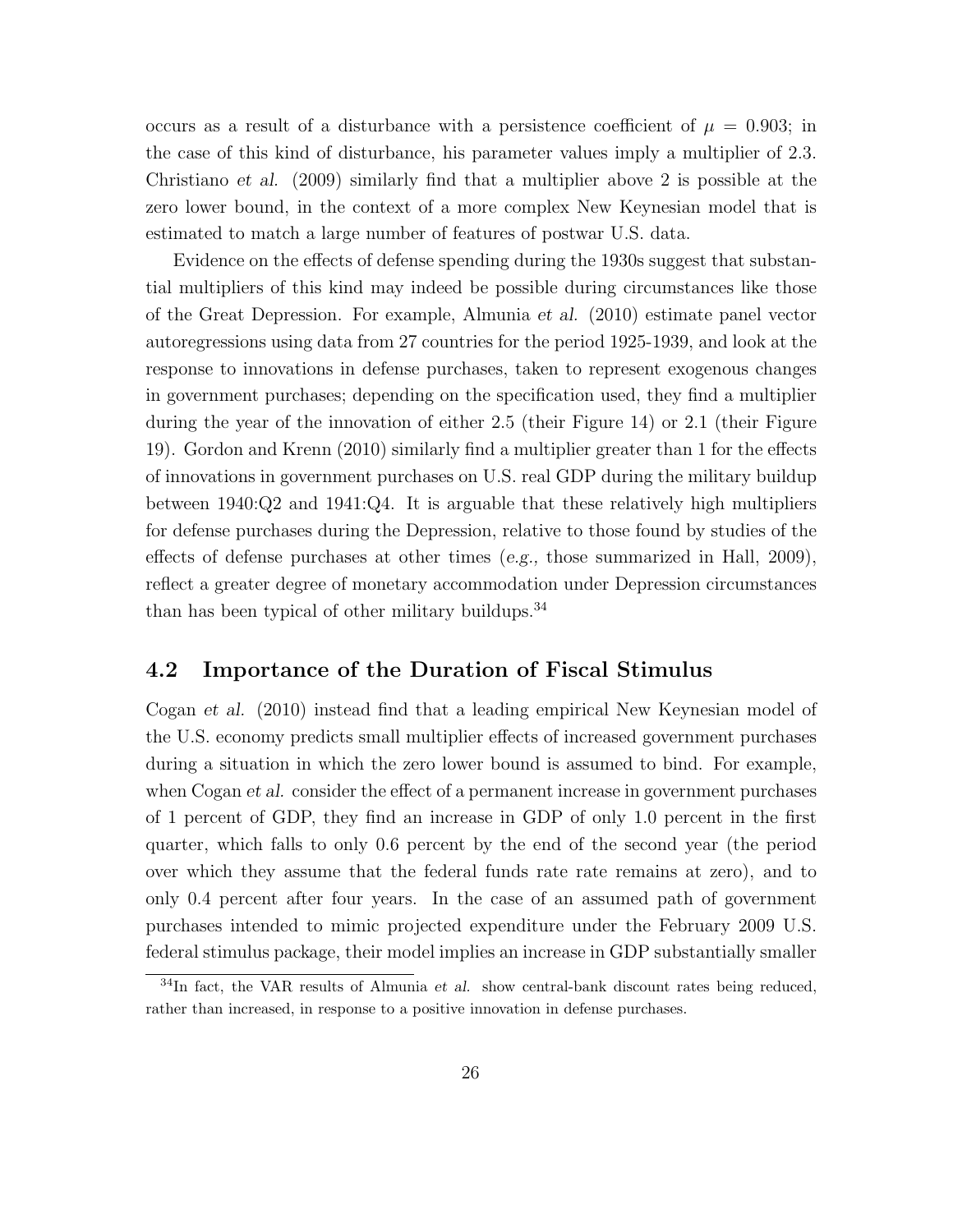than the increase in government purchases in all quarters, and hence a particularly modest increase in output during the first year of their simulation.

What accounts for the difference with the large multiplier obtained at the zero bound by Eggertsson (2009)? While the empirical model used by Cogan et al. is substantially more complex, this is probably not the most important difference in their analysis.<sup>35</sup> The crucial difference is that the calculations above assume an increase in government purchases that lasts precisely as long as credit spreads are elevated, and hence precisely as long as the zero lower bound is a binding constraint, following which period  $G_t = \overline{G}$  again each period; Cogan et al. instead consider increases in government purchases that are initiated at a time when interest rates are zero, but that extend much longer than the period over which the interest rate is assumed to remain at zero.

In our simple model as well, the increase in output is predicted to be much smaller if a substantial part of the increased government purchases are expected to occur after the zero lower bound ceases to bind. For as explained above, once interest rates are determined by a Taylor rule, a higher level of government purchases should crowd out private spending (raising the marginal utility of private expenditure), and may well cause lower inflation as well.<sup>36</sup> But the expectation of a higher marginal utility of expenditure and of lower inflation in the event that credit spreads normalize in the following period both act as disincentives to private expenditure while the nominal interest rate remains at zero. Hence while there is a positive effect on output during the crisis of increased government purchases at dates  $t < T$ , an anticipation of increased government purchases at dates  $t \geq T$  has a negative effect on output prior to date T.

A simple calculation can illustrate this. Suppose that instead of the two-state Markov chain considered above, there are three states: after the "crisis" state (in which  $r_t^{net} = r_L$  and  $\hat{G}_t = \hat{G}_L$  ends, there is a probability  $0 < \lambda < 1$  each period that government purchases will remain at their elevated level  $(\hat{G}_t = \hat{G}_L)$ , even though  $r_t^{net} = \bar{r}$ , though with probability  $1 - \lambda$  each period the economy returns to the

 $35$ The empirical model considered by Christiano et al. (2009) has a structure very similar to the one used by Cogan et al., yet Christiano et al. obtain multipliers well in excess of 1 for a policy experiment similar to the one analyzed above.

<sup>&</sup>lt;sup>36</sup>Both things occur in the case of the Eggertsson (2009) parameter values explained in footnote 29.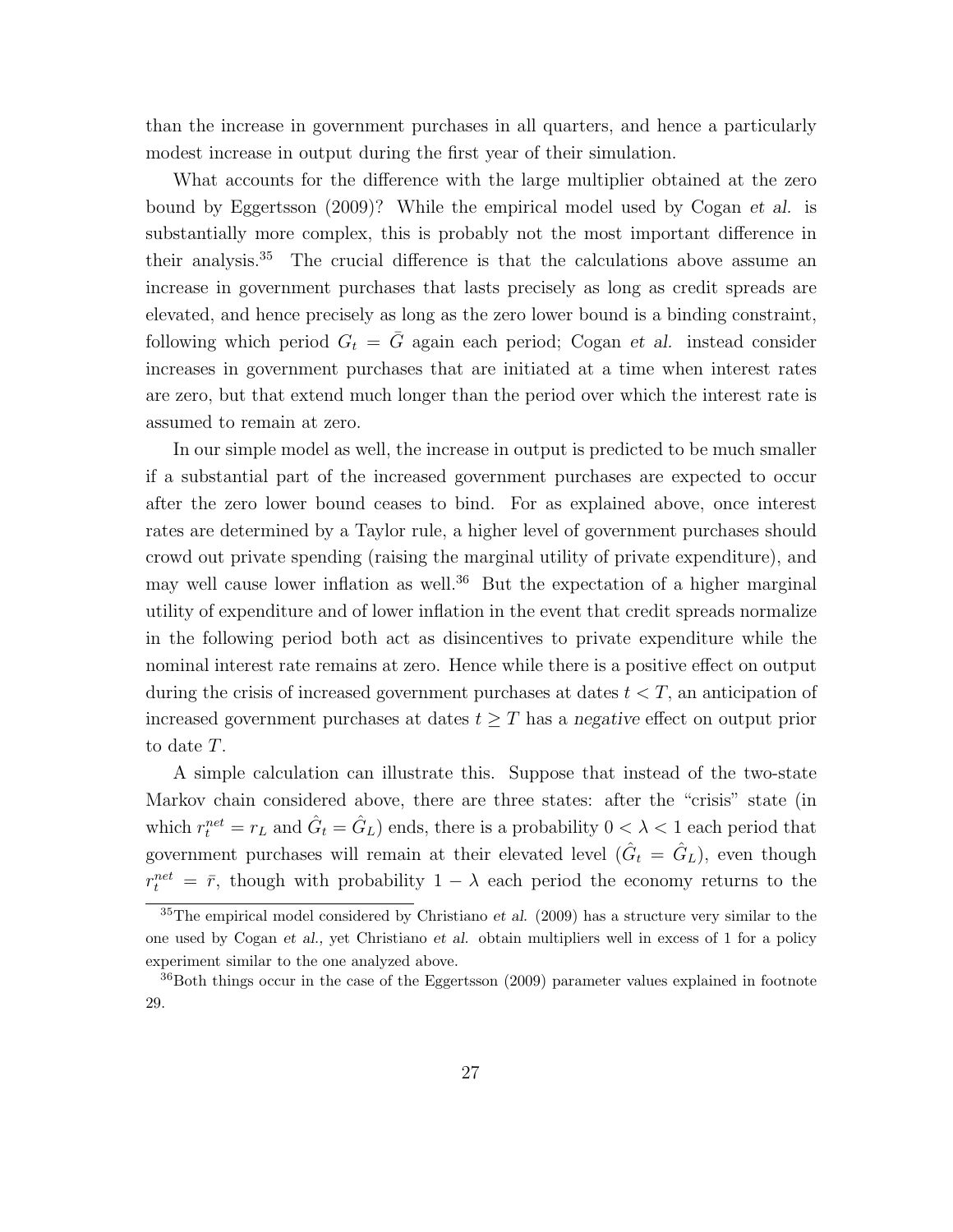"normal" state (in which  $r_t^{net} = \bar{r}$  and  $G_t = \bar{G}$ ) and remains there forever after. If we let  $(\pi_S, \hat{Y}_S, i_S)$  be the constant values for  $(\pi_t, \hat{Y}_t, i_t)$  in the transitional state (*i.e.*, for all  $T \geq t < T'$ , where T' is the random date at which government purchases return to their "normal" level), then the value of  $E_t \hat{Y}_{t+1}$  during the "crisis" period is not  $\mu \hat{Y}_L$ , but  $\mu \hat{Y}_L + (1 - \mu)\lambda \hat{Y}_S$ , and similarly for expected future government purchases and expected future inflation. We can repeat the previous derivation, obtaining instead of (4.9) the more general form

$$
\hat{Y}_L = \vartheta_r r_L + \vartheta_G \hat{G}_L + \vartheta_\pi \pi_S + \vartheta_C (\hat{Y}_S - \hat{G}_L), \tag{4.10}
$$

where

$$
\vartheta_{\pi} \equiv (1 - \mu)\lambda \vartheta_r > 0, \qquad \vartheta_C \equiv \sigma^{-1} \vartheta_{\pi} > 0.
$$

The fact that  $\vartheta_{\pi}, \vartheta_{C} > 0$  indicates that an expectation of either lower private expenditure or lower inflation in the transitional state will lower output during the crisis.

Using the same reasoning as in the previous section, one can show that the levels of output and inflation during the transitional state, when the interest rate is determined by the Taylor rule but government purchases remain high, are given by  $\hat{Y}_S = \gamma_y \hat{G}_L, \pi_S = \gamma_\pi \hat{G}_L$ , where  $\gamma_y$  is the coefficient defined in (3.17) (but with the persistence coefficient  $\rho$  equal to  $\lambda$ ) and  $\gamma_{\pi}$  is the corresponding inflation coefficient. One thus obtains a multiplier

$$
\frac{dY_L}{dG_L} = \vartheta_G + \vartheta_\pi \gamma_\pi + \vartheta_C (\gamma_y - 1)
$$
\n(4.11)

for government purchases below the critical level that causes the zero bound to no longer bind even in the crisis state. Since  $\gamma_Y < 1$  as explained earlier, the contribution of the final term is necessarily negative. In the case that either of the response coefficients  $(\phi_{\pi}, \phi_y)$  is sufficiently large, the Taylor rule will not allow a large increase in inflation during the transitional phase, and one obtains a multiplier smaller than  $\vartheta_G$  when  $\lambda > 0$ .

Figure 3 plots the value of the multiplier (4.11) as a function of  $\lambda$ , in the case that the other parameters take the values proposed by Eggertsson (2009). When  $\lambda = 0$ , the multiplier is nearly 2.3, as reported by Eggertsson, but it steadily falls as  $\lambda$  is increased. For values of  $\lambda$  equal to 0.8 or higher (an expected duration of the fiscal stimulus for 4 quarters or more after the end of the financial disturbance), the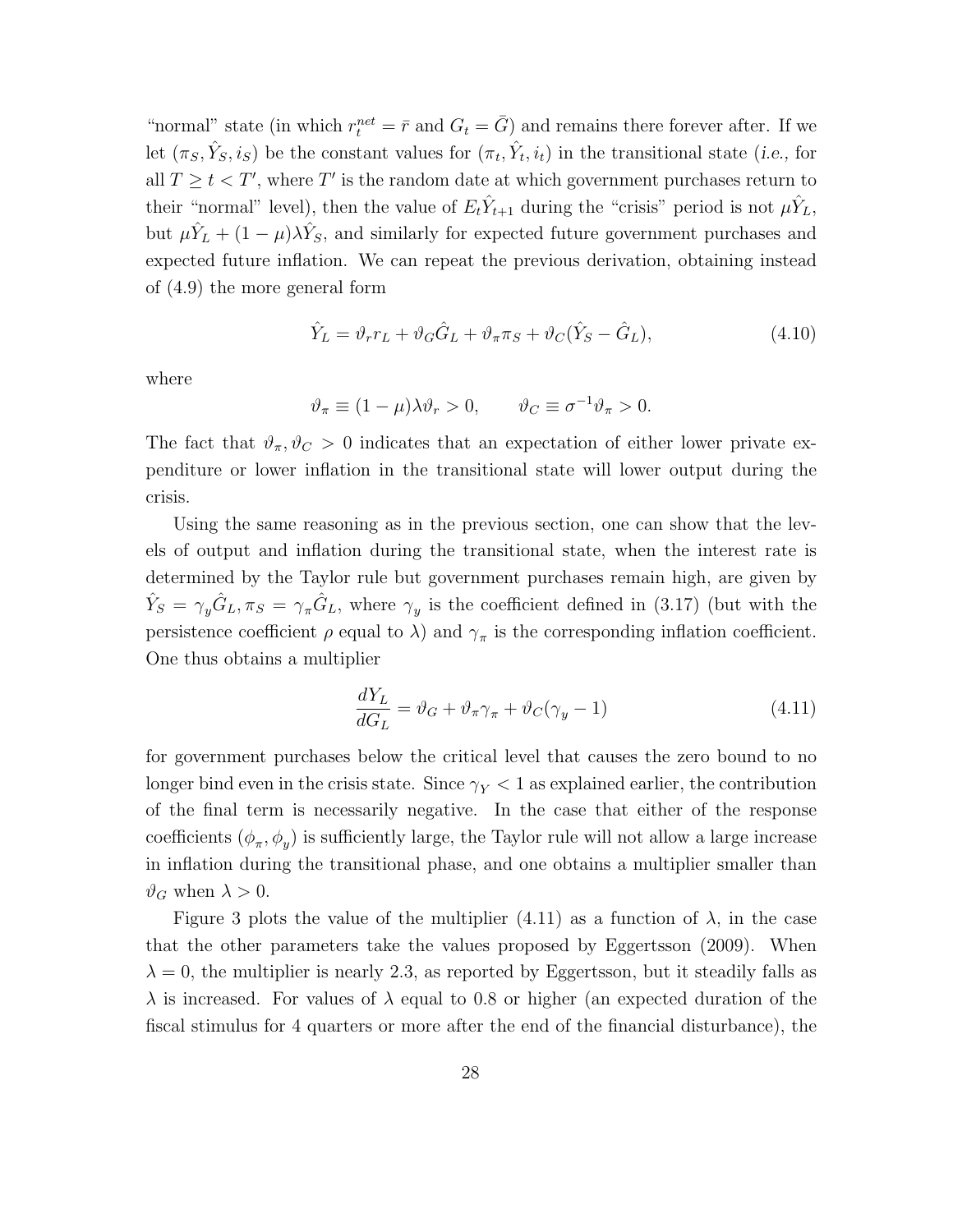

Figure 3: Derivative of  $Y_L$  with respect to  $G_L$ , for alternative degrees of persistence  $\lambda$  of the fiscal stimulus after the end of the financial disturbance. Other parameter values are taken from Eggertsson (2009).

multiplier falls below 1. For values of  $\lambda$  equal to 0.91 or higher (an expected duration of 10 quarters or more), the multiplier is negative. In particular, in the case of a permanent increase in the level of government purchases (the case  $\lambda = 1$ ), as in the first case considered by Cogan et al., the multiplier is strongly negative (nearly -5!). Hence a finding that a long-lasting fiscal stimulus is predicted to increase output only modestly, as in the simulations of Cogan et al., does not mean that a better-targeted fiscal stimulus cannot be much more effective.

Nor is it the case that to be effective, the government spending must occur immediately. In the model considered here, an increase in government purchases during a period in which the interest rate is zero, which is expected to last for the current quarter only, so that there is no change in expected future government purchases, has a multiplier of exactly 1. (This is because with no change in expected future fiscal policy, there is no change in expected future output or inflation. This means no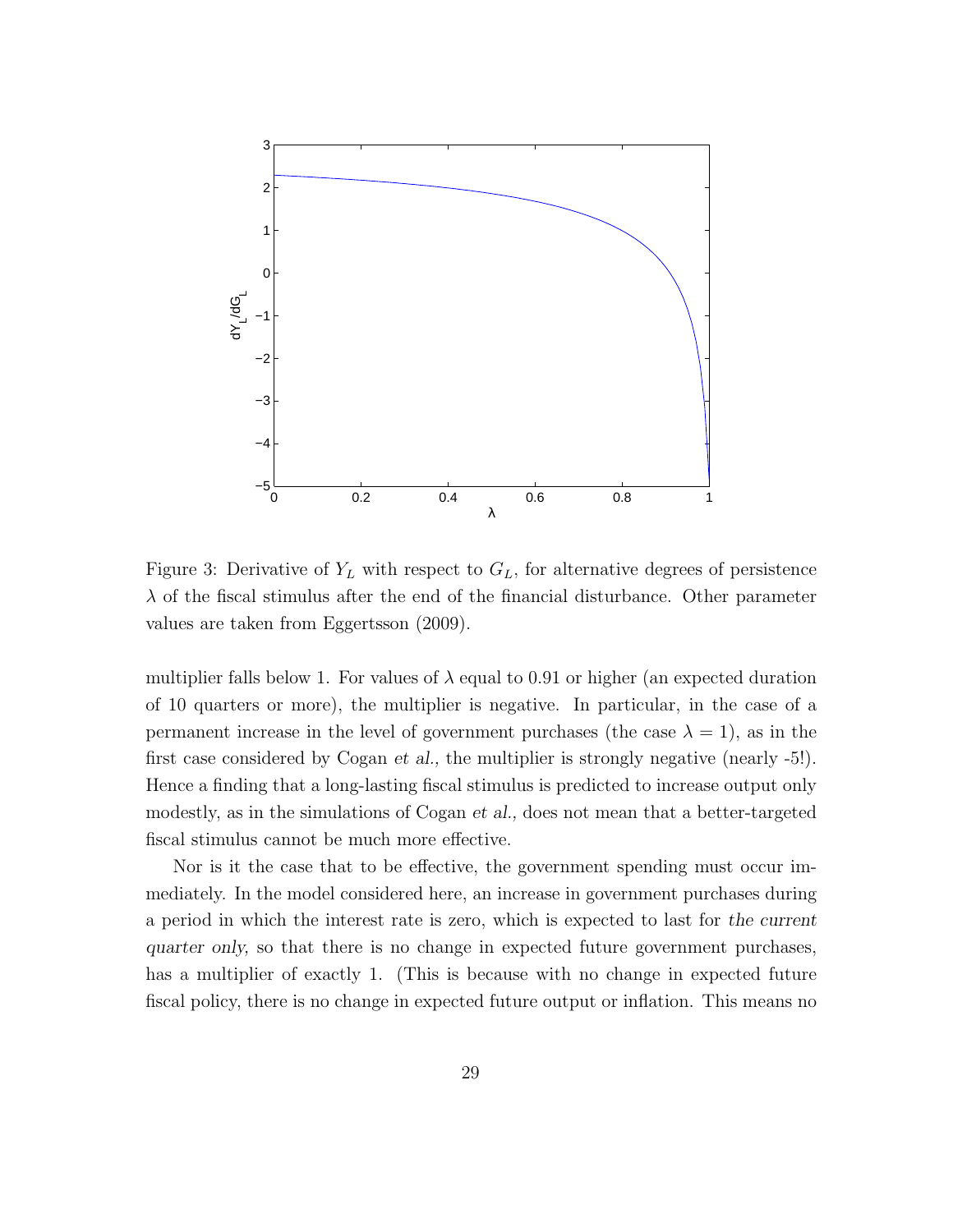change in expected real interest rates in future periods, and, as long as the temporary increase in  $G_t$  remains within the range which implies a current nominal interest rate of zero, no change in the current real interest rate either. Hence the benchmark analysis in section 2 applies.) It follows that when Eggertsson obtains a multiplier of 2.3, 1.0 of this is due to the increase in government purchases during the current quarter, while the other 1.3 is the effect of higher anticipated government purchases in the future.

Hence even if there were no increase in government purchases in the current quarter at all, an expectation of higher government purchases in all future quarters prior to date T would increase output immediately by an amount that is  $1.3$  times as large as the promised future increase in the level of government purchases. Of course, an even longer delay would attenuate the effects on output at the time of the announcement to an even greater extent. Still, New Keynesian models certainly do not imply that a delayed fiscal stimulus will serve no purpose — as long as the eventual increase in government spending is contingent on the continued existence of the financial disruption that justifies the emergency measures. The kind of stimulus package that is ineffective, or even counter-productive, is one under which a large part of the increased government purchases are expected to occur in a post-crisis environment in which monetary policy is not expected to accommodate an increase in aggregate demand.<sup>37</sup>

# 5 Government Purchases and Welfare

Thus far, I have simply considered the extent to which it is possible for an increase in government spending to increase aggregate output and employment, taking it for granted (as in much popular discussion) that an increase in output would be desirable, at least under circumstances where output would otherwise be below its trend path. But it is reasonable to ask whether our models imply not only that increased government purchases will increase GDP, but that they will increase economic welfare as well. This does not follow trivially from the existence of a positive multiplier (or even a multiplier greater than 1); one must consider the value of the use to which the

 $37$ This is illustrated not only by the simulations of Cogan et al. (2010), but also by those of Erceg and Lind´e (2009) for the case of a "gradual increase in government purchases" that continue beyond the point at which the zero bound ceases to bind.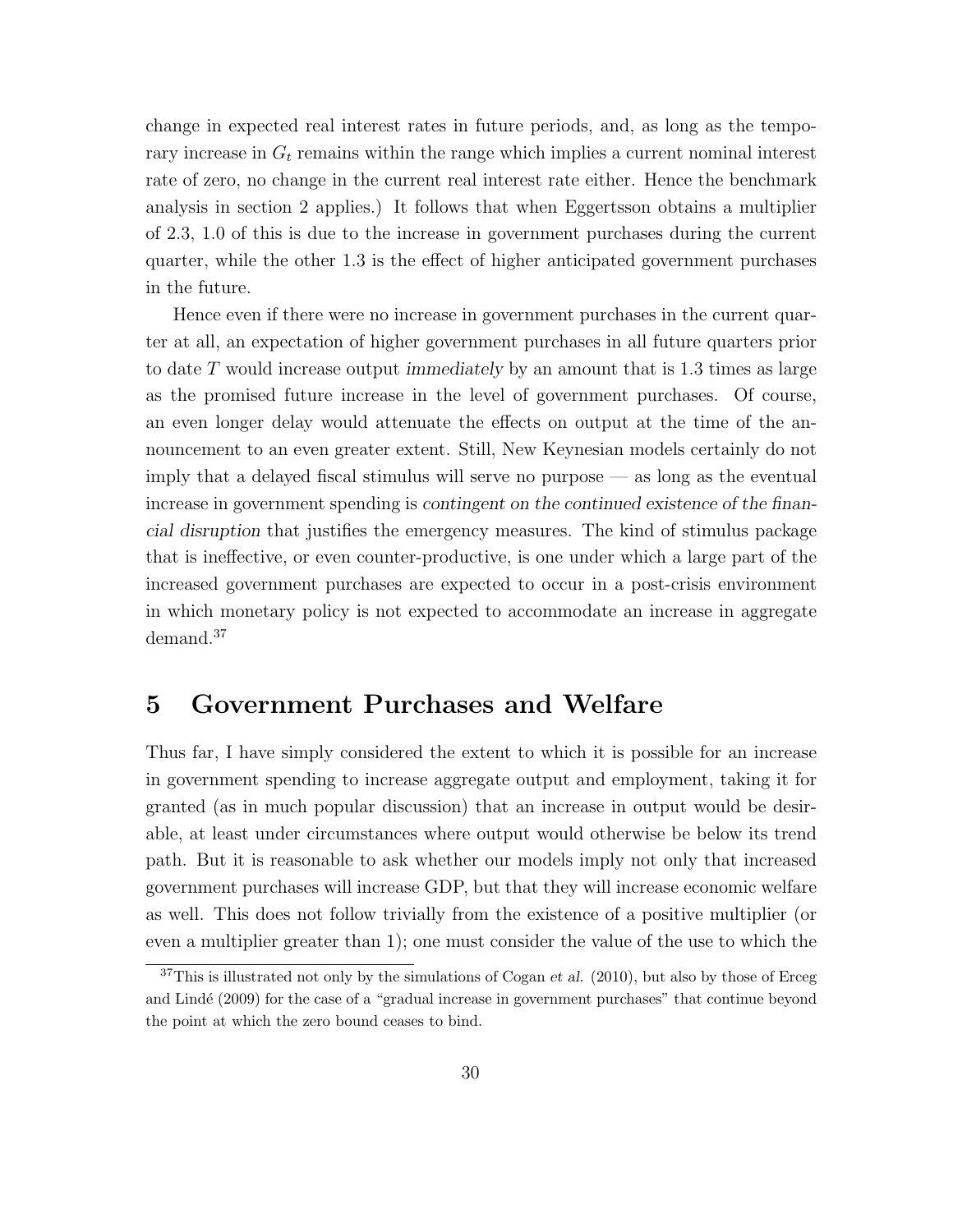resources consumed by the government would otherwise be put.

#### 5.1 Fiscal Stabilization in the Neoclassical Model

In the case of the neoclassical model, it is evident that if government purchases are of no intrinsic value ("paying people to dig holes and then fill them again"), the optimal level of government purchases must be zero, for any government purchases crowd out private expenditure and increase the disutility of working. But of course some kinds of government spending do benefit the public; we can represent this by making the utility of the representative household depend on  $G_t$ , the level of public goods provision. The calculations above are unaffected by this hypothesis, as long as we suppose that utility is additively separable in public goods (the tacit assumption earlier).<sup>38</sup> Let us suppose, then, that the utility of the representative household is given by

$$
\sum_{t=0}^{\infty} \beta^t \left[ u(C_t) + g(G_t) - v(H_t) \right],\tag{5.1}
$$

where  $g' > 0$ ,  $g'' \leq 0$ . (Of course, the value of public projects does not depend solely on the amount that is spent on them. But it is an obvious principle of optimal fiscal policy that the projects financed should be those that yield the greatest additional utility per dollar spent; the function  $g(G)$  accordingly indicates the utility obtained in this case.)

Given that for any path  ${G_t}$  of government purchases, the competitive equilibrium will maximize the utility of the representative household, it is easily seen that the optimal path of government purchases will be the one that satisfies the first-order condition

$$
g'(G_t) = u'(Y_t - G_t) \tag{5.2}
$$

each period. This condition has a simple interpretation: government purchases should be undertaken if and only if they have a marginal utility as high as that associated with additional private expenditure  $-$  *i.e.*, if they satisfy the conventional (microeconomic) cost-benefit criterion. One way of stating this criterion is to say that government purchases should be chosen so as to maximize  $u(Y_t - G_t) + g(G_t)$ , taking as given the quantity of aggregate expenditure  $Y_t$ . (I shall call this the criterion of

<sup>&</sup>lt;sup>38</sup>For extension of the neoclassical theory to the case in which public goods are at least partially substitutes for private expenditure, see, e.g., Baxter and King (1993).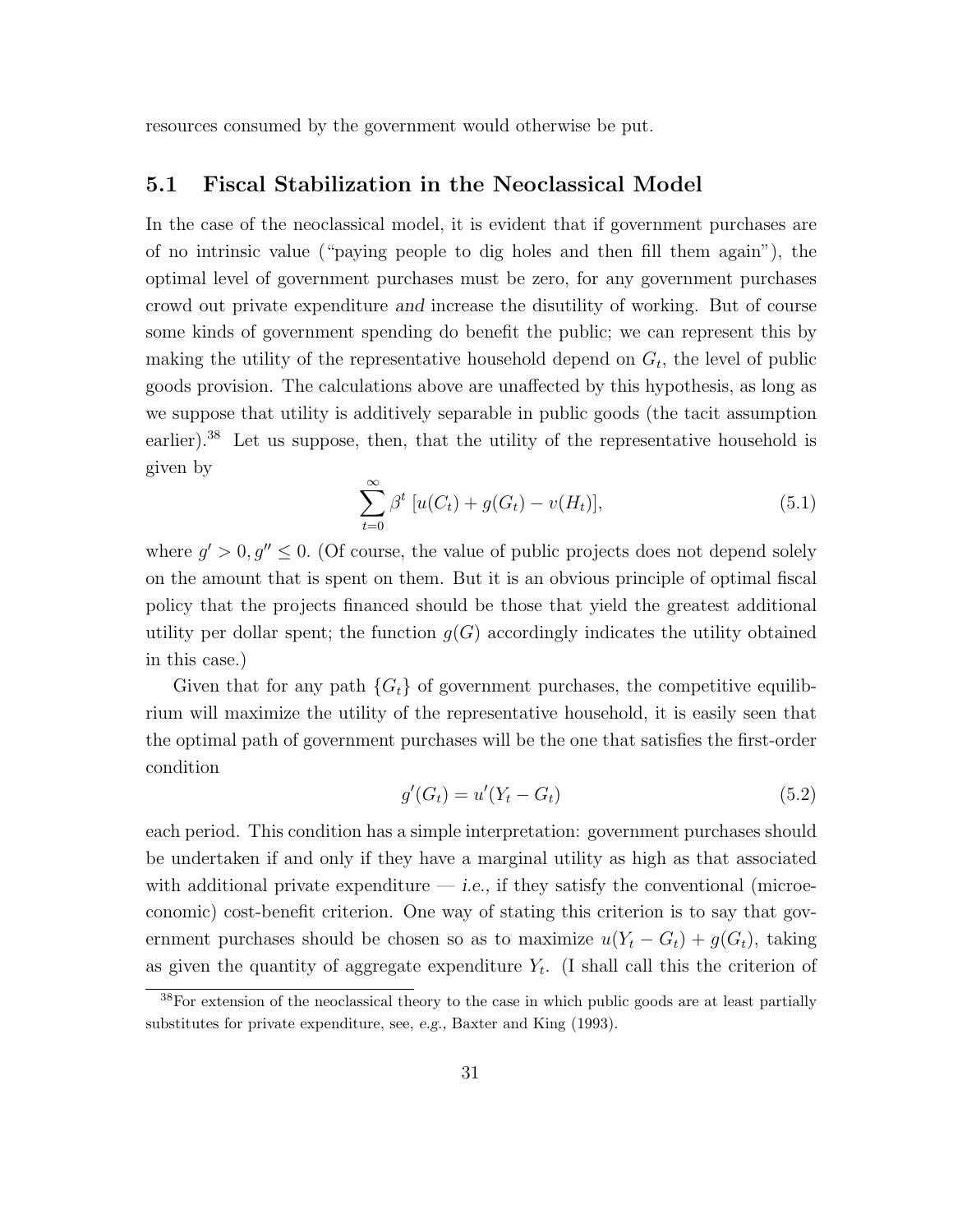efficient composition of expenditure.) Plainly, this is not a criterion that requires one, in choosing whether to undertake a particular public project, to think about the consequences of government spending for aggregate demand.

## 5.2 Fiscal Stabilization When Monetary Policy is Optimal

There is greater scope for fiscal stabilization policy in the case that prices or wages are sticky (or based on older information than that available to the government). If a recession is a time when output is below the full-information flexible-wage/price level, owing to stickiness of one sort or another, this implies a misallocation of resources, and a potential justification for fiscal stimulus to "fill the output gap." If an increase in government purchases  $G_t$  is associated with an increase in output  $Y_t$  that period (abstracting, for the moment, from changes in the allocation of resources in any other periods), utility will be increased if the relative size of the two changes satisfies the condition

$$
(u' - \tilde{v}')\frac{dY}{dG} + (g' - u') > 0.
$$
\n(5.3)

In the neoclassical case, equilibrium condition (1.6) implies that the first term in (5.3) is necessarily zero, so that increased government purchases increase welfare only to the extent that g' exceeds u'. But if during a recession,  $u' > \tilde{v}'$ , the condition can be satisfied even when  $u'$  exceeds  $g'$  to some extent; this will be more likely to be true the greater the extent to which u' exceeds  $\tilde{v}'$  (i.e., the more negative the output gap), and the greater the multiplier effects of government purchases.

Yet it is important to remember that in New Keynesian models, both the size of the output gap and the size of the multiplier will depend on monetary policy; and while there might well be significant opportunities for fiscal stabilization policy under the assumption that prices, wages or information are sticky and that monetary policy is inept, the most obvious solution in such a case is to increase the accuracy of monetary stabilization policy. Indeed, given that effective monetary stabilization policy should prevent there from being large variations in the ratio of  $u'$  to  $\tilde{v}'$  (by stabilizing the output gap), it is not obvious that the novel considerations mentioned in the previous paragraph should be of great quantitative significance when monetary policy is used optimally.

A case that is especially simple to analyze is that in which we suppose that there exists a constant employment or output subsidy, of precisely the magnitude necessary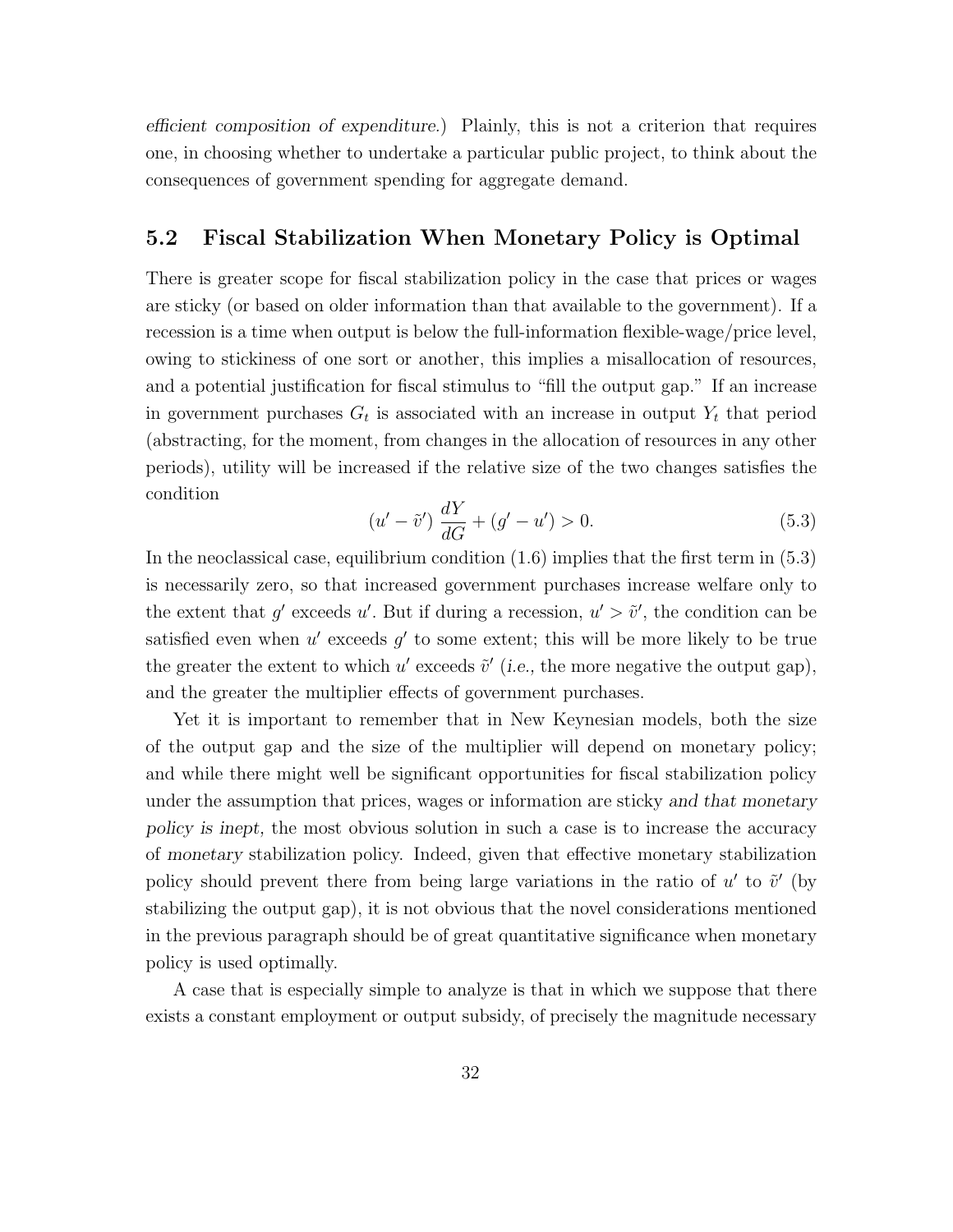to offset the distortion owing to the market power of monopolistically competitive producers.<sup>39</sup> In this case, the factor  $\mu > 1$  in (1.11) is canceled, and the equilibrium with (full-information) flexible prices and wages is efficient, despite the assumption of monopolistic competition. Now suppose that prices are sticky (or set on the basis of sticky information), while wages are flexible (or there is efficient contracting in the labor market). A monetary policy that maintains price stability at all times achieves the (full-information) flexible-price equilibrium allocation, regardless of the path of government purchases, as discussed above in section 3.1.; hence this policy maximizes expected utility, given the path of government purchases.<sup>40</sup> Thus one may conclude that, regardless of the path of government purchases, an optimal monetary policy achieves the allocation of resources predicted by the neoclassical model.<sup>41</sup> But then the condition for optimality of the level of government purchases is again simply (5.2), which is to say, the principle of efficient composition of expenditure.

It is not simply a matter of there being two instruments which can each, in principle, address the problem of an insufficient level of aggregate nominal expenditure, given the existing level of prices or wages, so that it does not matter which instrument is used for the job. Rather, to the extent that the problem can be solved using monetary policy, it is costless to do so, since monetary policy has no other aims to fulfill; whereas, while government spending can also be used to ameliorate the problem, this has a cost, since it requires the diversion of real resources to alternative uses. Whenever government purchases are used for aggregate demand management, there is a tension between this goal and the choice of government purchases so as to maintain an optimal composition of expenditure. Since there is no equally important conflict in the case of the use of monetary policy for aggregate demand management, monetary policy should be used to the extent possible; and this should largely allow decisions about government purchases to be made from the standpoint of the optimal composition of expenditure.

<sup>&</sup>lt;sup>39</sup>For example, it suffices that there be a subsidy equal to fraction  $\tau$  of a firm's payroll, where  $\tau = 1 - \mu^{-1} > 0$ , and  $\mu > 1$  is the markup factor in (1.11).

 $^{40}$  For a more formal presentation of this argument, see Woodford (2003, chap. 6, sec. 3.1).

<sup>41</sup>This result depends on an assumption that the zero lower bound on interest rates does not prevent monetary policy from achieving its inflation target at some points in time. The importance of this caveat is made clear in the following section.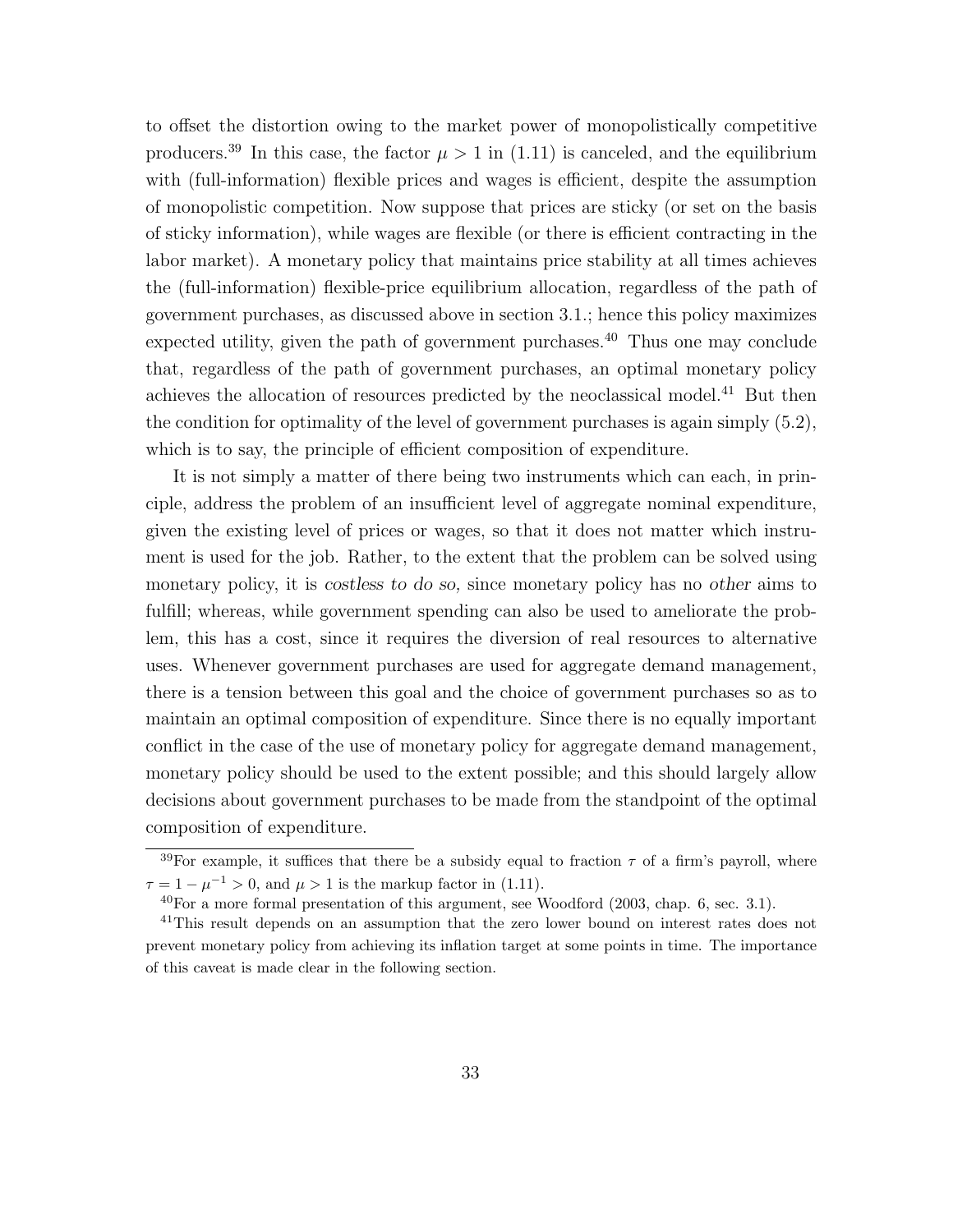#### 5.3 Fiscal Stabilization at the Zero Lower Bound

There is, however, one case in which a much stronger argument can be made for the usefulness of variations in government spending for stabilization purposes. This is when a financial disturbance makes it impossible for monetary policy to maintain price stability and a zero output gap at all times, as the required path for the policy rate would violate the zero lower bound. Under such circumstances, substantial distortions due to deflation and a large negative output gap can exist in equilibrium, even with a central bank that maintains a strict zero inflation target whenever this is consistent a non-negative interest rate. It can then be desirable to use government purchases to "fill the output gap," at least partially, even at the price of distorting to some extent the composition of expenditure in the economy.

As an example, let us consider the welfare effects of fiscal stimulus in the twostate example of section 4.1. Suppose that the central bank maintains a strict zero inflation target whenever this is possible, and a nominal interest rate of zero whenever deflation is unavoidable;<sup>42</sup> and let us consider only fiscal policies under which  $G_t$  is equal to some constant  $G_L$  for all  $t < T$ , and equal to  $\overline{G}$  for all  $t \geq T$ , where  $\overline{G}$  is the optimal level of government purchases under "normal" conditions, that is, the value that satisfies (5.2) when  $Y_t = Y$ . The analysis is simplified if we again assume the existence of a subsidy such that the flexible-price equilibrium allocation would be optimal. In this case, the steady state with  $Y_t = \overline{Y}$  and  $G_t = \overline{G}$  represents an optimal allocation of resources, and the assumed monetary policy would be optimal in the event that credit spreads were to remain always modest in size, so that the zero bound were never a binding constraint. I wish to consider the welfare effects of increasing  $G_L$  above the normal level  $\overline{G}$ , and the way in which the optimal choice of  $G_L$  depends on the size and expected duration of the financial disturbance.

One can show that a quadratic approximation to the expected value of  $(5.1)^{43}$ varies inversely with

$$
E_0 \sum_{t=0}^{\infty} \beta^t \left[ \pi_t^2 + \lambda_y (\hat{Y}_t - \Gamma \hat{G}_t)^2 + \lambda_g \hat{G}_t^2 \right], \qquad (5.4)
$$

<sup>&</sup>lt;sup>42</sup>This corresponds to a limiting case of the policy considered in section 4.1, in which  $\phi_{\pi}$  is made unboundedly large.

<sup>43</sup>See Woodford (2003, chap. 6, sec. 2) for the derivation.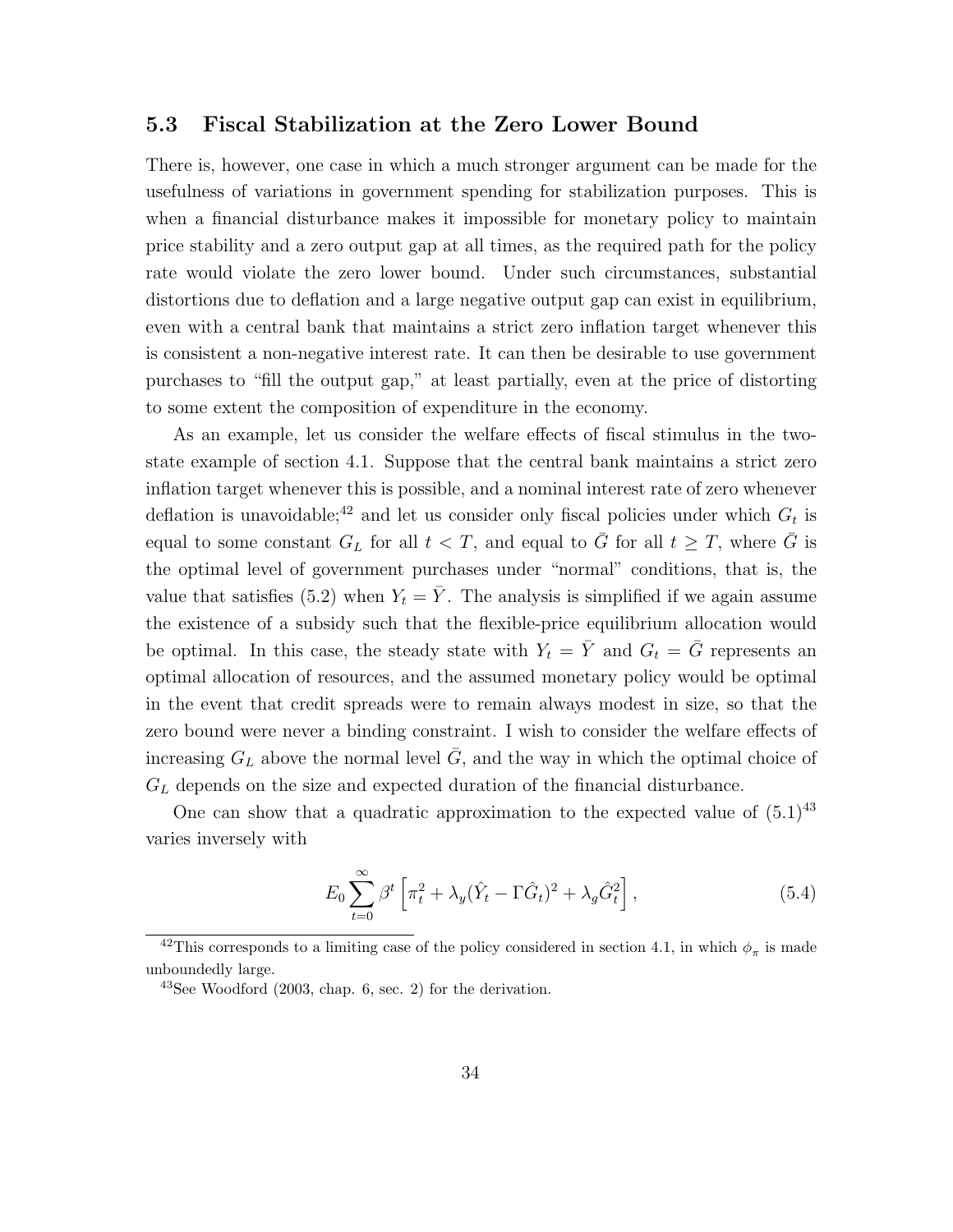where

$$
\lambda_y \equiv \frac{\kappa}{\theta} > 0, \qquad \lambda_g \equiv \left[ \frac{\eta_g}{\eta_u} + 1 - \Gamma \right] \Gamma \lambda_y > 0,
$$

and  $\eta_g \geq 0$  is (the negative of) the elasticity of g' with respect to G, a measure of the degree to which there are diminishing returns to additional government expenditure. Here the final two terms inside the square brackets represent a quadratic approximation to  $u(Y_t - G_t) + g(G_t) - \tilde{v}(Y_t)$ , which would be the period contribution to utility if the prices of all goods were the same, as would occur with flexible prices or in an environment with complete price stability; the additional  $\pi_t^2$  term represents the additional welfare loss owing to an inefficient composition of the economy's aggregate product as a result of price dispersion.

If the zero bound were never a binding constraint on monetary policy, the only constraint on feasible paths for the inflation rate and the output gap  $\hat{Y}_t-\Gamma \hat{G}_t$  would be (3.10), regardless of the path of  $\{\hat{G}_t\}$ ; hence optimal monetary policy would maintain a zero inflation rate and output gap at all times, reducing each of the first two terms inside the square brackets in (5.4) to their minimum possible values each period. The optimal path of government purchases would then be chosen simply to minimize the remaining term, by setting  $\hat{G}_t = 0$  each period. (This would achieve an optimal composition of expenditure, as it would result in  $Y_t = \overline{Y}, G_t = \overline{G}$  each period.)

In the case considered here, however, the zero lower bound on interest rates precludes this first-best outcome. Under a policy in the family proposed above, the equilibrium is of the kind characterized in section 4.1. In any equilibrium of this kind, the objective (5.4) takes the value

$$
\frac{1}{1-\beta\mu} \left[ \pi_L^2 + \lambda_y (\hat{Y}_L - \Gamma \hat{G}_L)^2 + \lambda_g \hat{G}_L^2 \right]. \tag{5.5}
$$

The optimal policy within this family is therefore obtained by minimizing (5.5) with respect to  $\hat{G}_L$ , taking into account the dependence of  $(\pi_L, \hat{Y}_L)$  on  $\hat{G}_L$  implied by (4.4) and (4.9). The first-order conditions for the minimization of this quadratic objective subject to the two linear constraints can be uniquely solved for a linear solution,

$$
\hat{G}_L = -\frac{\xi(\vartheta_G - \Gamma)\vartheta_r}{\xi(\vartheta_G - \Gamma)^2 + \lambda_g} r_L > 0,
$$
\n(5.6)

where

$$
\xi \equiv \left(\frac{\kappa}{1-\beta\mu}\right)^2 + \lambda_y > 0.
$$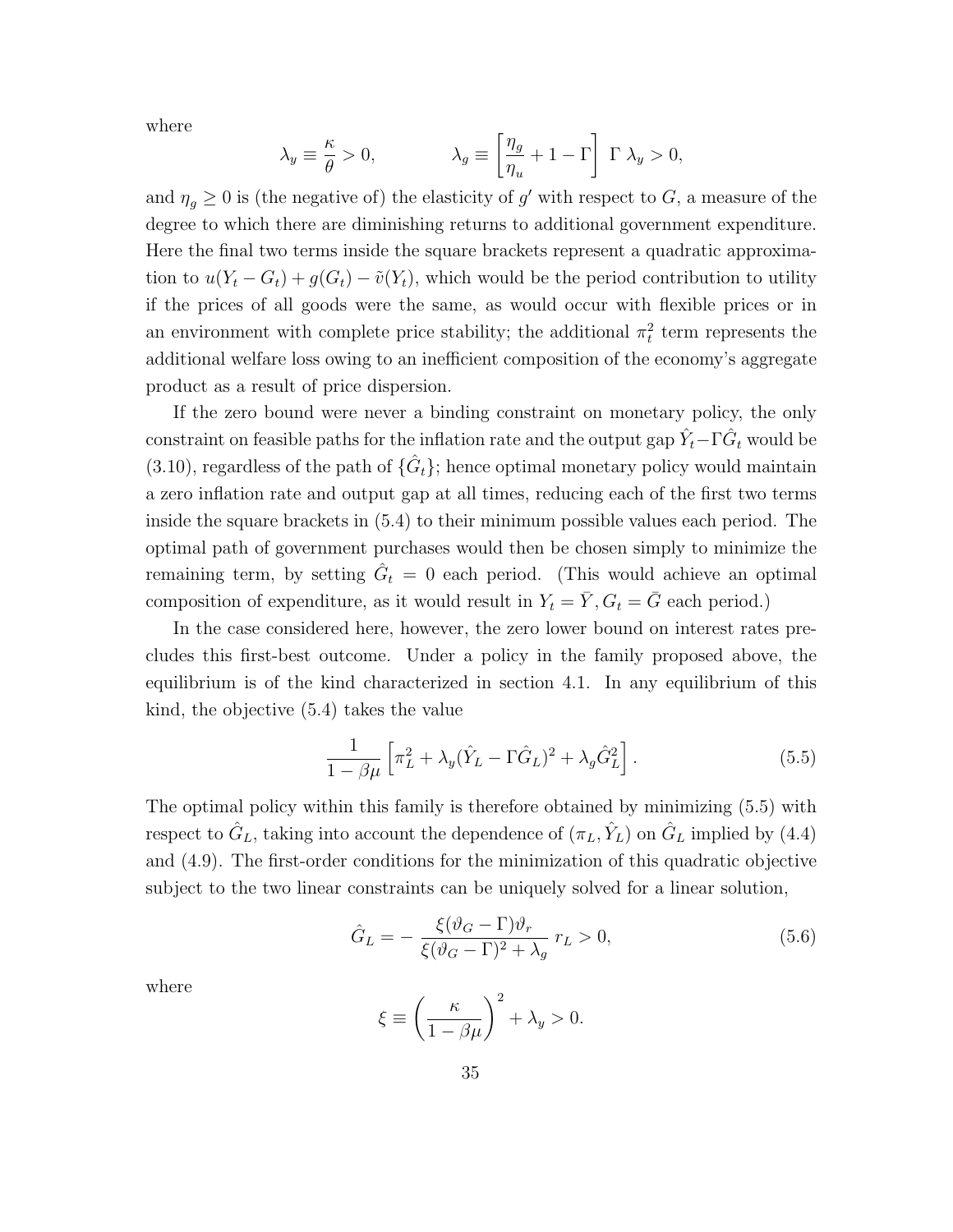

Figure 4: The optimal value of  $\hat{G}_L/|r_L|$ , for alternative values of  $\mu$ , under two different assumptions about the size of  $\eta_g$ . (Case A:  $\eta_g = 0$ . Case B:  $\eta_g = 4\eta_u$ .) The solid line shows the value of  $\hat{G}_L/|r_L|$  required to maintain a zero output gap.

(This solution for the optimal value of  $\hat{G}_L$  is necessarily positive, because  $\vartheta_G > \Gamma$  and  $r_L < 0.$ 

Figure 4 plots the optimal value of  $\hat{G}_L/|r_L|$  defined by (5.6), for alternative values of  $\mu$ , assuming the values for the model parameters  $\beta$ ,  $\kappa$ ,  $\sigma$ ,  $\Gamma$  and  $\theta$  proposed by Eggertsson (2009).<sup>44</sup> For a given financial disturbance parameterized by  $(r_L, \mu)$ , the optimal size of the increase in government purchases can be determined from the figure by observing the optimal ratio for that value of  $\mu$ , and then multiplying by the value of  $|r_L|$ . Thus a value of 2 on the vertical axis means that if  $r_L$  is equal to -4 percent per annum, it would be optimal to increase government purchases by an amount equal to 8 percent of GDP.

The optimal value is plotted under two different assumptions about the degree of

<sup>&</sup>lt;sup>44</sup>In addition to the parameter values reported in footnote 29 above, it is now also assumed that  $\theta = 12.77.$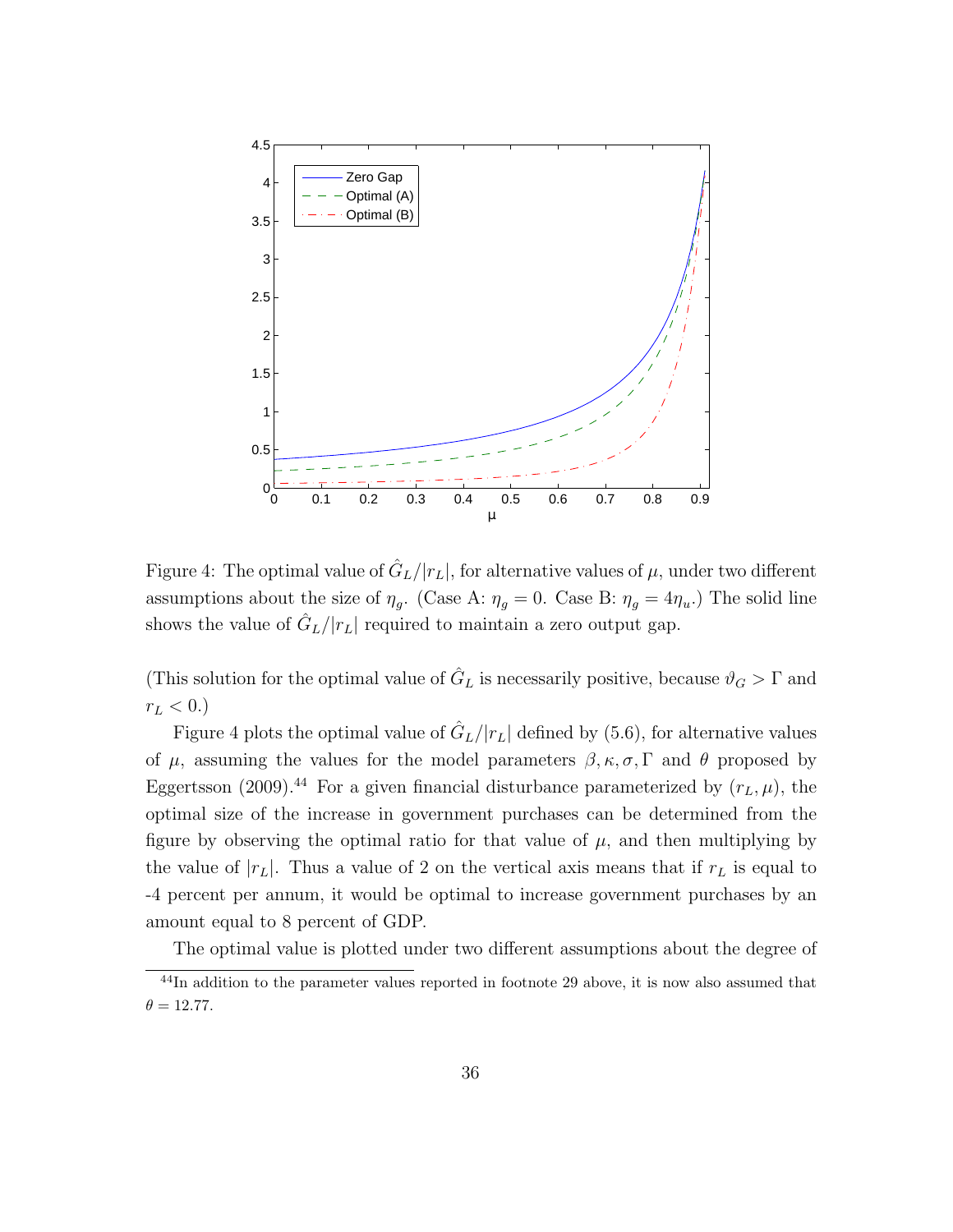diminishing returns to additional government expenditure. In case A, it is assumed that utility is linear in government purchases  $(\eta_q = 0)$ ; this provides an upper bound for the degree to which it can be cost-effective to increase government purchases. In case B, it is instead assumed that  $\eta_g = 4\eta_u$ ; this corresponds to the case in which the marginal utility of government purchases decreases at the same rate (per percentage point increase in spending) as the marginal utility of private purchases, and private expenditure is 4 times as large as government purchases in the steady state. In this case, because of the diminishing returns to additional government purchases, the optimal increase in government spending is less for any given financial disturbance. For purposes of comparison, the solid line in Figure 4 also plots the level of government purchases that would be required to fully eliminate the output gap (i.e., keep output at the flexible-price equilibrium level) and prevent any decline in inflation as a result of the financial disturbance. (This line also indicates the critical level of government purchases at which the zero lower bound ceases to bind, given the central bank's assumed policy.)

The figure shows that it is optimal to use discretionary (state-dependent) government purchases to partially offset the decline in output and inflation that would otherwise occur as a result of the financial disturbance. It should be noted, however, that it is not optimal to fully stabilize inflation and the output gap, despite the feasibility of doing so, because of the inefficient composition of expenditure that this would involve. In the case that the financial disturbance is not too persistent  $(\mu = 0.5 \text{ or less})$ , the optimal increase in government purchases is only a small fraction of the increase that would be required to eliminate the output gap, if we assume diminishing returns to additional public expenditure similar to those that exist for private expenditure. (The optimal fiscal stimulus would be even smaller if one were to assume even more sharply diminishing returns to public expenditure, or if one were to take into account the distortions involved in raising government revenues.) At the same time, the optimal size of fiscal stimulus can be quite substantial, and a large fraction of the size required for full stabilization of both inflation and the output gap, in the case that  $\mu$  is large. In this case — when there is believed to be a substantial probability that the financial disruption will persist for years, and when a serious depression could result in the absence of fiscal stimulus — welfare is maximized by an aggressive increase in government purchases, of nearly the size required to fully stabilize inflation and the output gap.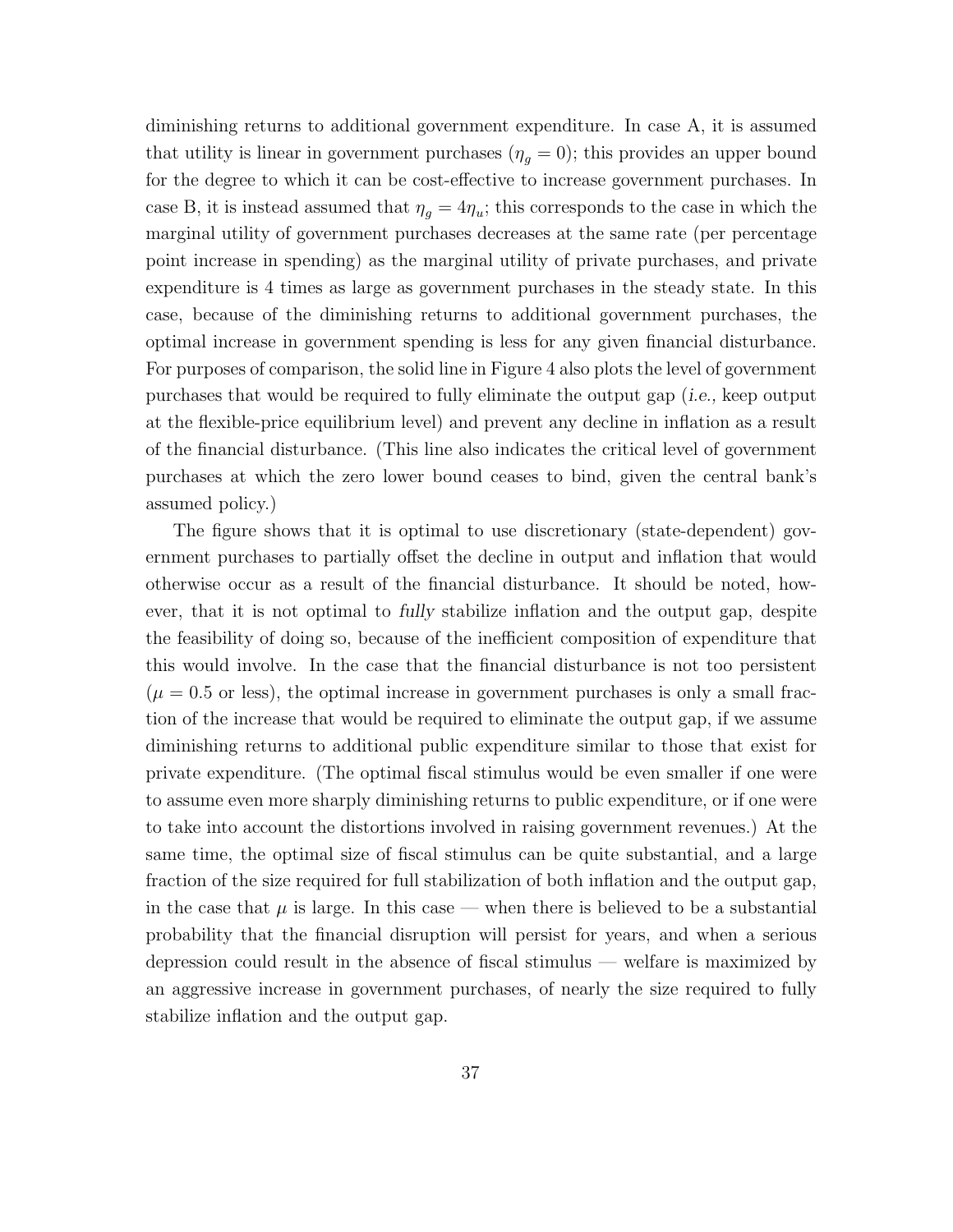## 6 Consequences of Distortionary Taxation

The analyses above have for simplicity assumed lump-sum taxation. This is clearly unrealistic, but because there is no necessary connection between a path of government purchases and the path of distorting taxes (of various types) used to finance it, a full analysis of the complications raised by taking into account tax distortions is not possible here. If increased government purchases are financed by an increase in a proportional tax on wage income or on consumption purchases (for example), the increased tax wedge will increase the real marginal cost of supplying a given level of output (assuming flexible wages). In a neoclassical model (where real marginal cost can never differ from 1 in equilibrium), the increased tax distortion will lower equilibrium output, and may even negate the increase in equilibrium output that would occur with lump-sum taxation for the reason explained in section 1.

For example, in the case of financing entirely through a proportional tax  $\tau_t$  on sales revenues, condition (1.6) becomes instead

$$
(1 - \tau_t)u'(Y_t - G_t) = \tilde{v}'(Y_t),
$$
\n(6.1)

from which it follows that  $Y_t$  is a decreasing function of  $\tau_t$ , for a given level of  $G_t$ . If  $u(C) = \log C$  and a balanced budget is maintained each period (so that  $\tau_t Y_t = G_t$ ), equation (6.1) reduces to

$$
Y_t^{-1} = \tilde{v}'(Y_t),
$$

and it is easily seen that the solution for  $Y_t$  is independent of  $G_t$  (so that the multiplier is zero). If the intertemporal elasticity of substitution of private expenditure is even smaller, the multiplier will even be negative. Thus it might seem a serious omission to discuss the plausibility of a substantial government expenditure multiplier without taking into account the effects of distorting taxes.

But here again, the stickiness of prices and/or wages, and the nature of the assumed monetary policy response, makes an important difference. In the benchmark case considered in section 2, where monetary policy is assumed to maintain a constant path for the real interest rate, taking account of tax distortions would not change the conclusion that the government expenditure multiplier is equal to 1, as long as the change in fiscal policy is assumed not to change the long run level of tax distortions (which would matter for the determination of  $\overline{Y}$  and hence of  $\overline{C}$ ). If a temporary increase in government purchases requires a corresponding temporary increase in the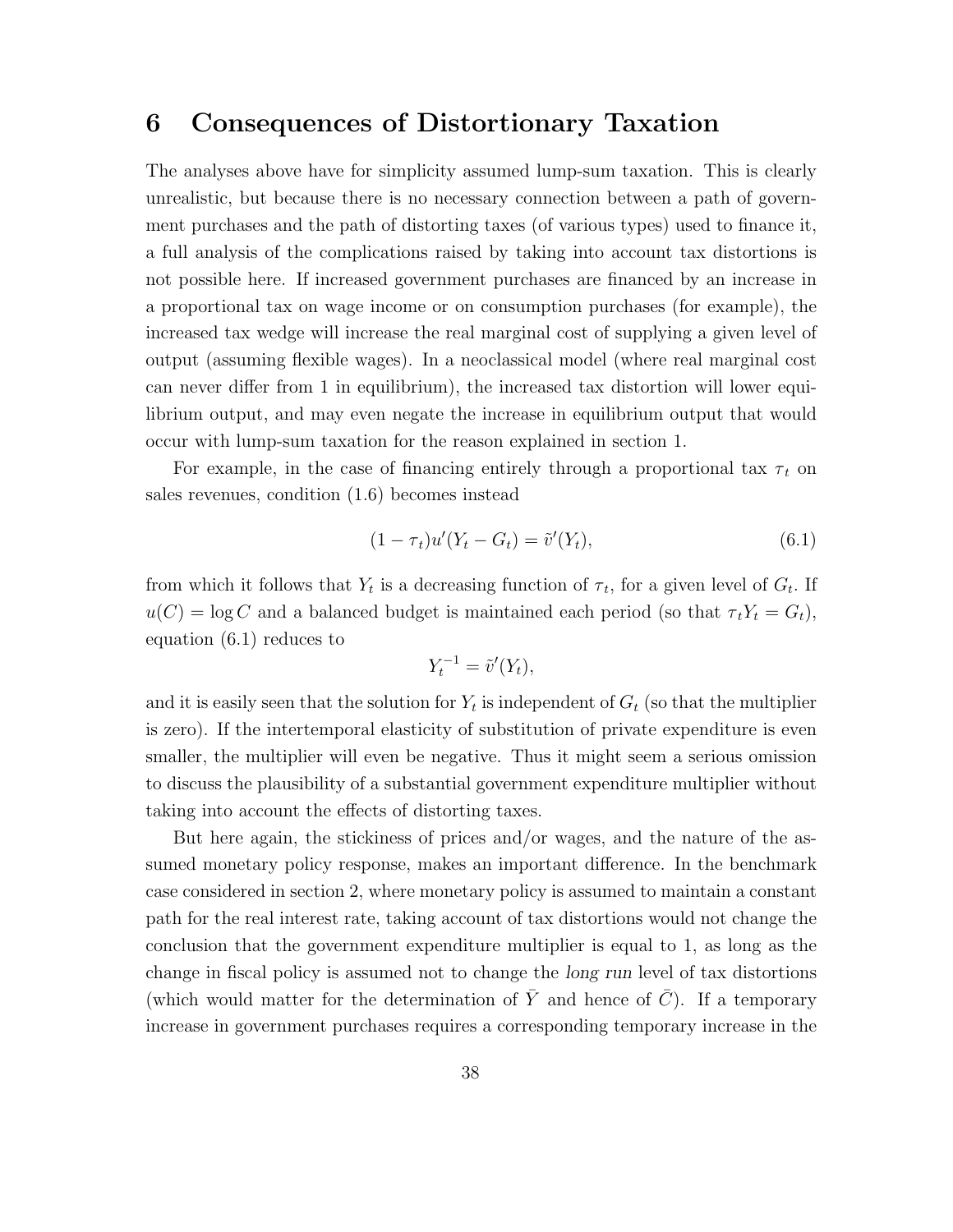tax rate applied to wage income, the increase in real marginal cost will imply that the monetary policy required to keep the real interest rate constant will be even more inflationary than in the case of lump-sum taxation.

For example, in the case of Calvo pricing, and again assuming a proportional sales tax and a balanced budget each period as in the above example, inflation will again be determined by  $(3.10)$ , where now  $\Gamma$  will be the balanced-budget neoclassical multiplier implied by (6.1). Under the constant-real-interest-rate policy, the multiplier will still equal 1, so that  $\hat{Y}_t = \hat{G}_t$  each period; but since the tax distortions reduce the size of Γ (for given preferences, technology, and steady-state level of government purchases), the implied increase in  $\hat{Y}_t-\Gamma\hat{G}_t$  will be greater than in the case of lump-sum taxation, and so the implied increase in inflation will be greater. (The multipliers implied by the hypothesis of a strict inflation target, or by monetary policy following a Taylor rule, will instead be lower in the case of the distorting tax, just as in the neoclassical model.)

In the case of an increase in government purchases while monetary policy is constrained by the zero lower bound, the multiplier would actually be increased if we assume that the increased government purchases are financed by a balanced-budget increase in the tax rate on wage income. The reason is that the increase in the tax wedge makes the policy even more inflationary, for the reason just explained. But an increase in expected inflation during the period while the nominal interest rate is constrained to equal zero will mean that real interest rates fall even more than in the analysis in section 4, resulting in an even greater increase in output.<sup>45</sup>

Thus the main conclusions of the simple analysis above have not been exaggerated by abstracting from the effects of tax distortions. Even if the increase in government purchases must be financed entirely by an increase in a wage income tax, it remains the case that sticky prices and/or wages make multipliers greater than or equal to one possible; that a monetary policy that maintains the real interest rate constant is sufficient to ensure a multiplier of one; and that a multiplier greater than one (under certain circumstances, substantially greater) should be expected in the case of an increase in government purchases while monetary policy is constrained by the zero lower bound — though in the last case, an additional proviso is now required, that the increase in the wage income tax must also occur while interest rates remain

<sup>45</sup>See Eggertsson (2009) for a detailed analysis of the expansionary effects of certain kinds of tax increases when monetary policy is constrained by the zero lower bound.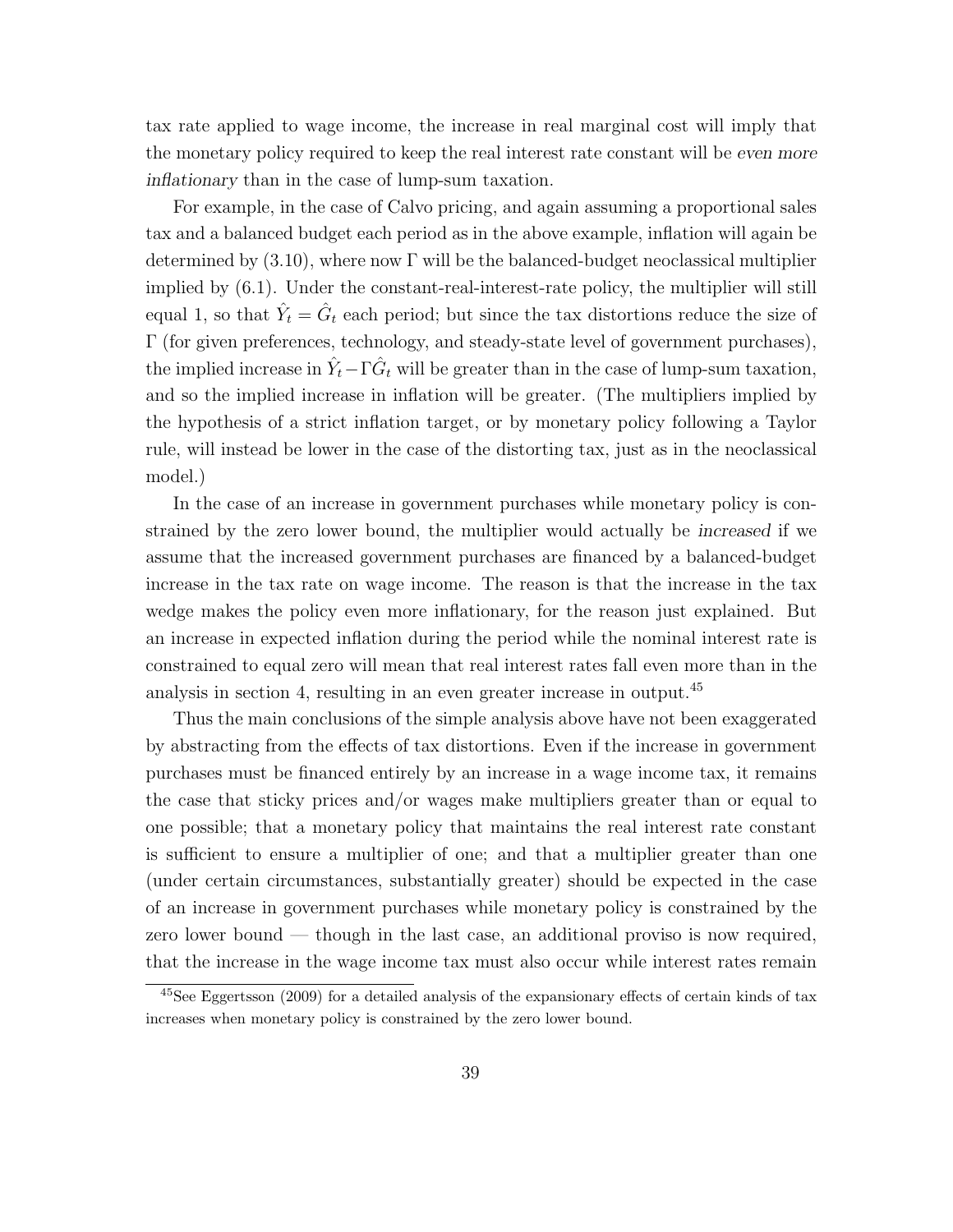at zero. Taking account of tax distortions also further underlines the importance of the expected duration of "fiscal stimulus" in response to an economic crisis, already emphasized in the analysis above. To the extent that tax distortions (such as increased tax on wage income) are expected to continue to be higher even after the zero lower bound ceases to be a binding constraint, then — assuming that monetary policy is subsequently determined by a strict inflation target or by a Taylor rule, as above this fact will further reduce expected output after credit spreads normalize, further increase the expected marginal utility of income at that time, and so give households a motive to save more during the crisis. Policy expectations of this kind can therefore be highly counter-productive, as Drautzburg and Uhlig (2010) find in the context of a more complex, empirical New Keynesian model.<sup>46</sup>

## 7 Conclusion

We may summarize our conclusions as follows. Under circumstances like those of a Great Depression — that is, when a disturbance to the financial sector results in insufficient aggregate demand even with the central bank's policy rate at the lower bound of zero, and when there is feared to be a substantial probability of the constraint continuing to bind for years to come — standard models of the kind widely used in analyses of monetary stabilization policy imply that the government expenditure multiplier should be larger than one, and may be well above one. Moreover, in the case of the kind of (purely forward-looking) monetary policy assumed in the analysis above, we have found that not only is there a large effect on output of an increase in government expenditure under Depression-like circumstances, but up to a certain point an increase in government purchases will increase welfare as well; in the case of a sufficiently persistent disturbance (the case in which the zero bound can lead to a serious output collapse), the optimal increase in government purchases can be nearly as large as the increase that would be required to completely eliminate the "output gap," i.e., to raise output to its flexible-price equilibrium level (which will itself be higher due to the temporary increase in government purchases). Hence a case can be made for quite an aggressive increase in government purchases under such circumstances, even taking account of the increased tax distortions required in

<sup>46</sup>See also the discussion of the consequences of delayed financing through labor income taxation in Erceg and Lindé (2009).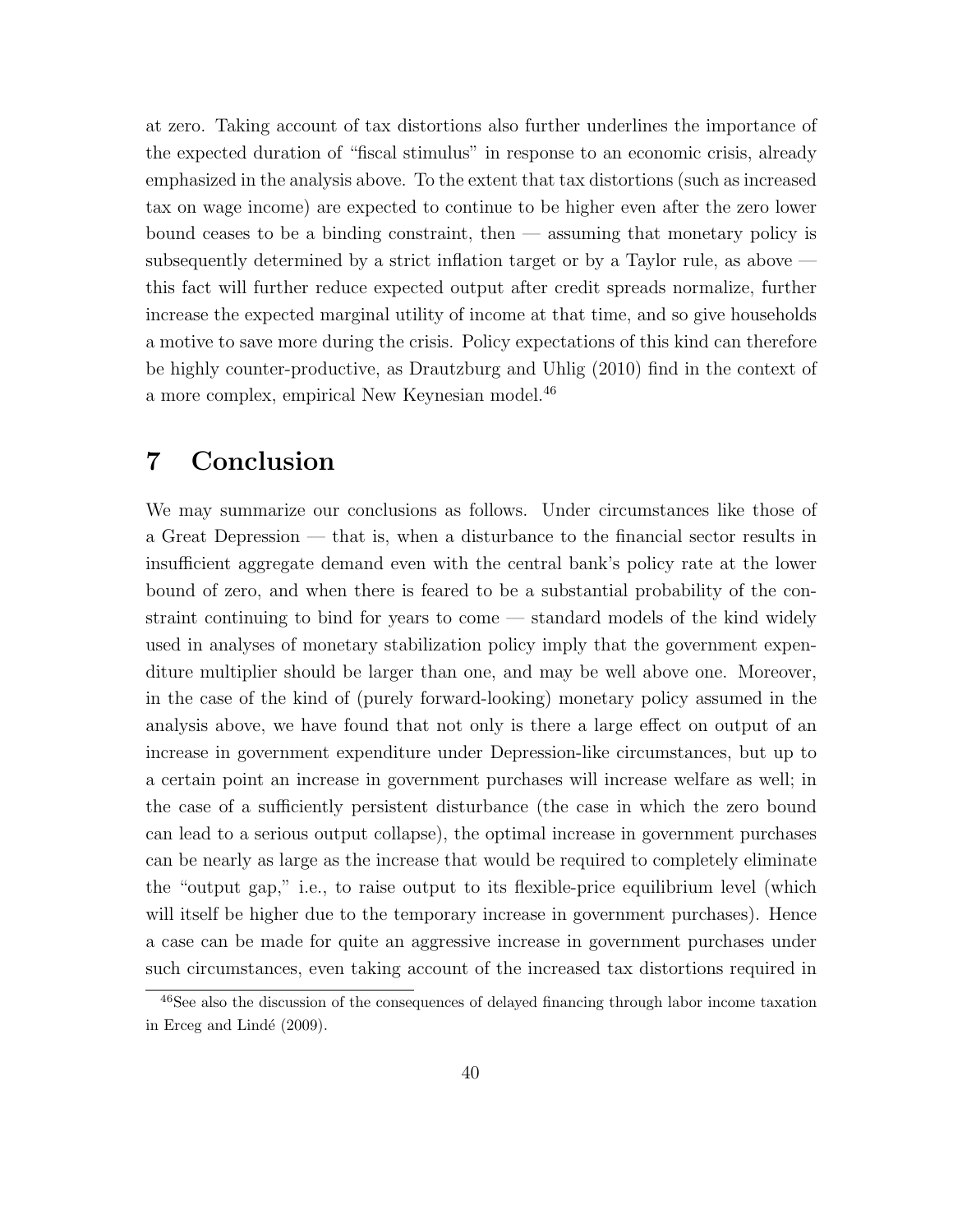order to finance the increase in government purchases.

Nonetheless, under less extreme circumstances, the case for using variations in government purchases for stabilization purposes is much weaker. Even when the zero lower bound is a binding constraint, if the disturbance that causes it to bind is not expected to be too persistent, then even though the multiplier for increased purchases while the constraint still binds will be at least slightly greater than one, it need not be much greater than one; and the optimal increase in government purchases is probably only a small fraction of what would be required to "fill the output gap." When monetary policy is not constrained by the zero lower bound, there is a good case for leaving output-gap stabilization largely to monetary policy, and basing decisions about government purchases primarily, if not entirely, on the principle of efficient composition of aggregate expenditure.

And finally, even when the zero lower bound is a temporarily binding constraint on monetary policy, the case just made for fiscal stimulus while the constraint binds applies only to the case in which the increased government purchases will be terminated as soon as the constraint ceases to bind, and in which the tax increases required to finance them also occur while the constraint binds. Either an increase in government purchases that continues after monetary policy ceases to be constrained, or tax increases thereafter that may be required to pay off debt issued during the crisis, is likely — to the extent such a change in future fiscal policy is correctly forecasted, and intertemporal expenditure decisions are forward-looking — to significantly reduce the stimulative effects of increased government purchases during the crisis, and a fortiori to reduce the net welfare gains from the policy. Hence while a case for aggressive fiscal stimulus can be made under certain circumstances, such a policy must be designed with care if it is to have the desired effect. And, as is now widely understood in the context of monetary stabilization policy, careful signalling about the likely direction of future policy is likely to be as important as current actions.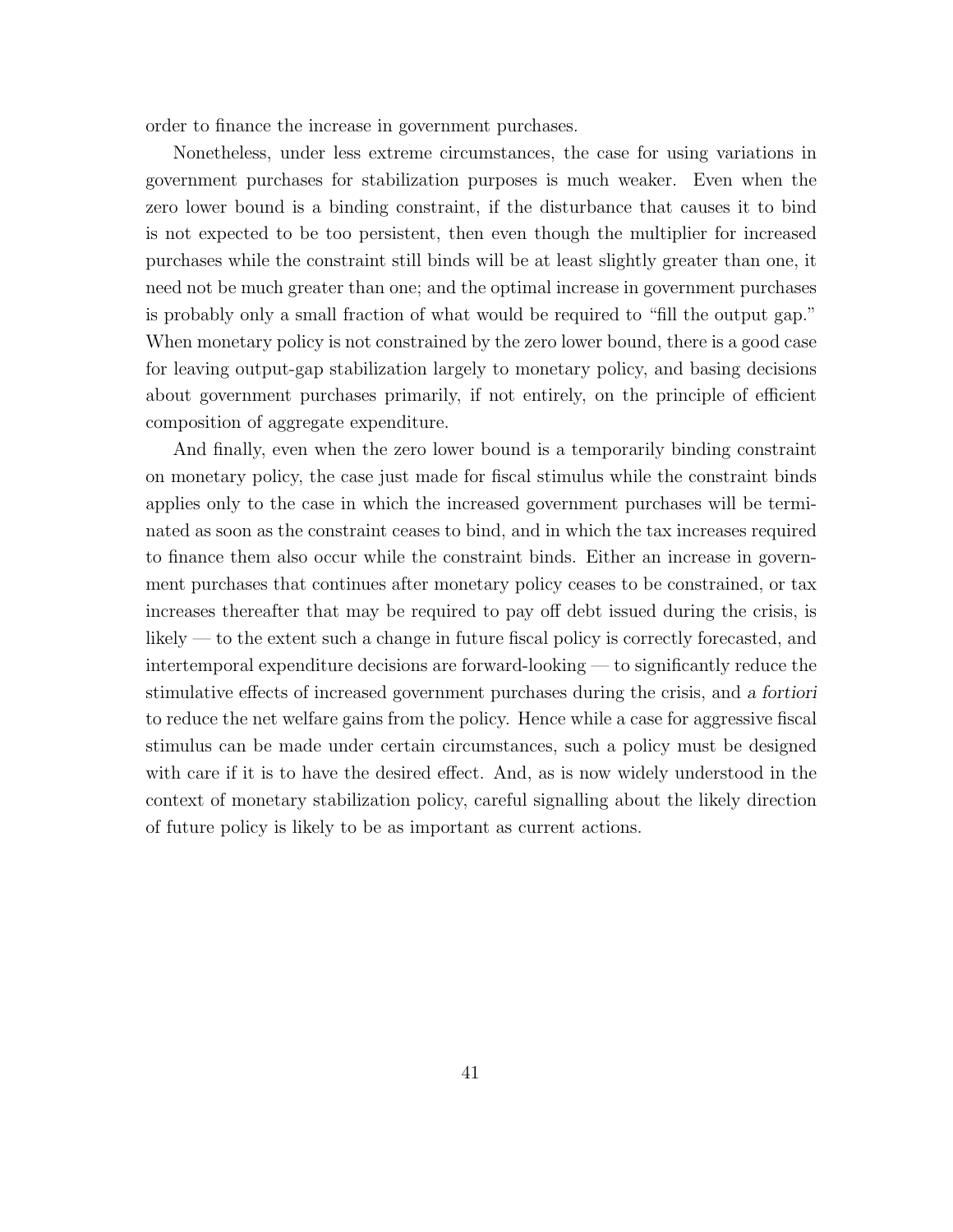# References

- [1] Aiyagari, S. Rao, Lawrence J. Christiano, and Martin Eichenbaum, "The Output, Employment and Interest Rate Effects of Government Consumption," Journal of Monetary Economics 30: 73-86 (1992).
- [2] Almunia, Miguel, Agustín Bénétrix, Barry Eichengreen, Kevin H. O'Rourke, and Gisela Rua, "From Great Depression to Great Credit Crisis: Similarities, Differences and Lessons," Economic Policy 25: 219-265 (2010).
- [3] Barro, Robert J., "The Neoclassical Approach to Fiscal Policy," in R.J. Barro, ed., Modern Business Cycle Theory, Cambridge, Mass.: Harvard University Press, 1989.
- [4] Barro, Robert J., and Robert G. King, "Time-Separable Preferences and Intertemporal-Substitution Models of Business Cycles," Quarterly Journal of Economics 99: 817-839 (1984).
- [5] Baxter, Marianne, and Robert G. King, "Fiscal Policy in General Equilibrium," American Economic Review 83: 315-334 (1993).
- [6] Bilbiie, Florin O., "Non-Separable Preferences and Frisch Labor Supply: One Solution to a Fiscal Policy Puzzle," unpublished, HEC Paris, September 2009.
- [7] Braun, R. Anton, and Yuichiro Waki, "On the Size of the Fiscal Multiplier When the Nominal Interest Rate is Zero," unpublished, University of Tokyo, March 2010.
- [8] Christiano, Lawrence J., "The Zero Bound, Zero Inflation Targeting, and Output Collapse," unpublished, Northwestern University, March 2004.
- [9] Christiano, Lawrence, Martin Eichenbaum, and Sergio Rebelo, "When Is the Government Spending Multiplier Large?" NBER Working Paper no. 15394, October 2009.
- [10] Clarida, Richard, Jordi Gali and Mark Gertler, "Monetary Policy Rules and Macroeconomic Stability: Evidence and Some Theory," Quarterly Journal of Economics 115: 147-180 (2000).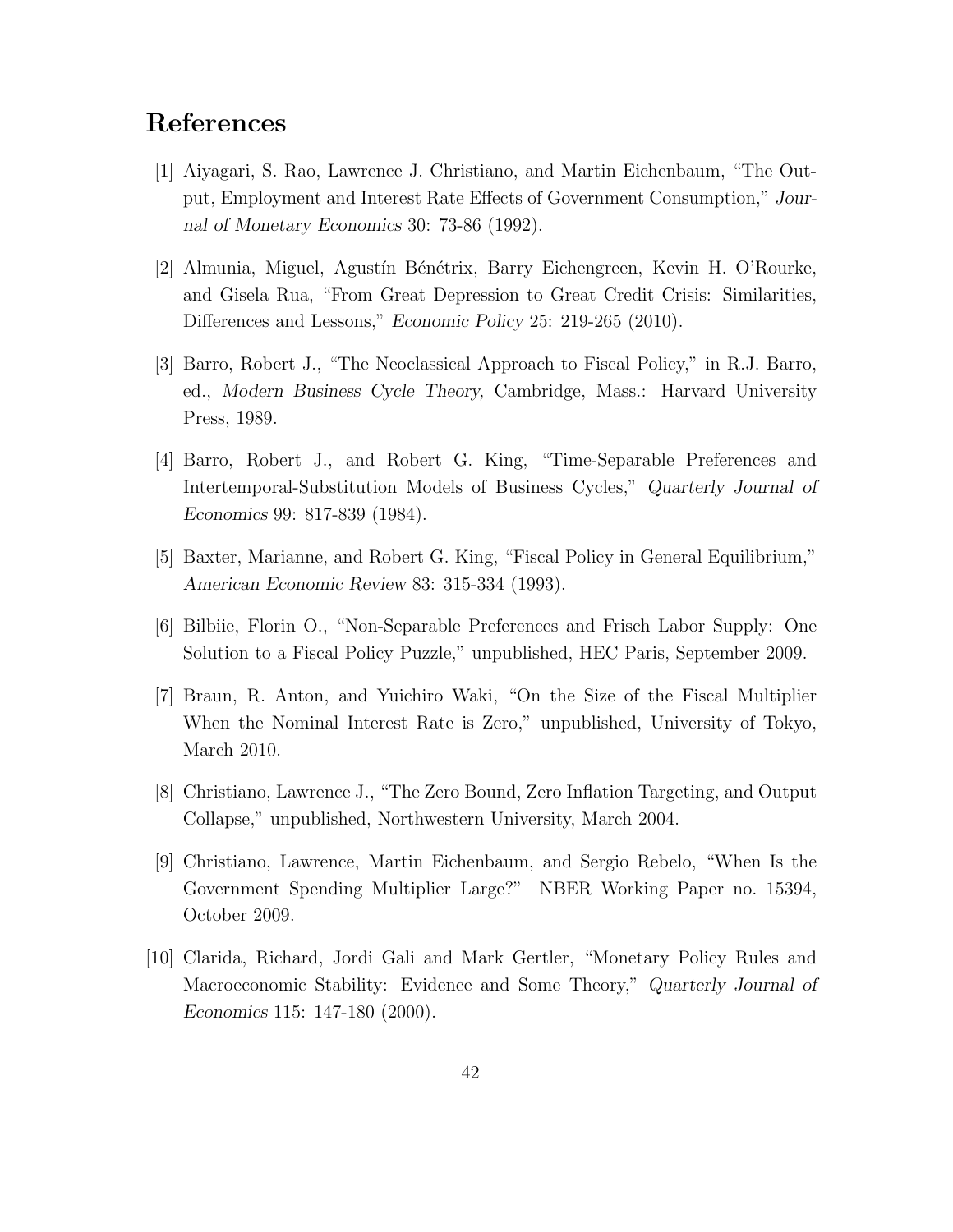- [11] Cogan, John F., Tobias Cwik, John B. Taylor, and Volker Wieland, "New Keynesian Versus Old Keynesian Government Spending Multipliers," Journal of Economic Dynamics and Control 34: 281-295 (2010).
- [12] Corsetti, Giancarlo, André Meier, and Gernot J. Müller, "Fiscal Stimulus with Spending Reversals," CEPR Discussion Paper no. 7302, May 2009.
- [13] Cúrdia, Vasco, and Michael Woodford, "Credit Frictions and Optimal Monetary Policy," unpublished, Federal Reserve Bank of New York, August 2009.
- [14] Denes, Matthew, and Gauti B. Eggertsson, "A Bayesian Approach to Estimating Tax and Spending Multipliers," Federal Reserve Bank of New York Staff Report no. 403, November 2009.
- [15] Drautzburg, Thorsten, and Harald Uhlig, "Fiscal Stimulus and Distortionary Taxation," unpublished, University of Chicago, January 2010.
- [16] Eggertsson, Gauti B., "What Fiscal Policy Is Effective at Zero Interest Rates?" Federal Reserve Bank of New York Staff Report no. 402, November 2009.
- [17] Eggertsson, Gauti B., and Michael Woodford, "The Zero Bound on Interest Rates and Optimal Monetary Policy," Brookings Papers on Economic Activity 2003:1, pp. 139-211.
- [18] Erceg, Christopher J., Dale W. Henderson, and Andrew T. Levin, "Optimal Monetary Policy with Staggered Wage and Price Contracts," Journal of Monetary Economics 46: 281-313 (2000).
- [19] Erceg, Christopher J., and Jesper Lind´e, "Is There a Fiscal Free Lunch in a Liquidity Trap?" unpublished, Federal Reserve Board, April 2009.
- [20] Gordon, Robert J., and Robert Krenn, "The End of the Great Depression 1939- 41: VAR Insight on Policy Contributions and Fiscal Multipliers," unpublished, Northwestern University, March 2010.
- [21] Keynes, John Maynard, The General Theory of Employment, Interest and Money, New York: Macmillan, 1936.